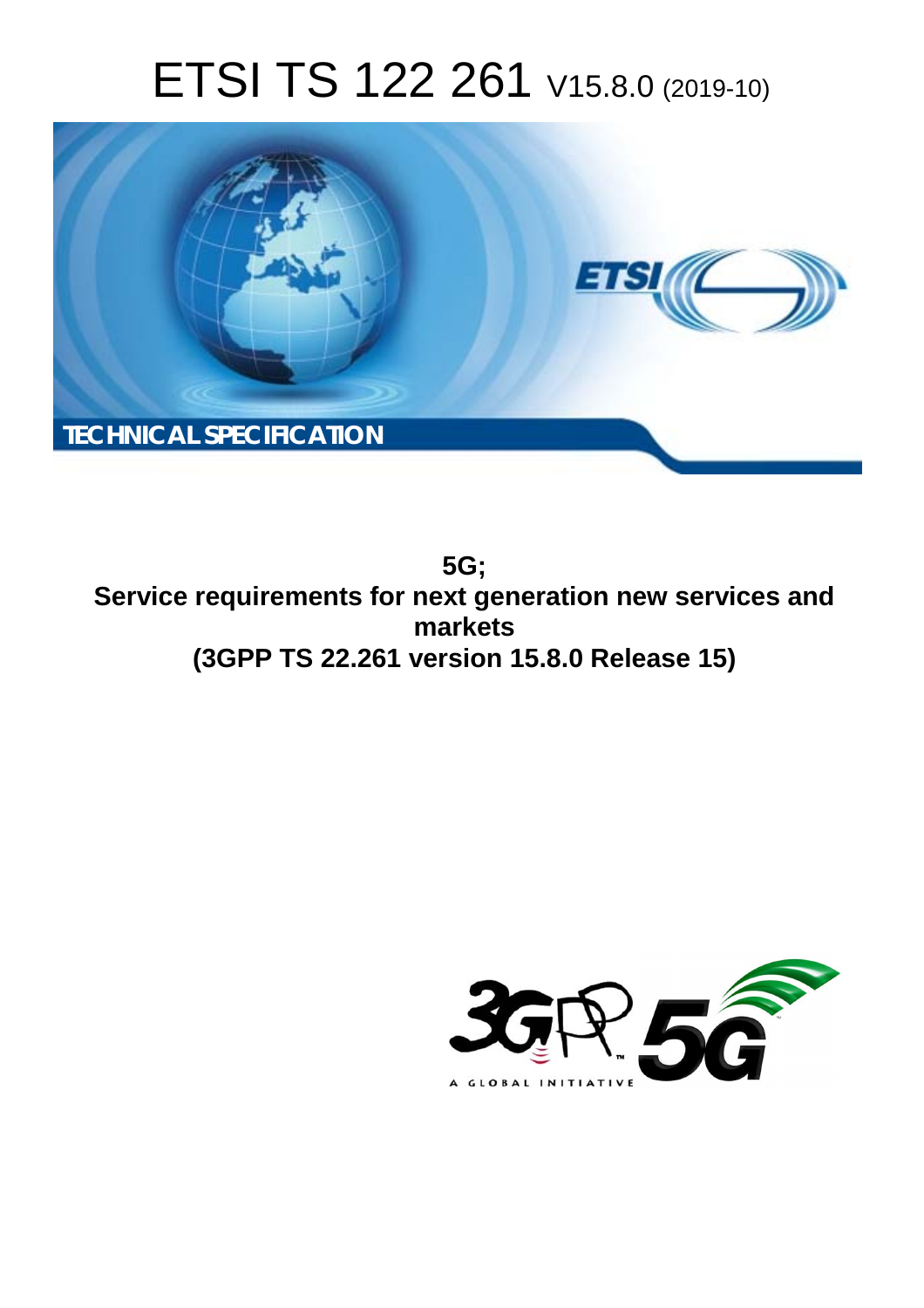Reference

RTS/TSGS-0122261vf80

Keywords

5G

#### *ETSI*

#### 650 Route des Lucioles F-06921 Sophia Antipolis Cedex - FRANCE

Tel.: +33 4 92 94 42 00 Fax: +33 4 93 65 47 16

Siret N° 348 623 562 00017 - NAF 742 C Association à but non lucratif enregistrée à la Sous-Préfecture de Grasse (06) N° 7803/88

#### *Important notice*

The present document can be downloaded from: <http://www.etsi.org/standards-search>

The present document may be made available in electronic versions and/or in print. The content of any electronic and/or print versions of the present document shall not be modified without the prior written authorization of ETSI. In case of any existing or perceived difference in contents between such versions and/or in print, the prevailing version of an ETSI deliverable is the one made publicly available in PDF format at [www.etsi.org/deliver](http://www.etsi.org/deliver).

Users of the present document should be aware that the document may be subject to revision or change of status. Information on the current status of this and other ETSI documents is available at <https://portal.etsi.org/TB/ETSIDeliverableStatus.aspx>

If you find errors in the present document, please send your comment to one of the following services: <https://portal.etsi.org/People/CommiteeSupportStaff.aspx>

#### *Copyright Notification*

No part may be reproduced or utilized in any form or by any means, electronic or mechanical, including photocopying and microfilm except as authorized by written permission of ETSI. The content of the PDF version shall not be modified without the written authorization of ETSI. The copyright and the foregoing restriction extend to reproduction in all media.

> © ETSI 2019. All rights reserved.

**DECT™**, **PLUGTESTS™**, **UMTS™** and the ETSI logo are trademarks of ETSI registered for the benefit of its Members. **3GPP™** and **LTE™** are trademarks of ETSI registered for the benefit of its Members and of the 3GPP Organizational Partners. **oneM2M™** logo is a trademark of ETSI registered for the benefit of its Members and of the oneM2M Partners. **GSM®** and the GSM logo are trademarks registered and owned by the GSM Association.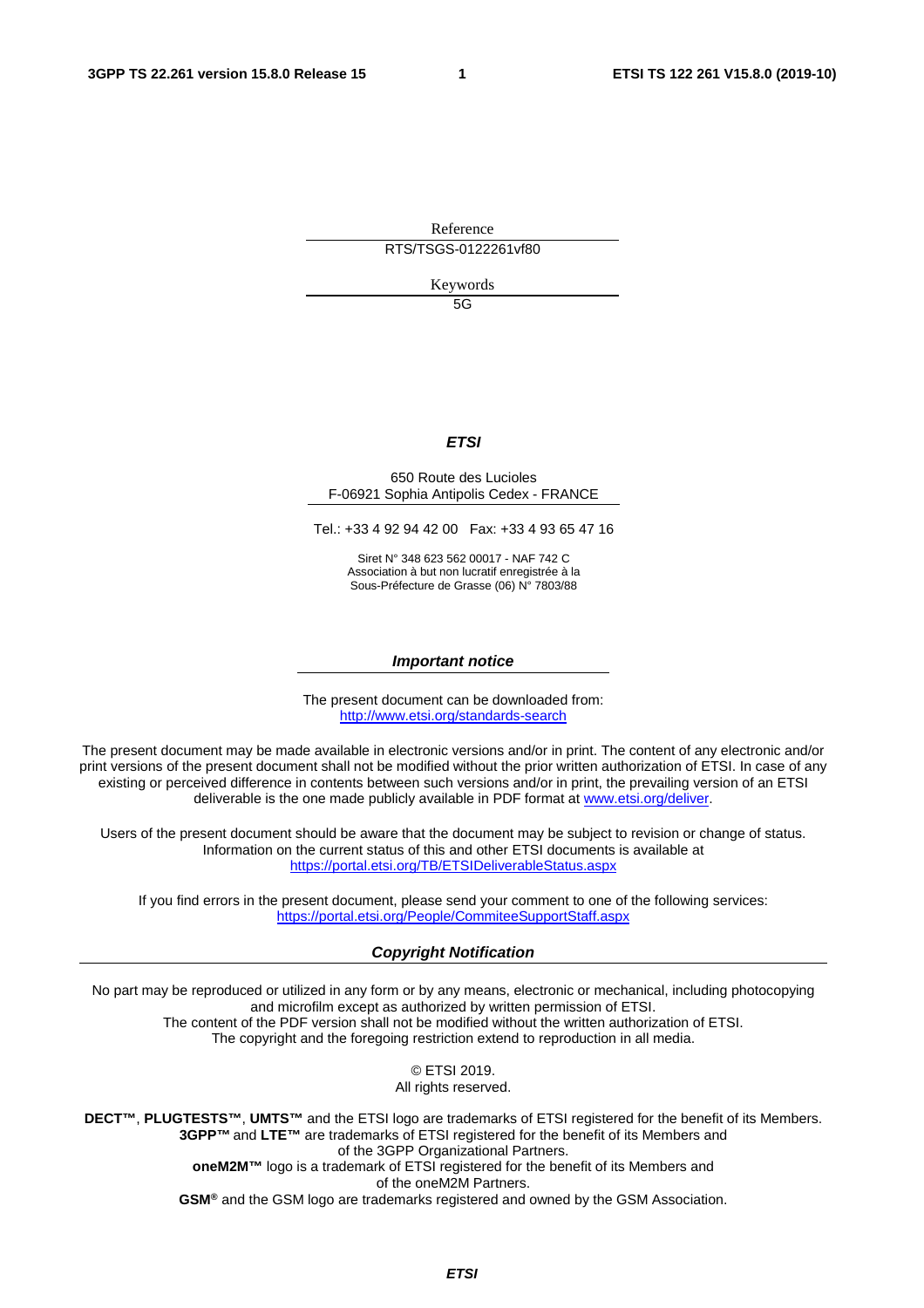# Intellectual Property Rights

#### Essential patents

IPRs essential or potentially essential to normative deliverables may have been declared to ETSI. The information pertaining to these essential IPRs, if any, is publicly available for **ETSI members and non-members**, and can be found in ETSI SR 000 314: *"Intellectual Property Rights (IPRs); Essential, or potentially Essential, IPRs notified to ETSI in respect of ETSI standards"*, which is available from the ETSI Secretariat. Latest updates are available on the ETSI Web server ([https://ipr.etsi.org/\)](https://ipr.etsi.org/).

Pursuant to the ETSI IPR Policy, no investigation, including IPR searches, has been carried out by ETSI. No guarantee can be given as to the existence of other IPRs not referenced in ETSI SR 000 314 (or the updates on the ETSI Web server) which are, or may be, or may become, essential to the present document.

#### **Trademarks**

The present document may include trademarks and/or tradenames which are asserted and/or registered by their owners. ETSI claims no ownership of these except for any which are indicated as being the property of ETSI, and conveys no right to use or reproduce any trademark and/or tradename. Mention of those trademarks in the present document does not constitute an endorsement by ETSI of products, services or organizations associated with those trademarks.

# Legal Notice

This Technical Specification (TS) has been produced by ETSI 3rd Generation Partnership Project (3GPP).

The present document may refer to technical specifications or reports using their 3GPP identities. These shall be interpreted as being references to the corresponding ETSI deliverables.

The cross reference between 3GPP and ETSI identities can be found under<http://webapp.etsi.org/key/queryform.asp>.

# Modal verbs terminology

In the present document "**shall**", "**shall not**", "**should**", "**should not**", "**may**", "**need not**", "**will**", "**will not**", "**can**" and "**cannot**" are to be interpreted as described in clause 3.2 of the [ETSI Drafting Rules](https://portal.etsi.org/Services/editHelp!/Howtostart/ETSIDraftingRules.aspx) (Verbal forms for the expression of provisions).

"**must**" and "**must not**" are **NOT** allowed in ETSI deliverables except when used in direct citation.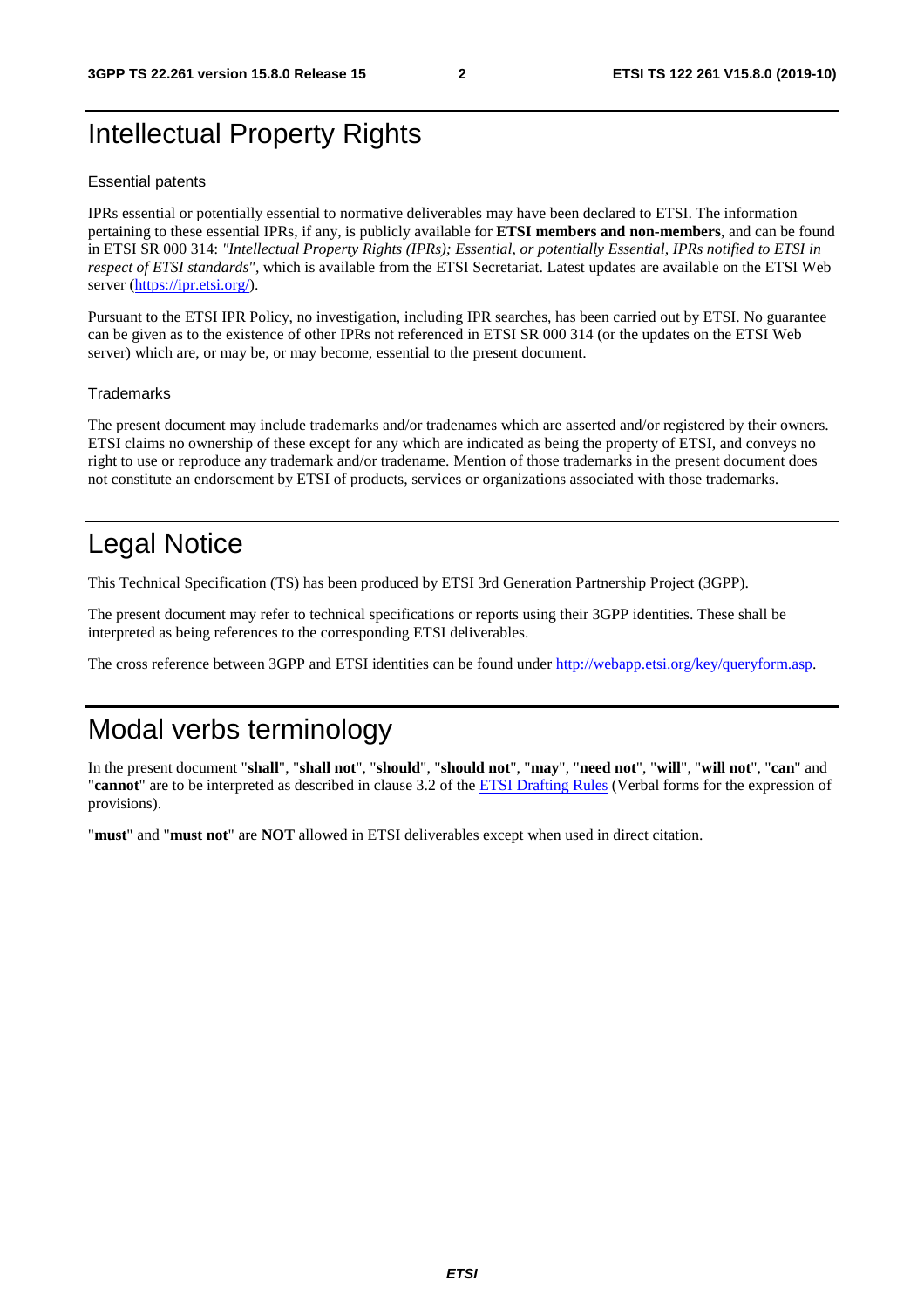ETSI TS 122 261 V15.8.0 (2019-10)

# Contents

| 1              |      |  |
|----------------|------|--|
| 2              |      |  |
| 3              |      |  |
| 3.1<br>3.2     |      |  |
| $\overline{4}$ |      |  |
| 5              |      |  |
| 5.1            |      |  |
| 5.1.1          |      |  |
| 5.1.2          |      |  |
| 5.1.2.1        |      |  |
| 5.1.2.2        |      |  |
| 5.1.2.3        |      |  |
|                |      |  |
| 6              |      |  |
| 6.1            |      |  |
| 6.1.1          |      |  |
| 6.1.2          |      |  |
| 6.2            |      |  |
| 6.2.1          |      |  |
| 6.2.2          |      |  |
| 6.2.3          |      |  |
| 6.3            |      |  |
| 6.3.1          |      |  |
| 6.3.2          |      |  |
| 6.3.2.1        |      |  |
| 6.3.2.2        |      |  |
| 6.3.2.3        |      |  |
| 6.3.2.4        | Void |  |
| 6.4            |      |  |
| 6.4.1          |      |  |
| 6.4.2          |      |  |
| 6.4.2.1        |      |  |
| 6.4.2.2        |      |  |
| 6.4.2.3        |      |  |
| 6.4.2.4        |      |  |
| 6.5            |      |  |
| 6.5.1          |      |  |
| 6.5.2          |      |  |
| 6.6            |      |  |
| 6.6.1          |      |  |
| 6.6.2          |      |  |
| 6.7            |      |  |
| 6.7.1          |      |  |
| 6.7.2          |      |  |
| 6.8            |      |  |
| 6.9            |      |  |
| 6.9.1          |      |  |
|                |      |  |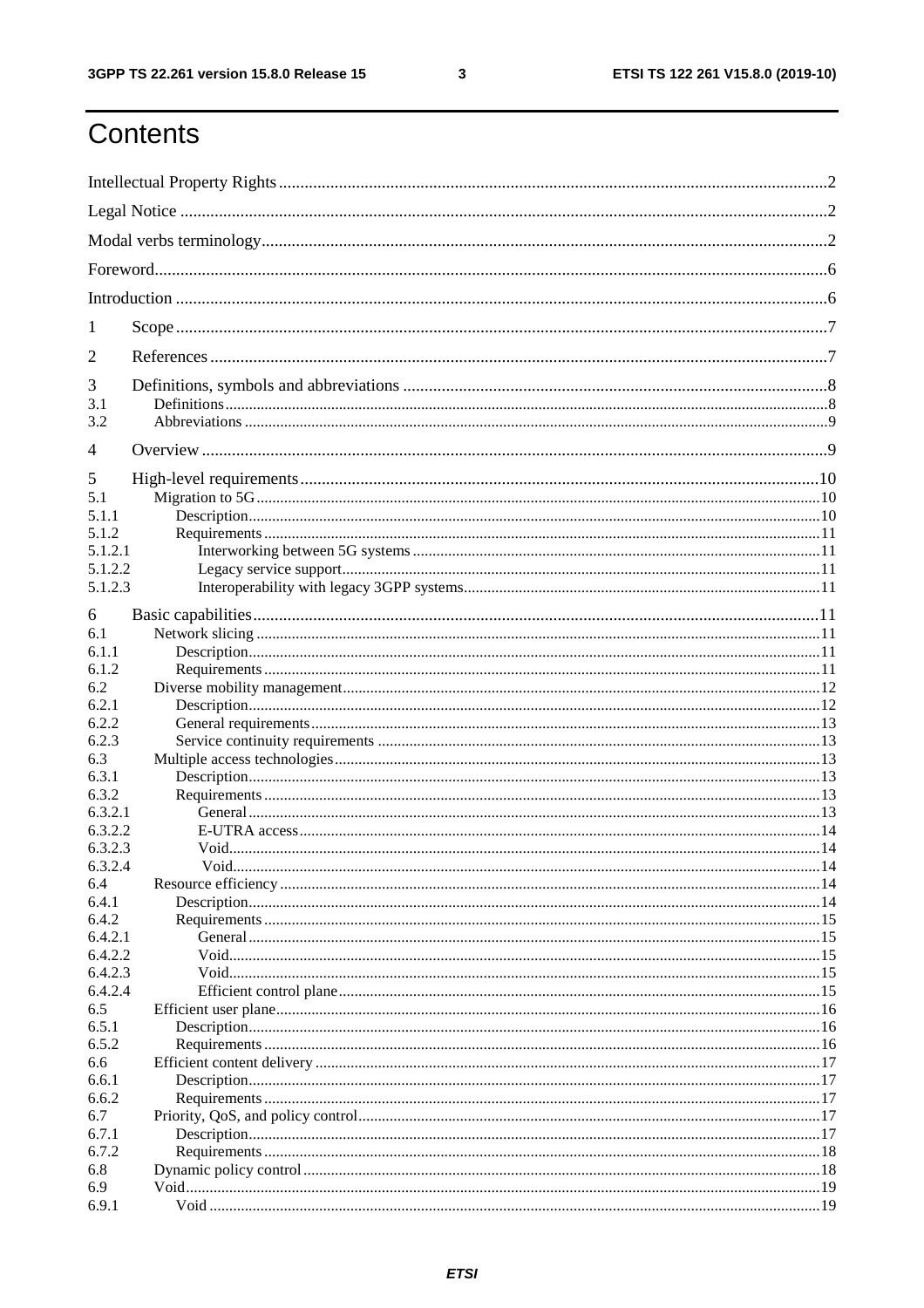$\overline{\mathbf{4}}$ 

| 6.9.2    |                               |                                                                       |  |
|----------|-------------------------------|-----------------------------------------------------------------------|--|
| 6.10     |                               |                                                                       |  |
| 6.10.1   |                               |                                                                       |  |
| 6.10.2   |                               |                                                                       |  |
| 6.11     |                               |                                                                       |  |
| 6.11.1   |                               |                                                                       |  |
| 6.11.2   |                               |                                                                       |  |
| 6.12     |                               |                                                                       |  |
| 6.13     |                               |                                                                       |  |
| 6.14     |                               |                                                                       |  |
| 6.14.1   |                               |                                                                       |  |
| 6.14.2   |                               |                                                                       |  |
| 6.15     |                               |                                                                       |  |
| 6.15.1   |                               |                                                                       |  |
| 6.15.2   |                               |                                                                       |  |
| 6.16     |                               |                                                                       |  |
| 6.16.1   |                               |                                                                       |  |
| 6.16.2   |                               |                                                                       |  |
| 6.17     |                               |                                                                       |  |
| 6.17.1   |                               |                                                                       |  |
| 6.17.2   |                               |                                                                       |  |
| 6.18     |                               |                                                                       |  |
| 6.19     |                               |                                                                       |  |
| 6.19.1   |                               |                                                                       |  |
| 6.19.2   |                               |                                                                       |  |
| 6.20     |                               |                                                                       |  |
| 6.20.1   |                               |                                                                       |  |
| 6.20.2   |                               |                                                                       |  |
| 6.21     |                               |                                                                       |  |
| 6.21.1   |                               |                                                                       |  |
| 6.21.2   |                               |                                                                       |  |
| 6.22.2.1 |                               |                                                                       |  |
| 6.22.2.2 |                               |                                                                       |  |
| 6.22.2.3 |                               |                                                                       |  |
| 7        |                               |                                                                       |  |
| 7.1      |                               |                                                                       |  |
| 7.2      |                               |                                                                       |  |
| 7.2.1    |                               |                                                                       |  |
| 7.2.2    |                               |                                                                       |  |
| 7.2.3    |                               |                                                                       |  |
| 7.3      |                               |                                                                       |  |
| 7.3.1    |                               |                                                                       |  |
| 7.3.2    |                               |                                                                       |  |
|          |                               |                                                                       |  |
| 8        |                               |                                                                       |  |
| 8.1      |                               |                                                                       |  |
| 8.2      |                               |                                                                       |  |
| 8.3      |                               |                                                                       |  |
| 8.4      |                               |                                                                       |  |
| 8.5      |                               |                                                                       |  |
| 8.6      |                               |                                                                       |  |
| 8.7      |                               |                                                                       |  |
| 8.8      |                               |                                                                       |  |
| 9        |                               |                                                                       |  |
|          | <b>Annex A (informative):</b> | Latency needs to support example use cases from vertical industries35 |  |
|          | <b>Annex B</b> (informative): | Positioning accuracy needs to support example use cases from          |  |
|          |                               |                                                                       |  |
|          |                               |                                                                       |  |
|          | <b>Annex C</b> (informative): | Relation of communication service availability and reliability 37     |  |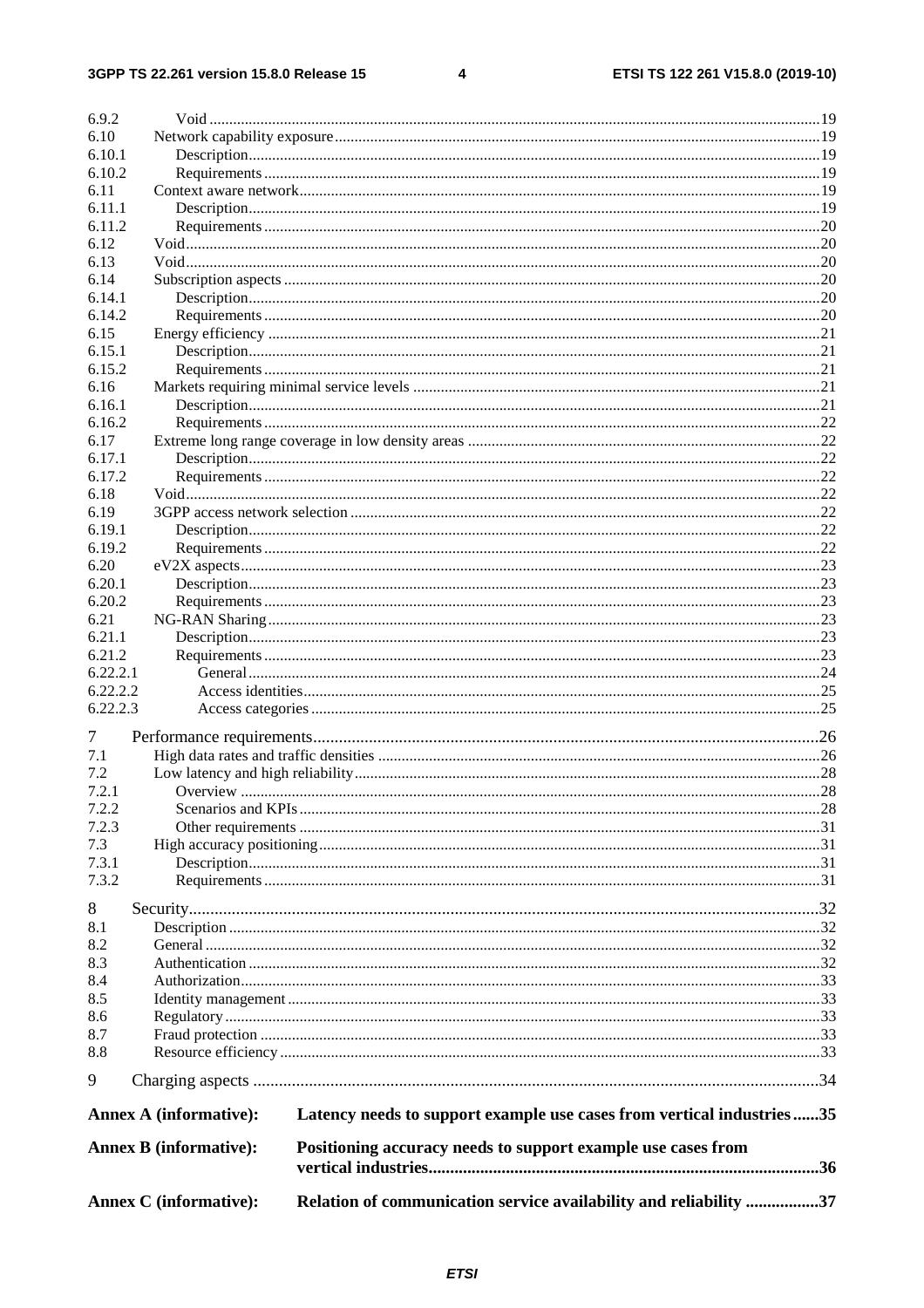|         | Annex D (informative): Low-latency and high-reliability communication use cases40 |  |
|---------|-----------------------------------------------------------------------------------|--|
| D.1     |                                                                                   |  |
| D.1.1   |                                                                                   |  |
| D.1.2   |                                                                                   |  |
| D.2     |                                                                                   |  |
| D.2.1   |                                                                                   |  |
| D.2.2   |                                                                                   |  |
| D.3     |                                                                                   |  |
| D.3.1   |                                                                                   |  |
| D.3.2   |                                                                                   |  |
| D.3.3   |                                                                                   |  |
| D.4     |                                                                                   |  |
| D.4.1   |                                                                                   |  |
| D.4.1.1 |                                                                                   |  |
| D.4.1.2 |                                                                                   |  |
| D.4.2   |                                                                                   |  |
| D.4.2.1 |                                                                                   |  |
| D.4.2.2 |                                                                                   |  |
| D.5     |                                                                                   |  |
| D.5.1   |                                                                                   |  |
|         | <b>Annex E</b> (informative):                                                     |  |
| E.1     |                                                                                   |  |
|         | <b>Annex F</b> (informative):                                                     |  |
|         |                                                                                   |  |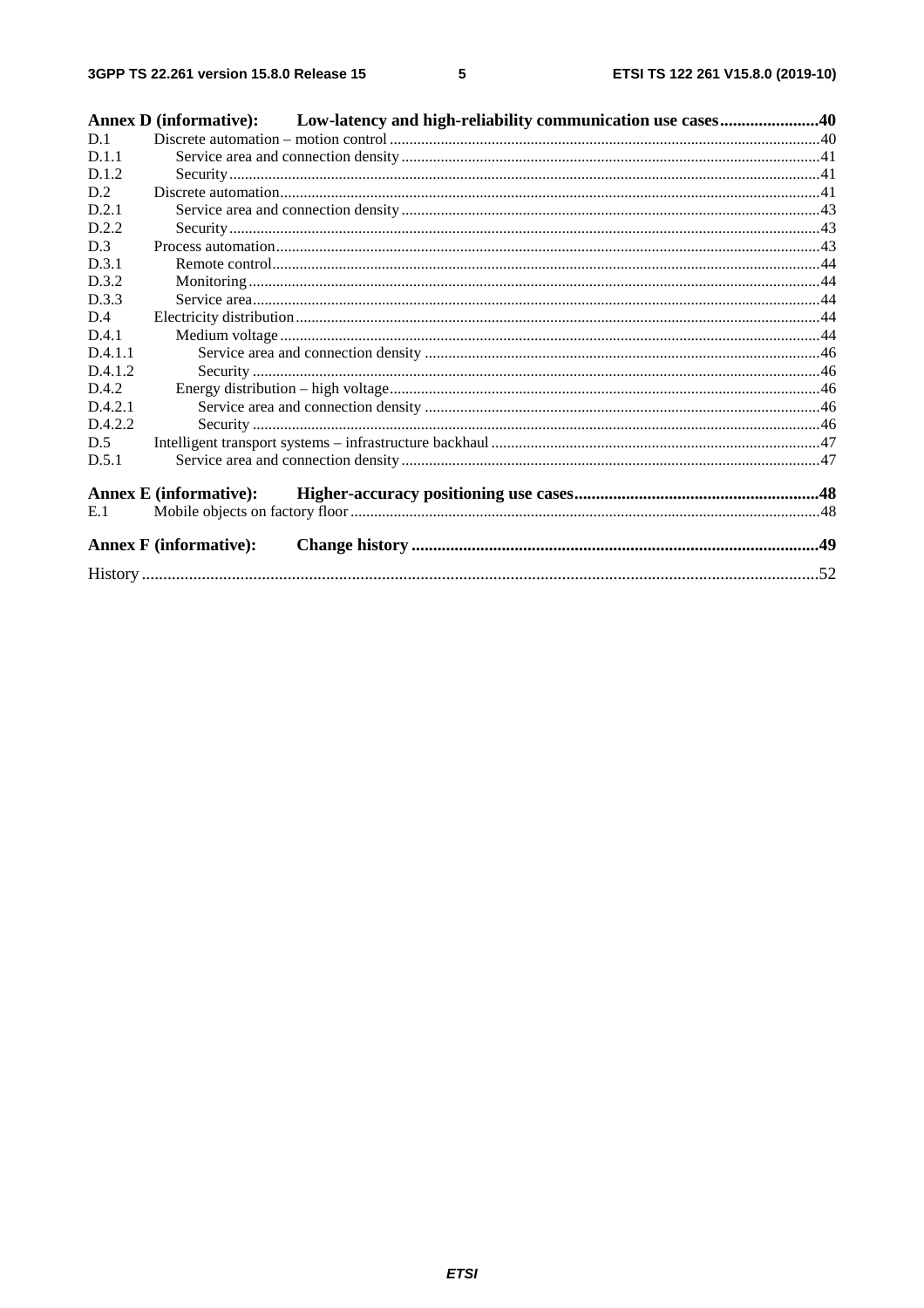# Foreword

This Technical Specification has been produced by the 3rd Generation Partnership Project (3GPP).

The contents of the present document are subject to continuing work within the TSG and may change following formal TSG approval. Should the TSG modify the contents of the present document, it will be re-released by the TSG with an identifying change of release date and an increase in version number as follows:

Version x.y.z

where:

- x the first digit:
	- 1 presented to TSG for information;
	- 2 presented to TSG for approval;
	- 3 or greater indicates TSG approved document under change control.
- y the second digit is incremented for all changes of substance, i.e. technical enhancements, corrections, updates, etc.
- z the third digit is incremented when editorial only changes have been incorporated in the document.

# Introduction

The need to support different kinds of UEs (e.g., for the Internet of Things (IoT)), services, and technologies is driving the technology revolution to a high-performance and highly efficient 3GPP system. The drivers include IoT, Virtual Reality (VR), industrial control, ubiquitous on-demand coverage, as well as the opportunity to meet customized market needs. These drivers require enhancements to the devices, services, and technologies well established by 3GPP. The key objective with the 5G system is to be able to support new deployment scenarios to address diverse market segments.

This document compiles requirements that define a 5G system.

The 5G system is characterised, for example, by:

- Support for multiple access technologies
- Scalable and customizable network
- Advanced Key Performance Indicators (KPIs) (e.g., availability, latency, reliability, user experienced data rates, area traffic capacity)
- Flexibility and programmability (e.g., network slicing, diverse mobility management, Network Function Virtualization)
- Resource efficiency (both user plane and control plane)
- Seamless mobility in densely populated and heterogeneous environment
- Support for real time and non-real time multimedia services and applications with advanced Quality of Experience (QoE)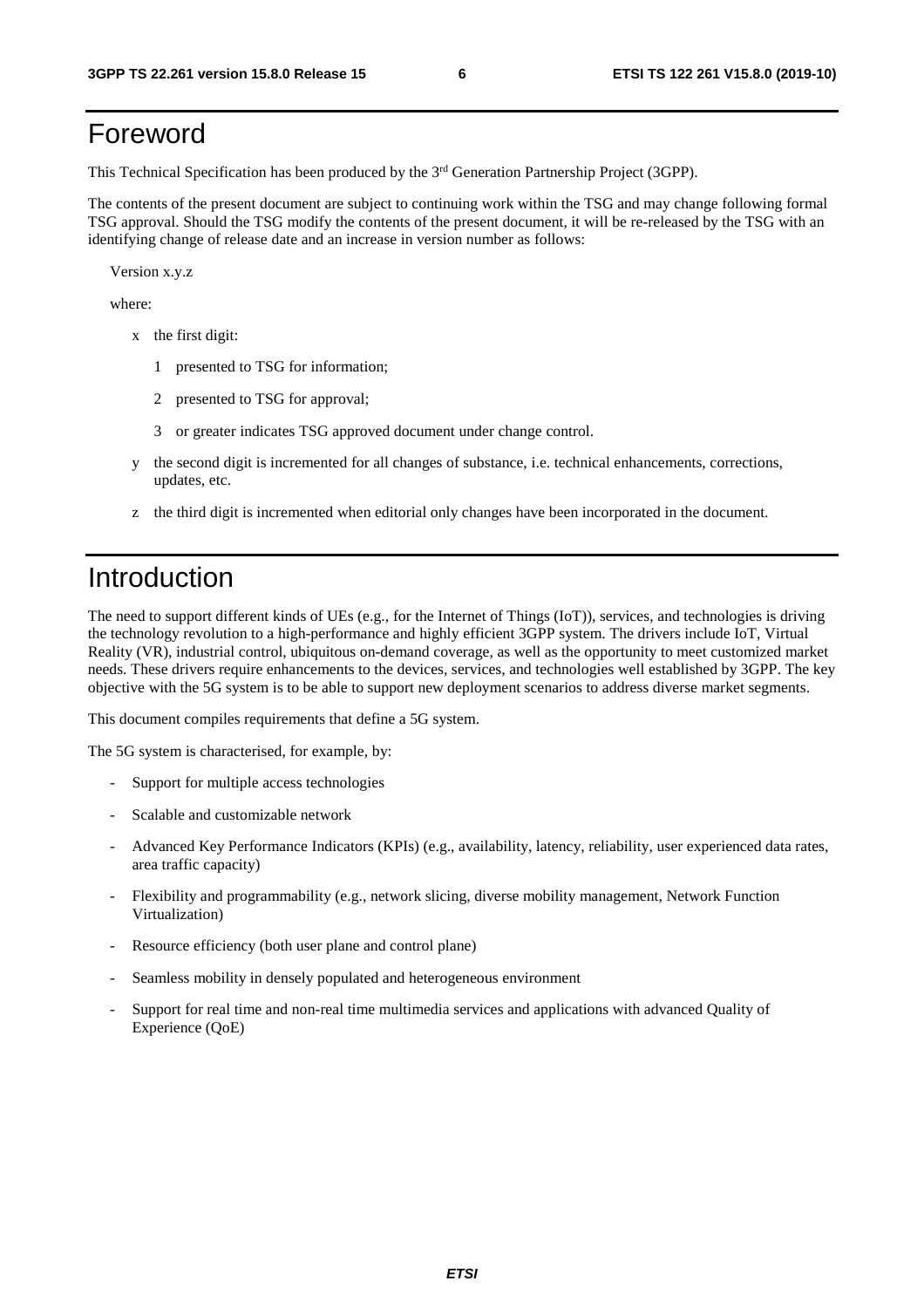# 1 Scope

The present document describes the service and operational requirements for a 5G system, including a UE, NG-RAN, and 5G Core network. Requirements for a 5G E-UTRA-NR Dual Connectivity in E-UTRAN connected to EPC are found in TS 22.278 [5].

# 2 References

The following documents contain provisions which, through reference in this text, constitute provisions of the present document.

- References are either specific (identified by date of publication, edition number, version number, etc.) or non-specific.
- For a specific reference, subsequent revisions do not apply.
- For a non-specific reference, the latest version applies. In the case of a reference to a 3GPP document (including a GSM document), a non-specific reference implicitly refers to the latest version of that document *in the same Release as the present document*.
- [1] 3GPP TR 21.905: "Vocabulary for 3GPP Specifications".
- [2] NGMN 5G White Paper v1.0, February 2015.
- [3] 3GPP TS 22.011: "Service accessibility".
- [4] NGMN, "Perspectives on Vertical Industries and Implications for 5G, v2.0", September 2016.
- [5] 3GPP TS 22.278: "Service requirements for the Evolved Packet System (EPS)".
- [6] 3GPP TS 22.101: "Service aspects; Service principles".
- [7] 3GPP TS 22.146: "Multimedia Broadcast/Multicast Service (MBMS)".
- [8] 3GPP TS 22.246: "Multimedia Broadcast/Multicast Service (MBMS) user services".
- [9] 3GPP TS 22.186: "Enhancement of 3GPP support for V2X scenarios".
- [10] NGMN, "Recommendations for NGMN KPIs and Requirements for 5G", June 2016
- [11] 3GPP TS 22.115: "Service aspects; Charging and billing".
- [12] Communication network dependability engineering. IEC 61907:2009.
- [13] Soriano, R., Alberto, M., Collazo, J., Gonzales, I., Kupzo, F., Moreno, L., & Lorenzo, J. OpenNode. Open Architecture for Secondary Nodes of the Electricity Smartgrid. In Proceedings CIRED 2011 21st International Conference on Electricity Distribution, CD1. June 2011.
- [14] North American Electric Reliability Council. Frequently Asked Questions (FAQs) Cyber Security Standards CIP–002–1 through CIP–009–1. Available: http://www.nerc.com/docs/standards/sar/Revised\_CIP-002-009\_FAQs\_06Mar06.pdf. 2006.
- [15] McTaggart, Craig, et al. "Improvements in power system integrity protection schemes." Developments in Power System Protection (DPSP 2010). Managing the Change, 10th IET International Conference on. IET, 2010.
- [16] IEEE Power Engineering Society Power System Relaying Committee System Protection Subcommittee Working Group C-6. Wide Area Protection and Emergency Control.
- [17] Begovic, Miroslav, et al. "Wide-area protection and emergency control." Proceedings of the IEEE 93.5, pp. 876-891, 2005.
- [18] 3GPP TR 38.913: "Study on scenarios and requirements for next generation access technologies".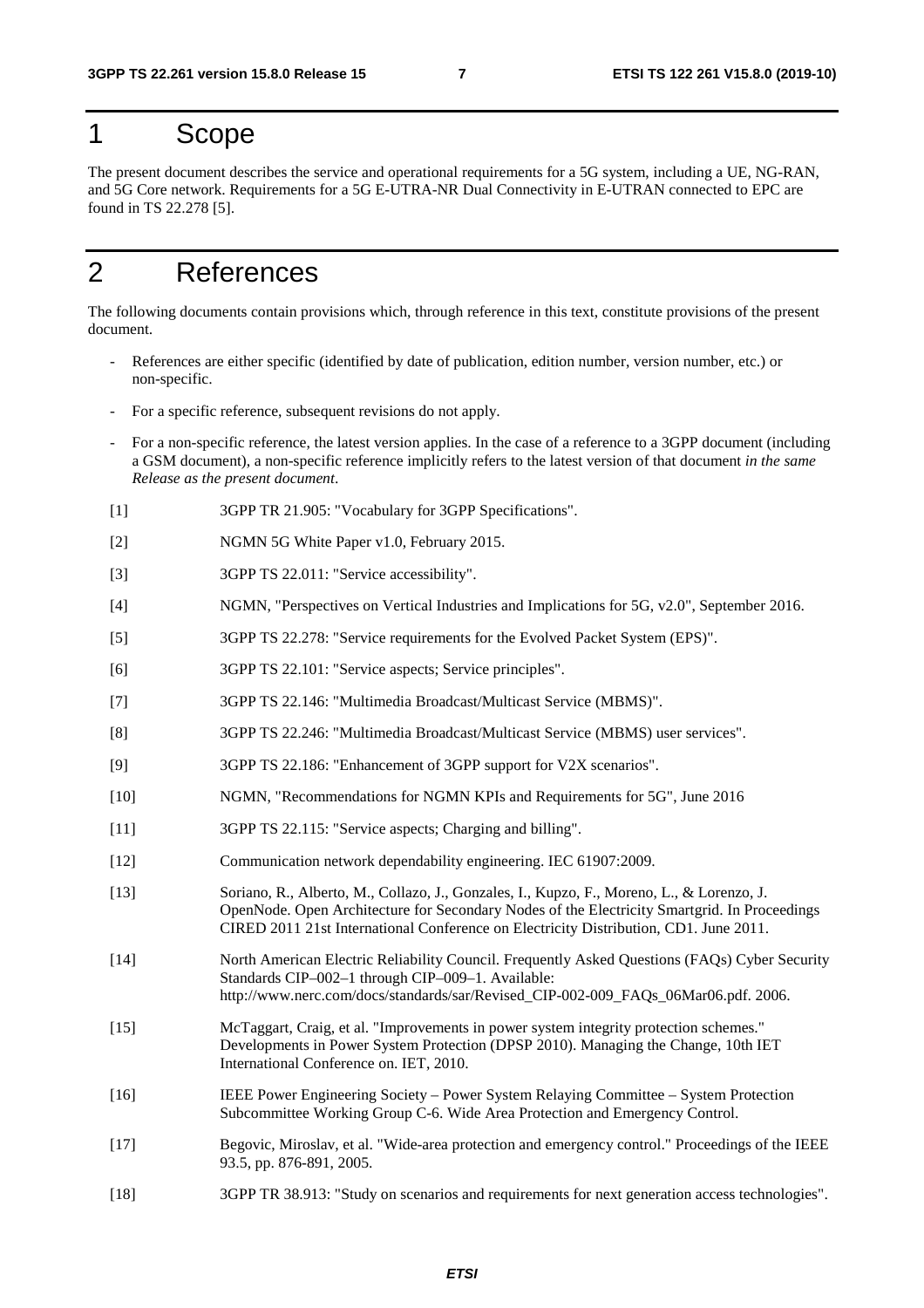# 3 Definitions, symbols and abbreviations

### 3.1 Definitions

For the purposes of the present document, the terms and definitions given in 3GPP TR 21.905 [1] and the following apply. A term defined in the present document takes precedence over the definition of the same term, if any, in 3GPP TR 21.905 [1].

**active communication:** a UE is in active communication when it has one or more connections established. A UE may have any combination of PS connections (e.g., PDP contexts, active PDN connections).

**activity factor:** percentage value of the amount of simultaneous active UEs to the total number of UEs where active means the UEs are exchanging data with the network.

**area traffic capacity:** total traffic throughput served per geographic area.

**communication service availability**: percentage value of the amount of time the end-to-end communication service is delivered according to an agreed QoS, divided by the amount of time the system is expected to deliver the end-to-end service according to the specification in a specific area.

NOTE 1: The end point in "end-to-end" is assumed to be the communication service interface.

direct network connection: one mode of network connection, where there is no relay UE between a UE and the 5G network.

**end-to-end latency:** the time that takes to transfer a given piece of information from a source to a destination, measured at the communication interface, from the moment it is transmitted by the source to the moment it is successfully received at the destination.

**Hosted Service:** a service containing the operator's own application(s) and/or trusted 3<sup>rd</sup> party application(s) in the Service Hosting Environment, which can be accessed by the user.

**IoT device:** a type of UE which is dedicated for a set of specific use cases or services and which is allowed to make use of certain features restricted to this type of UEs.

NOTE 3: An IoT device may be optimized for the specific needs of services and application being executed (e.g., smart home/city, smart utilities, e-Health and smart wearables). Some IoT devices are not intended for human type communications.

**network slice:** a set of network functions and corresponding resources necessary to provide the required telecommunication services and network capabilities.

**NG-RAN:** a radio access network connecting to the 5G core network which uses NR, E-UTRA, or both.

**NR:** the new 5G radio access technology.

**priority service:** a service that requires priority treatment based on regional/national or operator policies.

**private network:** an isolated network deployment that does not interact with a public network.

**reliability**: in the context of network layer packet transmissions, percentage value of the amount of sent network layer packets successfully delivered to a given system entity within the time constraint required by the targeted service, divided by the total number of sent network layer packets.

**satellite access:** direct connectivity between the UE and the satellite.

**service area:** geographic region where a 3GPP communication service is accessible.

NOTE 4: The service area can be indoors.

NOTE 5: For some deployments, e.g., in process industry, the vertical dimension of the service area can be considerable.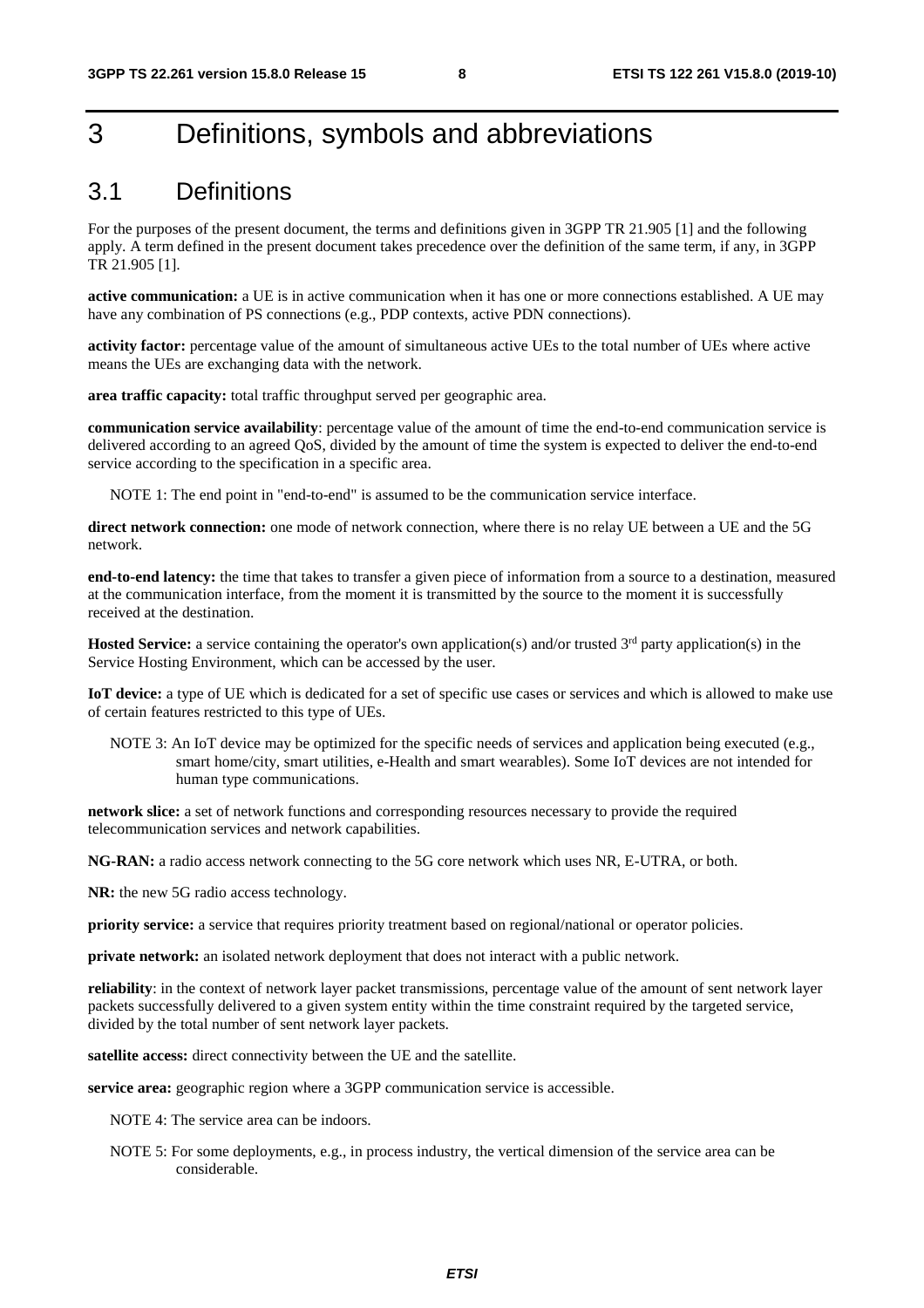**service continuity:** the uninterrupted user experience of a service that is using an active communication when a UE undergoes an access change without, as far as possible, the user noticing the change.

- NOTE 6: In particular service continuity encompasses the possibility that after a change the user experience is maintained by a different telecommunication service (e.g., tele- or bearer service) than before the change.
- NOTE 7: Examples of access changes include the following. For EPS: CS/PS domain change. For EPS and 5G: radio access change.

**Service Hosting Environment:** the environment, located inside of 5G network and fully controlled by the operator, where Hosted Services are offered from.

**survival time:** the time that an application consuming a communication service may continue without an anticipated message.

**User Equipment:** An equipment that allows a user access to network services via 3GPP and/or non-3GPP accesses.

**user experienced data rate:** the minimum data rate required to achieve a sufficient quality experience, with the exception of scenario for broadcast like services where the given value is the maximum that is needed.

**wireless backhaul:** a link which provides an interconnection between 5G network nodes and/or transport network using 5G radio access technology**.** 

# 3.2 Abbreviations

For the purposes of the present document, the abbreviations given in 3GPP TR 21.905 [1] and the following apply. An abbreviation defined in the present document takes precedence over the definition of the same abbreviation, if any, in 3GPP TR 21.905 [1].

| 3D          | Three Dimensional                               |
|-------------|-------------------------------------------------|
| 5G          | <b>Fifth Generation</b>                         |
| AR          | <b>Augmented Reality</b>                        |
| A/S         | Actuator/sensor                                 |
| E2E         | End to End                                      |
| eFMSS       | Enhancement to Flexible Mobile Service Steering |
| <b>FMSS</b> | Flexible Mobile Service Steering                |
| <b>ICP</b>  | <b>Internet Content Provider</b>                |
| ID          | <b>Identification</b>                           |
| <b>IOPS</b> | Isolated E-UTRAN Operation for Public Safety    |
| <b>ToT</b>  | <b>Internet of Things</b>                       |
| <b>KPI</b>  | Key Performance Indicator                       |
| <b>MBB</b>  | Mobile BroadBand                                |
| MIoT        | Massive Internet of Things                      |
| <b>MNO</b>  | Mobile Network Operator                         |
| <b>MPS</b>  | Multimedia Priority Service                     |
| <b>MVNO</b> | Mobile Virtual Network Operator                 |
| <b>NGMN</b> | <b>Next Generation Mobile Networks</b>          |
| QoE         | <b>Quality of Experience</b>                    |
| <b>SEES</b> | Service Exposure and Enablement Support         |
| SST         | Slice/Service Type                              |
| <b>UAV</b>  | <b>Unmanned Aerial Vehicle</b>                  |
| UHD         | Ultra High Definition                           |
| VR.         | Virtual Reality                                 |
|             |                                                 |

# 4 Overview

Unlike previous 3GPP systems that attempted to provide a 'one size fits all' system, the 5G system is expected to be able to provide optimized support for a variety of different services, different traffic loads, and different end user communities. Various industry white papers, most notably, the NGMN 5G White Paper [2], describe a multi-faceted 5G system capable of simultaneously supporting multiple combinations of reliability, latency, throughput, positioning, and availability. This technology revolution is achievable with the introduction of new technologies, both in access and the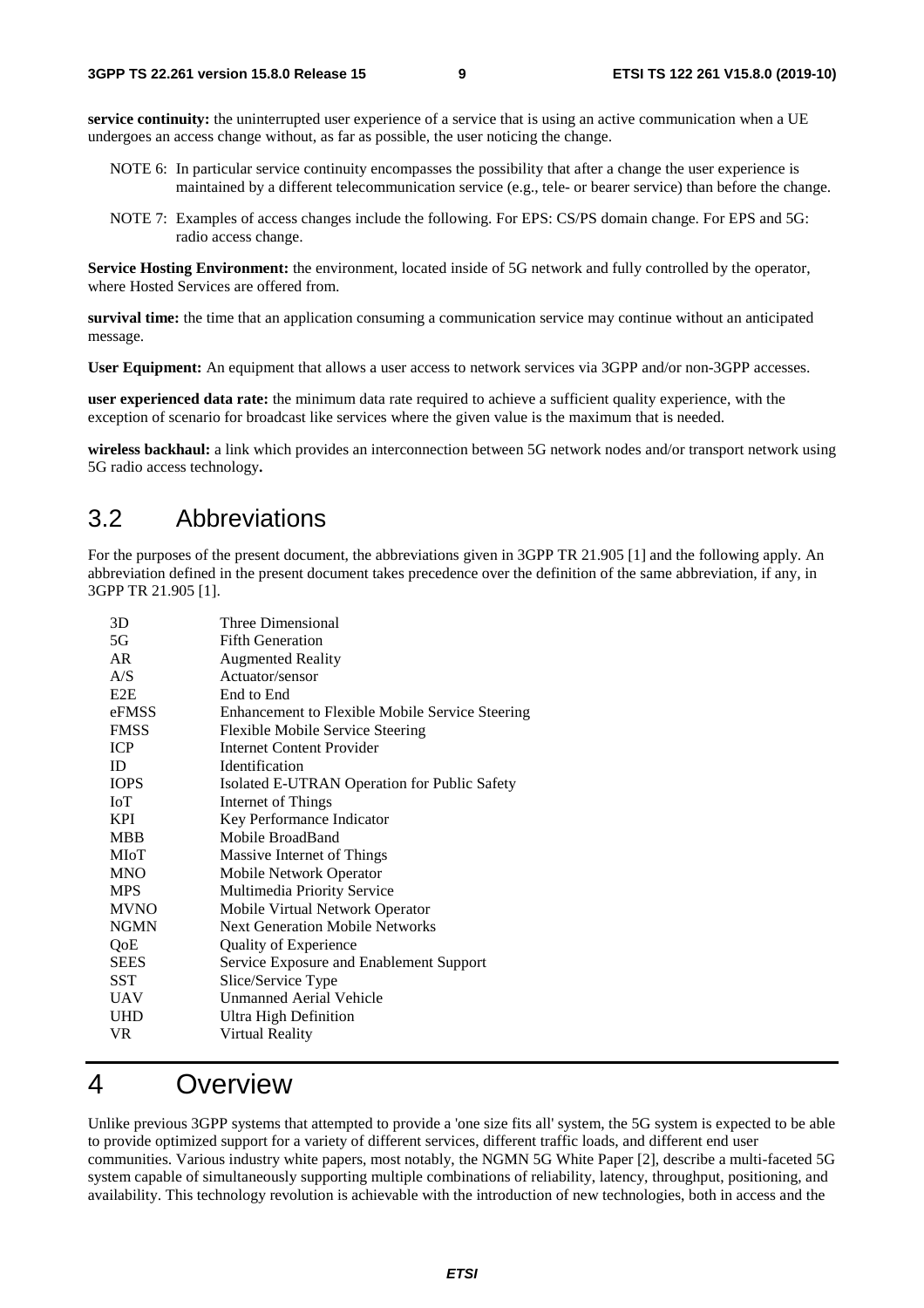core, such as flexible, scalable assignment of network resources. In addition to increased flexibility and optimization, a 5G system needs to support stringent KPIs for latency, reliability, throughput, etc. Enhancements in the air interface contribute to meeting these KPIs as do enhancements in the core network, such as network slicing, in-network caching and hosting services closer to the end points.

A 5G system also supports new business models such as those for IoT and enterprise managed networks. Drivers for the 5G KPIs include services such as Unmanned Aerial Vehicle (UAV) control, Augmented Reality (AR), and factory automation. Network flexibility enhancements support self-contained enterprise networks, installed and maintained by network operators while being managed by the enterprise. Enhanced connection modes and evolved security facilitate support of massive IoT, expected to include tens of millions of UEs sending and receiving data over the 5G network.

Flexible network operations are the mainstay of the 5G system. The capabilities to provide this flexibility include network slicing, network capability exposure, scalability, and diverse mobility. Other network operations requirements address the necessary control and data plane resource efficiencies, as well as network configurations that optimize service delivery by minimizing routing between end users and application servers. Enhanced charging and security mechanisms handle new types of UEs connecting to the network in different ways.

Mobile Broadband (MBB) enhancements aim to meet a number of new KPIs. These pertain to high data rates, high user density, high user mobility, highly variable data rates, deployment, and coverage. High data rates are driven by the increasing use of data for services such as streaming (e.g., video, music, and user generated content), interactive services (e.g., AR), and IoT. These services come with stringent requirements for user experienced data rates as well as associated requirements for latency to meet service requirements. Additionally, increased coverage in densely populated areas such as sports arenas, urban areas, and transportation hubs has become essential for pedestrians and users in urban vehicles. New KPIs on traffic and connection density enable both the transport of high volumes of data traffic per area (traffic density) and transport of data for a high number of connections (e.g., UE density or connection density). Many UEs are expected to support a variety of services which exchange either a very large (e.g., streaming video) or very small (e.g., data burst) amount of data. The 5G system will handle this variability in a resource efficient manner. All of these cases introduce new deployment requirements for indoor and outdoor, local area connectivity, high user density, wide area connectivity, and UEs travelling at high speeds.

Another aspect of 5G KPIs includes requirements for various combinations of latency and reliability, as well as higher accuracy for positioning. These KPIs are driven by support for both commercial and public safety services. On the commercial side, industrial control, industrial automation, UAV control, and AR are examples of those services. Services such as UAV control will require more precise positioning information that includes altitude, speed, and direction, in addition to horizontal coordinates.

Support for Massive Internet of Things (MIoT) brings many new requirements in addition to those for the enhanced KPIs. The expansion of connected things introduces a need for significant improvements in resource efficiency in all system components (e.g., UEs, IoT devices, radio, access network, core network).

The 5G system also aims to enhance its capability to meet KPIs that emerging V2X applications require. For these advanced applications, the requirements, such as data rate, reliability, latency, communication range and speed, are made more stringent.

# 5 High-level requirements

## 5.1 Migration to 5G

### 5.1.1 Description

The 5G system supports most of the existing EPS services, in addition to many new services. The existing EPS services may be accessed using the new 5G access technologies even where the EPS specifications might indicate E-UTRA(N) only. Only new or changed service requirements for new or changed services are specified in this TS. The few EPS capabilities that are not supported by the 5G system are identified in clause 5.1.2.2 below.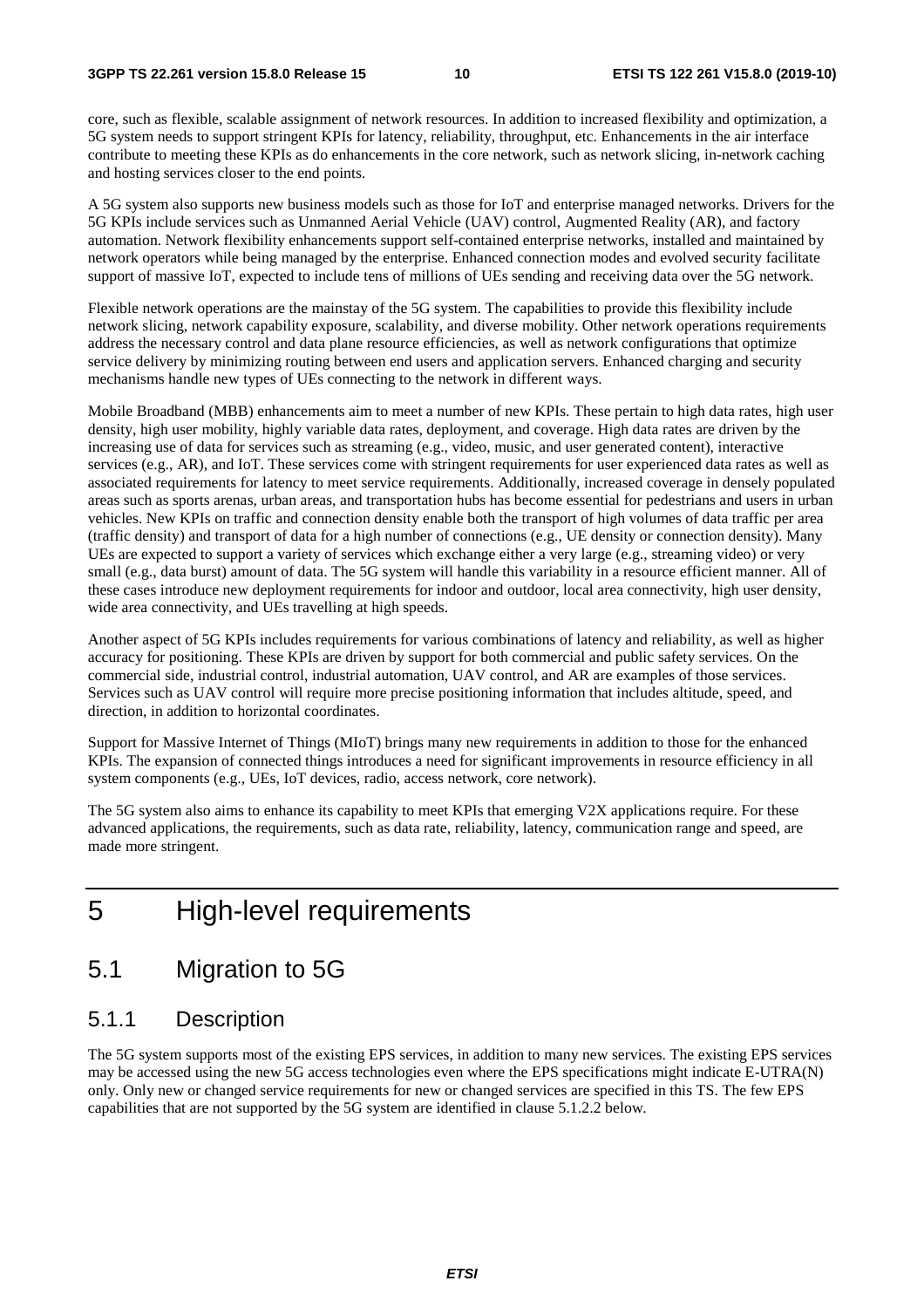### 5.1.2 Requirements

#### 5.1.2.1 Interworking between 5G systems

The 5G system shall support a UE with a 5G subscription roaming into a 5G Visited Mobile Network which has a roaming agreement with the UE's 5G Home Mobile Network.

The 5G system shall enable a Visited Mobile Network to provide support for establishing home network provided data connectivity as well as visited network provided data connectivity.

The 5G system shall enable a Visited Mobile Network to provide support for services provided in the home network as well as provide services in the visited network. Whether a service is provided in the visited network or in the home network is determined on a service by service basis.

The 5G system shall provide a mechanism for a network operator to limit access to its services for a roaming UE, (e.g., based on roaming agreement).

The 5G system shall provide a mechanism for a network operator to direct a UE onto a partnership network for routing all or some of the UE user plane and associated control plane traffic over the partnership network, subject to an agreement between the operators.

#### 5.1.2.2 Legacy service support

The 5G system shall support all EPS capabilities (e.g., from TSs 22.011, 22.101, 22.278, 22.185, 22.071, 22.115, 22.153, 22.173) with the following exceptions:

- CS voice service continuity and/or fallback to GERAN or UTRAN,
- seamless handover between NG-RAN and GERAN,
- seamless handover between NG-RAN and UTRAN, and
- access to a 5G core network via GERAN or UTRAN.

#### 5.1.2.3 Interoperability with legacy 3GPP systems

The 5G system shall support mobility procedures between a 5G core network and an EPC with minimum impact to the user experience (e.g. QoS, QoE).

# 6 Basic capabilities

### 6.1 Network slicing

#### 6.1.1 Description

Network slicing allows the operator to provide customised networks. For example, there can be different requirements on functionality (e.g., priority, charging, policy control, security, and mobility), differences in performance requirements (e.g., latency, mobility, availability, reliability and data rates), or they can serve only specific users (e.g., MPS users, Public Safety users, corporate customers, roamers, or hosting an MVNO).

A network slice can provide the functionality of a complete network, including radio access network functions and core network functions (e.g., potentially from different vendors). One network can support one or several network slices.

#### 6.1.2 Requirements

The 5G system shall allow the operator to create, modify, and delete a network slice.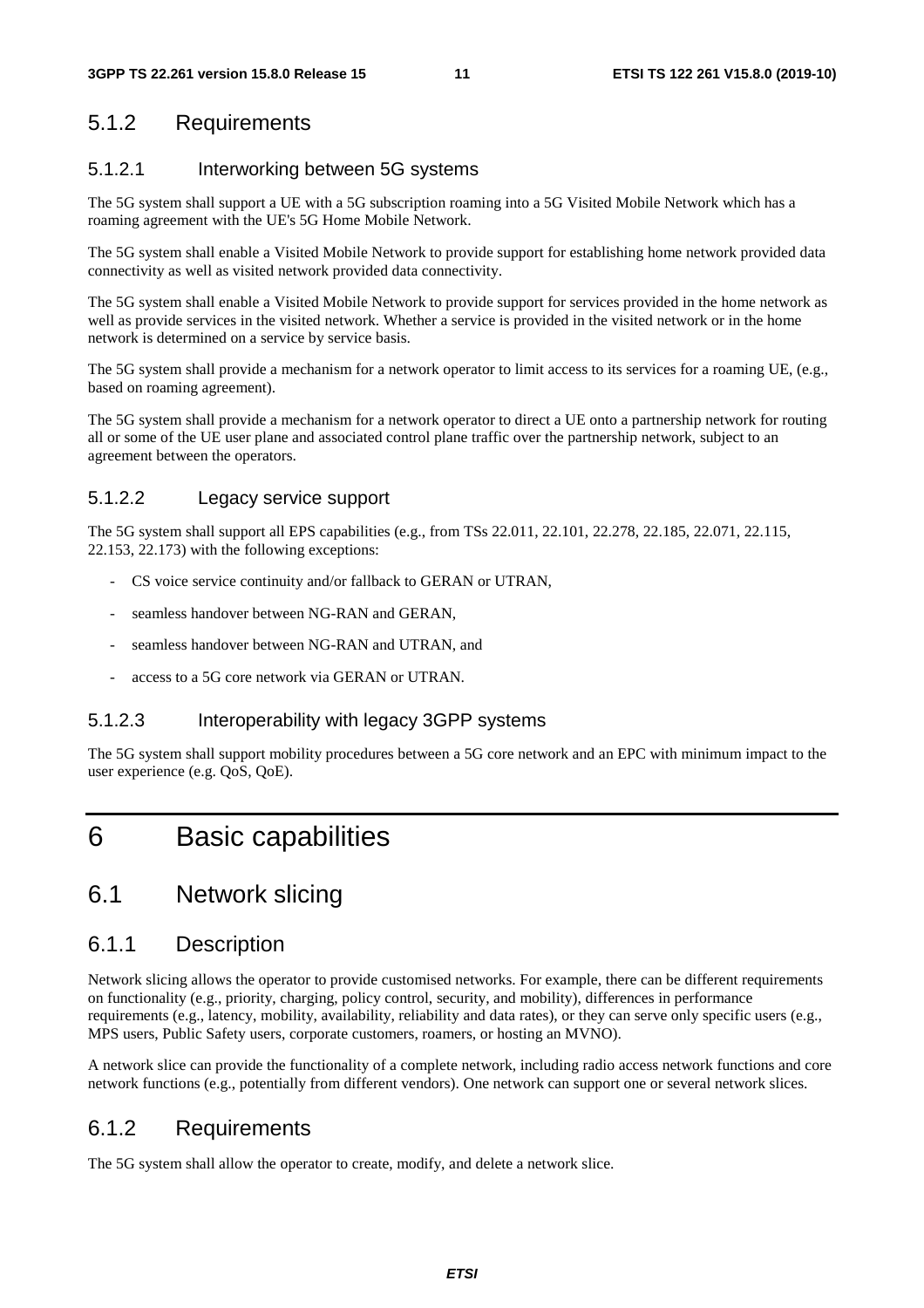The 5G system shall allow the operator to define and update the set of services and capabilities supported in a network slice.

The 5G system shall allow the operator to configure the information which associates a UE to a network slice.

The 5G system shall allow the operator to configure the information which associates a service to a network slice.

The 5G system shall allow the operator to assign a UE to a network slice, to move a UE from one network slice to another, and to remove a UE from a network slice based on subscription, UE capabilities, the access technology being used by the UE, operator's policies and services provided by the network slice.

The 5G system shall support a mechanism for the VPLMN to assign a UE to a network slice with the needed services and authorised by the HPLMN, or to a default network slice.

The 5G system shall enable a UE to be simultaneously assigned to and access services from more than one network slice of one operator.

Traffic and services in one network slice shall have no impact on traffic and services in other network slices in the same network.

Creation, modification, and deletion of a network slice shall have no or minimal impact on traffic and services in other network slices in the same network.

The 5G system shall support scaling of a network slice, i.e., adaptation of its capacity.

The 5G system shall enable the network operator to define a minimum available capacity for a network slice. Scaling of other network slices on the same network shall have no impact on the availability of the minimum capacity for that network slice.

The 5G system shall enable the network operator to define a maximum capacity for a network slice.

The 5G system shall enable the network operator to define a priority order between different network slices in case multiple network slices compete for resources on the same network.

The 5G system shall support means by which the operator can differentiate policy control, functionality and performance provided in different network slices.

The serving 5G network shall support providing connectivity to home and roaming users in the same network slice.

In shared 5G network configuration, each operator shall be able to apply all the requirements from this clause to their allocated network resources.

The 5G system shall support a mechanism to configure a specific geographic area in which a network slice is accessible, i.e., a UE shall be within the geographical area in order to access the network slice.

### 6.2 Diverse mobility management

#### 6.2.1 Description

A key feature of 5G is support for UEs with different mobility management needs. 5G will support UEs with a range of mobility management needs, including UEs that are

- stationary during their entire usable life (e.g., sensors embedded in infrastructure),
- stationary during active periods, but nomadic between activations (e.g., fixed access),
- mobile within a constrained and well-defined space (e.g., in a factory), and
- fully mobile.

Moreover, some applications require the network to ensure seamless mobility of a UE so that mobility is hidden from the application layer to avoid interruptions in service delivery while other applications have application specific means to ensure service continuity. But these other applications may still require the network to minimize interruption time to ensure that their application-specific means to ensure service continuity work effectively.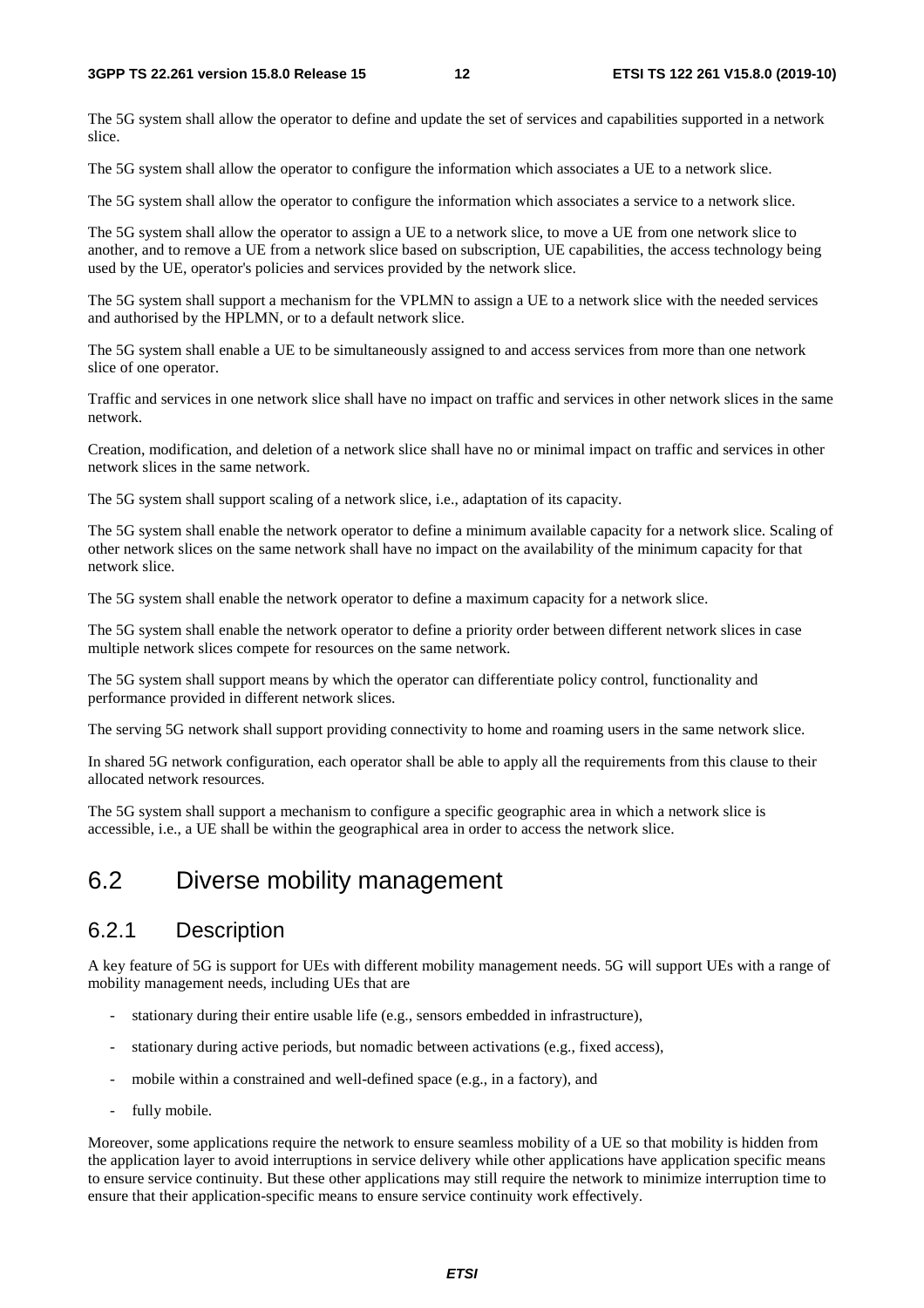With the ever-increasing multimedia broadband data volumes, it is also important to enable the offloading of IP traffic from the 5G network onto traditional IP routing networks via an IP anchor node close to the network edge. As the UE moves, changing the IP anchor node may be needed in order to reduce the traffic load in the system, reduce end-to-end latency and provide a better user experience.

The flexible nature of a 5G system will support different mobility management methods that minimize signalling overhead and optimize access for these different types of UEs.

#### 6.2.2 General requirements

The 5G network shall allow operators to optimize network behaviour (e.g., mobility management support) based on the mobility patterns (e.g., stationary, nomadic, spatially restricted mobility, full mobility) of a UE or group of UEs.

The 5G system shall enable operators to specify and modify the types of mobility support provided for a UE or group of UEs.

The 5G system shall optimize mobility management support for a UE or group of UEs that use only mobile originated communications.

#### 6.2.3 Service continuity requirements

The 5G system shall enable packet loss to be minimized during inter- and/or intra- access technology changes for some or all connections associated with a UE.

For applications that require the same IP address during the lifetime of the session, the 5G system shall enable maintaining the IP address assigned to a UE when moving across different cells and access technologies for connections associated with a UE.

The 5G system shall enable minimizing impact to the user experience (e.g., minimization of interruption time) when changing the IP address and IP anchoring point for some or all connections associated with a UE.

### 6.3 Multiple access technologies

#### 6.3.1 Description

The 5G system will support 3GPP access technologies, including one or more NR and E-UTRA as well as non-3GPP access technologies. Interoperability among the various access technologies will be imperative. For optimization and resource efficiency, the 5G system will select the most appropriate 3GPP or non-3GPP access technology for a service, potentially allowing multiple access technologies to be used simultaneously for one or more services active on a UE. New technology such as satellite and wide area base stations will increase coverage and availability. This clause provides requirements for interworking with the various combinations of access technologies.

#### 6.3.2 Requirements

#### 6.3.2.1 General

Based on operator policy, the 5G system shall enable the UE to select, manage, and efficiently provision services over the 3GPP or non-3GPP access.

Based on operator policy, the 5G system shall support steering a UE to select certain 3GPP access network(s).

Based on operator policy, the 5G system shall be able to dynamically offload part of the traffic (e.g. from 3GPP RAT to non-3GPP access technology), taking into account traffic load and traffic type.

Based on operator policy, the 5G system shall be able to provide simultaneous data transmission via different access technologies, (e.g., NR, E-UTRA, non-3GPP), to access one or more 3GPP services.

When a UE is using two or more access technologies simultaneously, the 5G system shall be able to select between access technologies in use, taking into account e.g., service, traffic characteristics, radio characteristics, and UE's moving speed.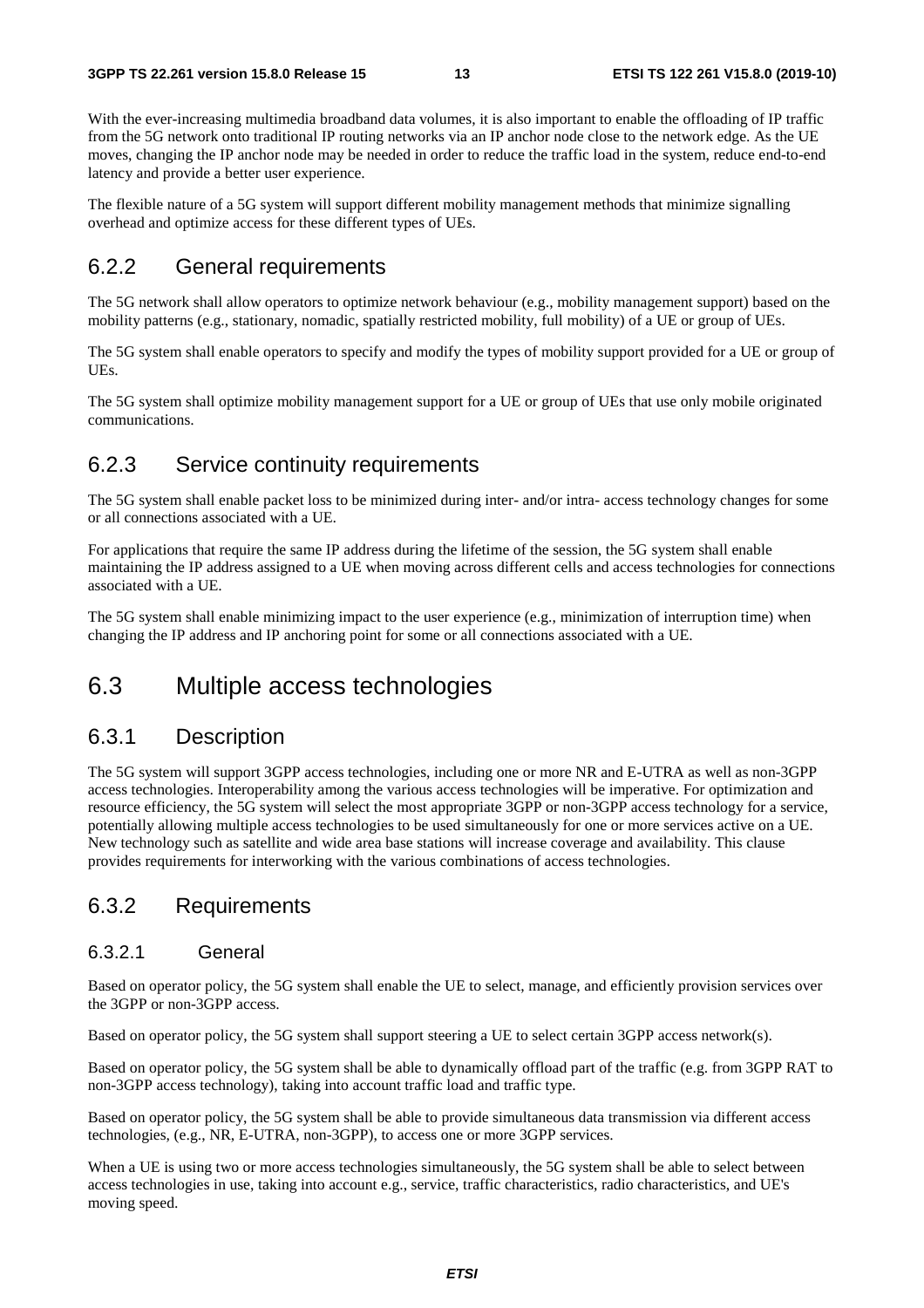The 5G system shall be able to support data transmissions optimized for different access technologies (e.g., 3GPP, non-3GPP) for UEs that are simultaneously connected to the network via different accesses.

Based on operator policy, the 5G system shall be able to add or drop the various access connections for a UE during a session.

The 5G system shall be able to support mobility between the supported access networks (e.g., NG-RAN, WLAN).

The 5G system shall support UEs with multiple radio and single radio capabilities.

The 5G system shall support dynamic and static network address allocation of a common network address to the UE over all supported access types.

The 5G system shall support a set of identities for a single user in order to provide a consistent set of policies and a single set of services across 3GPP and non-3GPP access types.

The 5G system shall support the capability to operate in licensed and/or unlicensed bands.

#### 6.3.2.2 E-UTRA access

The 5G system shall be able to support seamless handover between NR and E-UTRA.

The 5G system shall support UEs with dual radio capability (i.e., a UE that can transmit on NR and E-UTRA simultaneously) as well as UEs with single radio capability (i.e., a UE that cannot transmit on NR and E-UTRA simultaneously).

- 6.3.2.3 Void
- 6.3.2.4 Void

### 6.4 Resource efficiency

#### 6.4.1 Description

5G introduces the opportunity to design a system to be optimized for supporting diverse UEs and services. While support for IoT is provided by EPS, there is room for improvement in efficient resource utilization that can be designed into a 5G system whereas they are not easily retrofitted into an existing system. Some of the underlying principles of the potential service and network operation requirements associated with efficient configuration, deployment, and use of UEs in the 5G network include bulk provisioning, resource efficient access, optimization for UE originated data transfer, and efficiencies based on the reduced needs related to mobility management for stationary UEs and UEs with restricted range of movement.

As sensors and monitoring UEs are deployed more extensively, the need to support UEs that send data packages ranging in size from a small status update in a few bits to streaming video increases. A similar need exists for smart phones with widely varying amounts of data. Specifically, to support short data bursts, the network should be able to operate in a mode where there is no need for a lengthy and high overhead signalling procedure before and after small amounts of data are sent. The system will, as a result, avoid both a negative impact to battery life for the UE and wasting signalling resources.

For small form factor UEs it will be challenging to have more than 1 antenna due to the inability to get good isolation between multiple antennas. Thus these UEs need to meet the expected performance in a 5G network with only one antenna.

Cloud applications like cloud robotics perform computation in the network rather than in a UE, which requires the system to have high data rate in the uplink and very low round trip latency. Supposed that high density cloud robotics will be deployed in the future, the 5G system need to optimize the resource efficiency for such scenario.

Additional resource efficiencies will contribute to meeting the various KPIs defined for 5G. Control plane resource efficiencies can be achieved by optimizing and minimizing signalling overhead, particularly for small data transmissions. Mechanisms for minimizing user plane resources utilization include in-network caching and application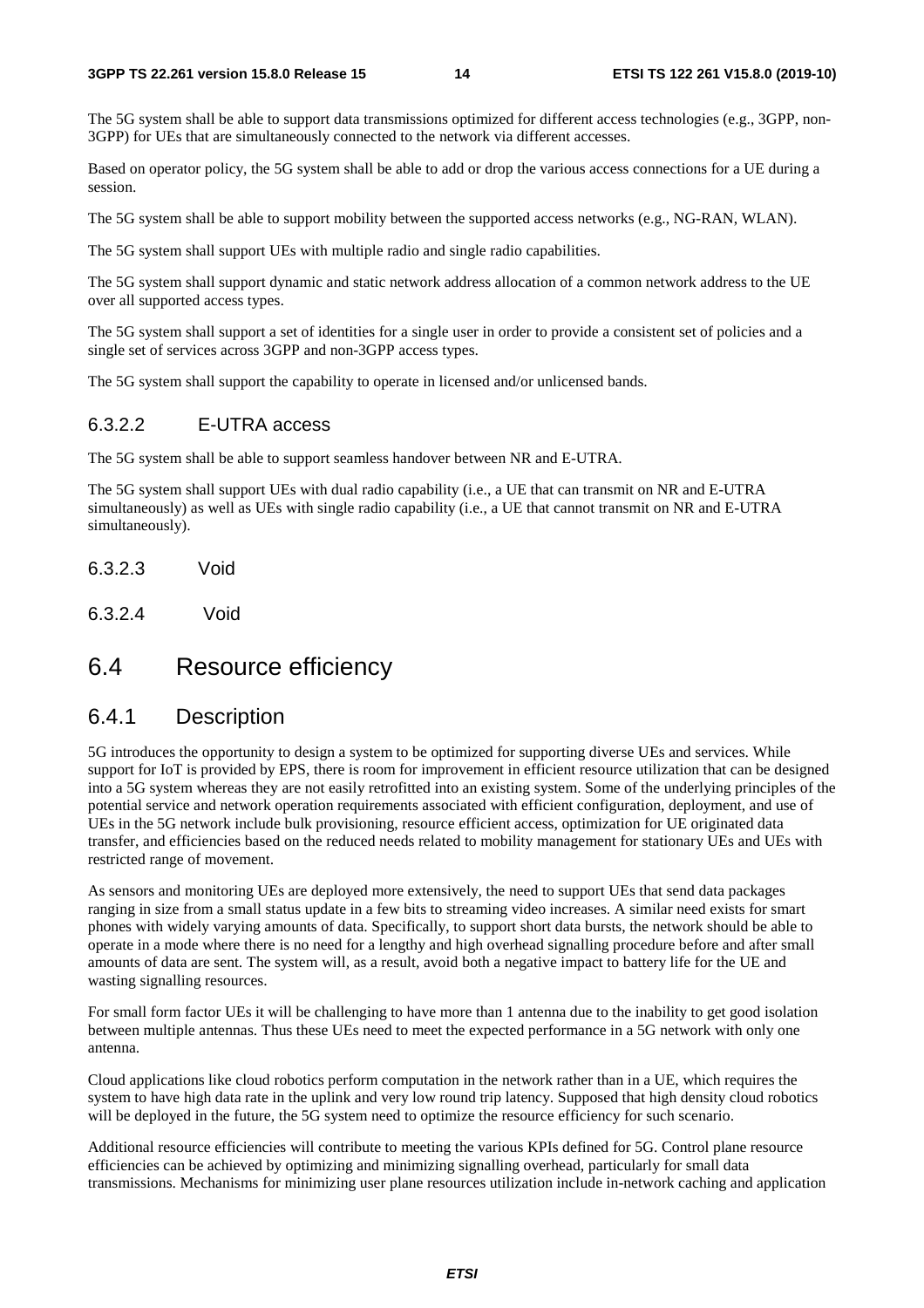in a Service Hosting Environment closer to the end user. These optimization efforts contribute to achieving lower latency and higher reliability.

Diverse mobility management related resource efficiencies are covered in clause 6.2.

Security related resource efficiencies are covered in clause 8.8.

#### 6.4.2 Requirements

#### 6.4.2.1 General

The 5G system shall minimize control and user plane resource usage for data transfer from send only UEs.

The 5G system shall minimize control and user plane resource usage for stationary UEs (e.g., lower signalling to user data resource usage ratio).

The 5G system shall optimize the resource use of the control plane and/or user plane for transfer of small data units.

The 5G system shall optimize the resource use of the control plane and/or user plane for transfer of continuous uplink data that requires both high data rate (e.g., 10 Mbps) and very low end-to-end latency (e.g., 1-10 ms).

The 5G network shall optimize the resource use of the control plane and/or user plane to support high density connections (e.g., 1 million connections per square kilometre) taking into account, for example, the following criteria:

- type of mobility support;
- communication pattern (e.g., send-only, frequent or infrequent);
- characteristics of payload (e.g., small or large size data payload);
- characteristics of application (e.g., provisioning operation, normal data transfer);
- UE location;
- timing pattern of data transfer (e.g., real time or non-delay sensitive).

The 5G system shall efficiently support service discovery mechanisms where UEs can discover, subject to access rights:

- status of other UEs (e.g., sound on/off);
- capabilities of other UEs (e.g., the UE is a relay UE) and/or;
- services provided by other UEs (e.g., the UE is a colour printer).

The 5G system shall be able to minimise the amount of wireless backhaul traffic (e.g., consolidating data transmissions to 1 larger rather than many smaller), when applicable (e.g., providing service in an area subject to power outages).

The 5G system shall support small form factor UEs with single antenna.

- NOTE: Small form factor UEs are typically expected to have the diagonal less than 1/5 of the lowest supported frequency wave length.
- 6.4.2.2 Void
- 6.4.2.3 Void

#### 6.4.2.4 Efficient control plane

The 5G system shall minimize the signalling that is required prior to user data transmission.

NOTE: The amount of signalling overhead may vary based on the amount of data to be transmitted, even for the same UE.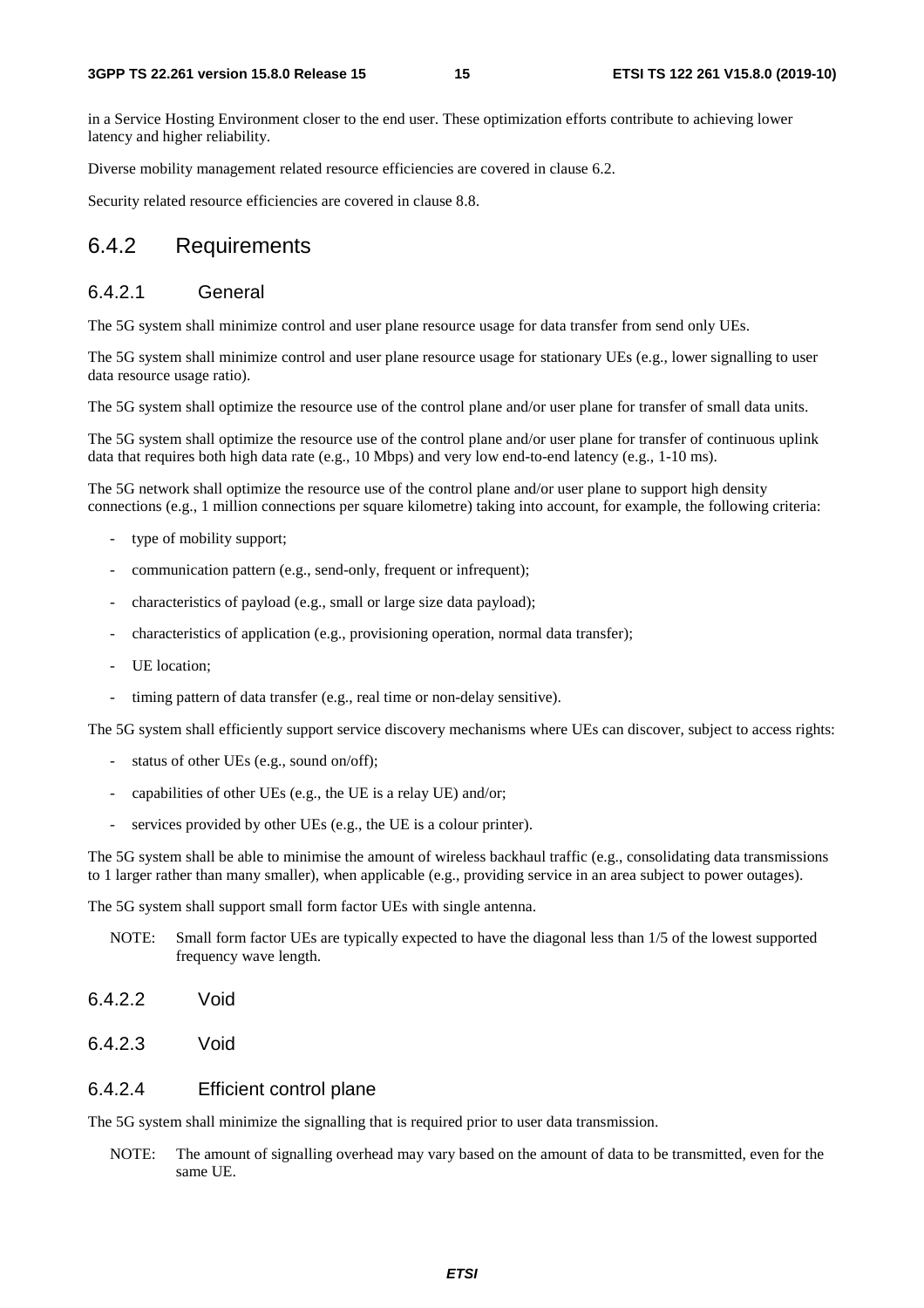# 6.5 Efficient user plane

#### 6.5.1 Description

5G is designed to meet diverse services with different and enhanced performances (e.g., high throughput, low latency and massive connections) and data traffic model (e.g., IP data traffic, non-IP data traffic, short data bursts and high throughput data transmissions).

User plane should be more efficient for 5G to support differentiated requirements. On one hand, a Service Hosting Environment located inside of operator's network can offer Hosted Services closer to the end user to meet localization requirement like low latency, low bandwidth pressure. These Hosted Services contain applications provided by operators and/or trusted 3rd parties. On the other hand, user plane paths can be selected or changed to improve the user experience or reduce the bandwidth pressure, when a UE or application changes location during an active communication.

#### 6.5.2 Requirements

Based on operator policy, application needs, or both, the 5G system shall support an efficient user plane path between UEs attached to the same network, modifying the path as needed when the UE moves during an active communication.

The 5G network shall enable a Service Hosting Environment provided by operator.

Based on operator policy, the 5G network shall be able to support routing of data traffic between a UE attached to the network and an application in a Service Hosting Environment for specific services, modifying the path as needed when the UE moves during an active communication.

Based on operator policy, application needs, or both, the 5G system shall support an efficient user plane path, modifying the path as needed when the UE moves or application changes location ,between a UE in an active communication and:

- an application in a Service Hosting Environment, or
- an application server located outside the operator's network.

The 5G network shall maintain user experience (e.g., QoS, QoE) when a UE in an active communication moves from a location served by a Service Hosting Environment to:

- another location served by a different Service Hosting Environment, or
- another location served by an application server located outside the operator's network, and vice versa.

The 5G network shall maintain user experience (e.g., QoS, QoE) when an application for a UE moves as follows:

- within a Service Hosting Environment, or
- from a Service Hosting Environment to another Service Hosting Environment, or
- from a Service Hosting Environment to an application server located place outside the operator's network, and vice versa.

The 5G network shall be able to interact with applications in a Service Hosting Environment for efficient network resource utilization and offloading data traffic to the Service Hosting Environment close to the UE's point of attachment to the access network.

The 5G network shall support configurations of the Service Hosting Environment in the network (e.g., access network, core network), that provide application access close to the UE's point of attachment to the access network.

The 5G system shall support mechanisms to enable a UE to access the closest Service Hosting Environment for a specific hosted application or service.

The 5G network shall enable instantiation of applications for a UE in a Service Hosting Environment close to the UE's point of attachment to the access network.

The 5G system shall be able to suspend or stop application instances in a Service Hosting Environment.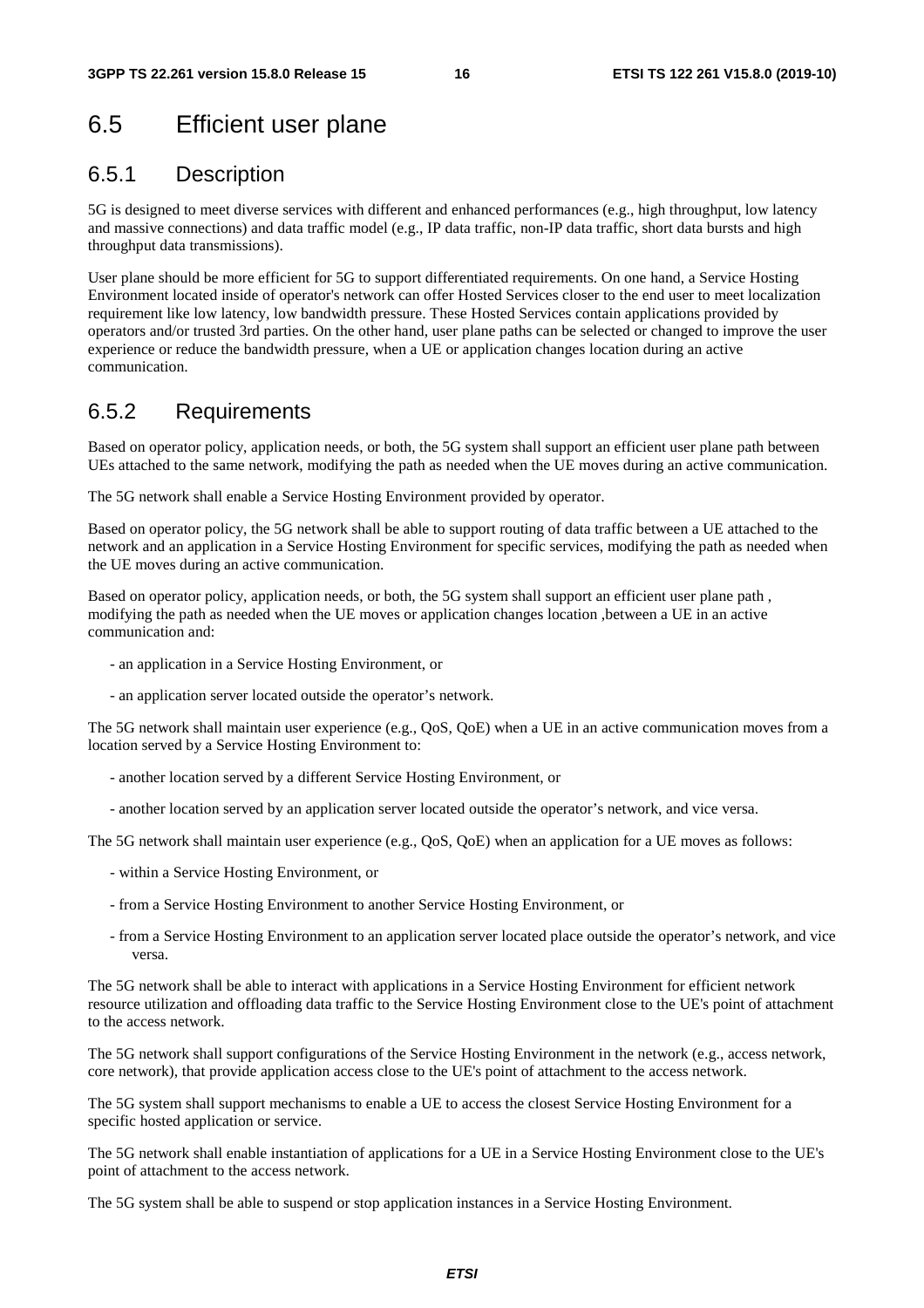NOTE: Not all applications will always be available in all Service Hosting Environments. Therefore, it may be needed to instantiate an application at a Service Hosting Environment nearby for serving a particular UE.

Based on operator policy, the 5G system shall provide a mechanism such that one type of traffic (from a specific application or service) to/from a UE can be offloaded close to the UE's point of attachment to the access network, while not impacting other traffic type to/from that same UE.

### 6.6 Efficient content delivery

#### 6.6.1 Description

Video-based services (e.g., live streaming, VR) and personal data storage applications have been instrumental for the massive growth in mobile broadband traffic. Subject to service agreement between the operator and the content provider, the information of content and content itself can be aware by operator. In-network content caching provided by the operator, a 3rd party or both, can improve user experience, reduce backhaul resource usage and utilize radio resource efficiently.

The operation of in-network caching includes flexible management of the location of the content cache within the network and efficient delivery of content to and from the appropriate content caching application. Examples of services are the delivery of popular video content from a content caching application via broadcast, and secure storage of a user's personal data or files using a distributed caching application. Such a service could also provide a student with a wireless backpack, where students can resume their work through the same or a different UE at any time, with very fast response times from the network.

#### 6.6.2 Requirements

The 5G system shall enable efficient delivery of content from a content caching application under the control of the operator (e.g., a cache located close to the UE).

The 5G system shall support a content caching application in a UE under the control of the operator.

The 5G system shall support configurations of content caching applications in the network (e.g., access network, core network), that provide content close to the UE.

Based on operator policy, the 5G system shall support an efficient mechanism for selection of a content caching application (e.g., minimize utilization of radio, backhaul resources and/or application resource) for delivery of the cached content to the UE.

The 5G system shall support a mechanism for the operator to manage content distribution across content caching applications.

The 5G system shall support delivery of cached content from a content caching application via the broadcast/multicast service.

# 6.7 Priority, QoS, and policy control

### 6.7.1 Description

The 5G network will support many commercial services (e.g., medical) and regional or national regulatory services (e.g., MPS, Emergency, Public Safety) with requirements for priority treatment. Some of these services share common QoS characteristics such as latency and packet loss rate, but may have different priority requirements. For example, UAV control and air traffic control may have stringent latency and reliability requirements but not necessarily the same priority requirements. In addition, voice based services for MPS and Emergency share common QoS characteristics as applicable for normal public voice communications, yet may have different priority requirements. The 5G network will need to support mechanisms that enable the decoupling of the priority of a particular communication from the associated QoS characteristics such as latency and reliability to allow flexibility to support different priority services (that need to be configurable to meet operator needs, consistent with operator policies and corresponding national and regional regulatory policies).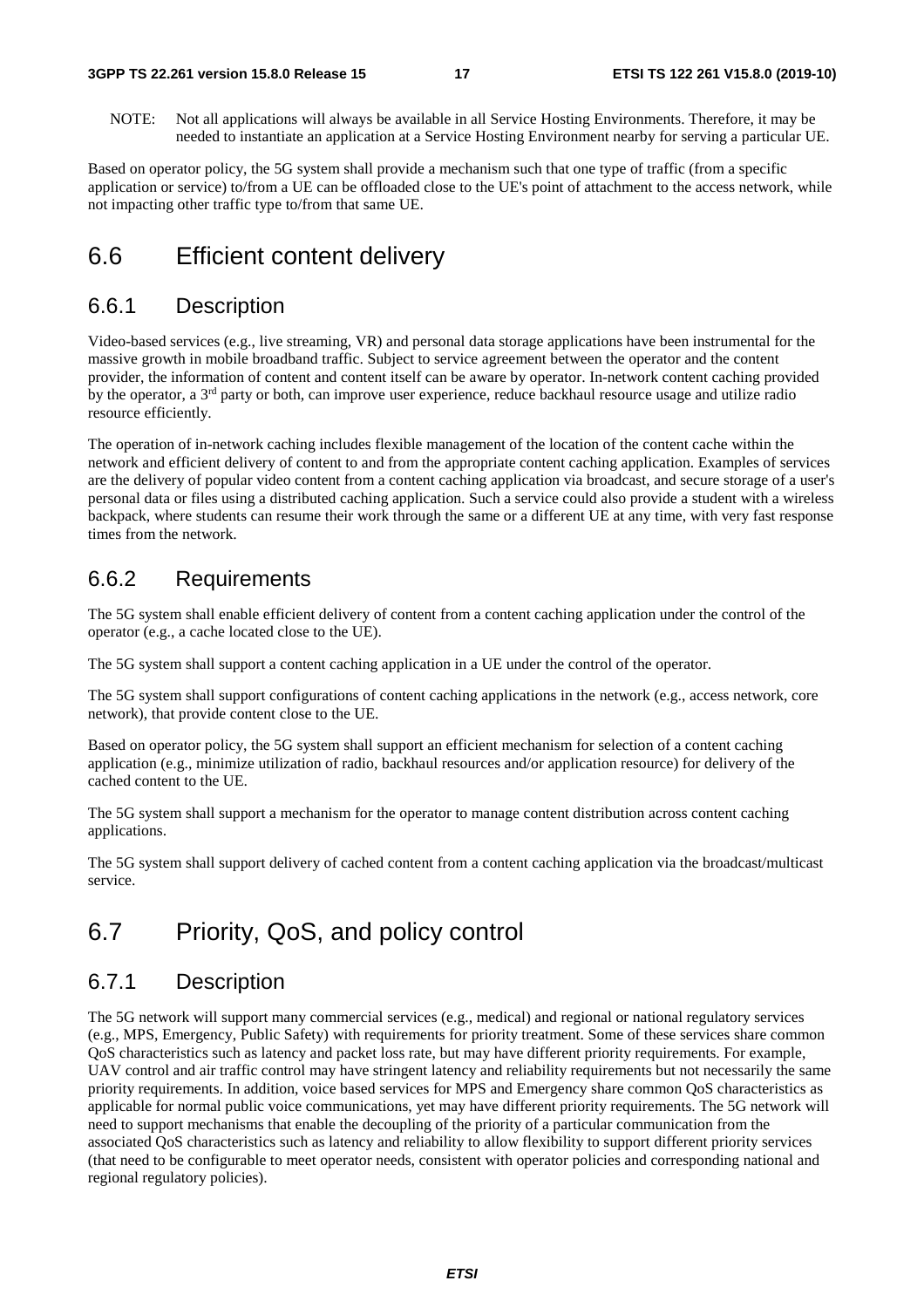The network needs to support flexible means to make priority decisions based on the state of the network (e.g., during disaster events and network congestion) recognizing that the priority needs may change during a crisis. The priority of any service may need to be different for a user of that service based on operational needs and regional or national regulations. Therefore, the 5G system should allow a flexible means to prioritise and enforce prioritisation among the services (e.g., MPS, Emergency, medical, Public Safety) and among the users of these services. The traffic prioritisation may be enforced by adjusting resource utilization or pre-empting lower priority traffic.

The network must offer a means to provide the required QoS (e.g., reliability, latency, and bandwidth) for a service and the ability to prioritize resources when necessary to meet the service requirements. Existing QoS and policy frameworks handle latency and improve reliability by traffic engineering. In order to support 5G service requirements, it is necessary for the 5G network to offer QoS and policy control for reliable communication with latency required for a service and enable the resource adaptations as necessary.

Also, as 5G network is expected to operate in a heterogeneous environment with multiple access technologies, multiple types of UE, etc., it should support a harmonised QoS and policy framework that applies to multiple accesses.

Further, for QoS control in EPS only covers RAN and core network, but for 5G network E2E QoS (e.g., RAN, backhaul, core network, network to network interconnect) is needed to achieve the 5G user experience (e.g., ultra-low latency, ultra-high bandwidth).

#### 6.7.2 Requirements

The 5G system shall allow flexible mechanisms to establish and enforce priority policies among the different services (e.g., MPS, Emergency, medical, Public Safety) and users.

NOTE 1: Priority between different services is subject to regional or national regulatory and operator policies.

The 5G system shall be able to provide the required QoS (e.g., reliability, end-to-end latency, and bandwidth) for a service and support prioritization of resources when necessary for that service.

The 5G system shall allow decoupling of the priority of a particular communication from the associated QoS characteristics such as end-to-end latency and reliability.

The 5G system shall be able to support a harmonised QoS and policy framework applicable to multiple accesses.

The 5G system shall be able to support E2E (e.g., UE to UE) QoS for a service.

NOTE 2: E2E QoS needs to consider QoS in the access networks, backhaul, core network, and network to network interconnect.

The 5G system shall be able to support QoS for applications in a Service Hosting Environment.

### 6.8 Dynamic policy control

The 5G system shall support the creation and enforcement of prioritisation policy for users and traffic, during connection setup and when connected.

NOTE: Prioritisation, pre-emption, and precedence of critical traffic associated with certain priority services (e.g., MPS and Emergency) are subject to regional/national regulatory and operator policies.

The 5G system shall support optimised signalling for prioritised users and traffic where such signalling is prioritized over other signalling traffic.

Based on operator policy, the 5G system shall allow flexible means to create and enforce priority among the different service flows by authorized users.

Based on operator policy, the 5G system shall allow real-time, dynamic, secure and limited interaction with the QoS and policy framework for modification of the QoS and policy framework by authorized users.

Based on operator policy, the 5G system shall maintain a session when prioritization of that session changes in real time, provided that the new priority is above the threshold for maintaining the session.

Based on operator policy, the 5G system shall allow modifications by authorized users and context aware network functionality to the QoS and policy framework to have a variable duration.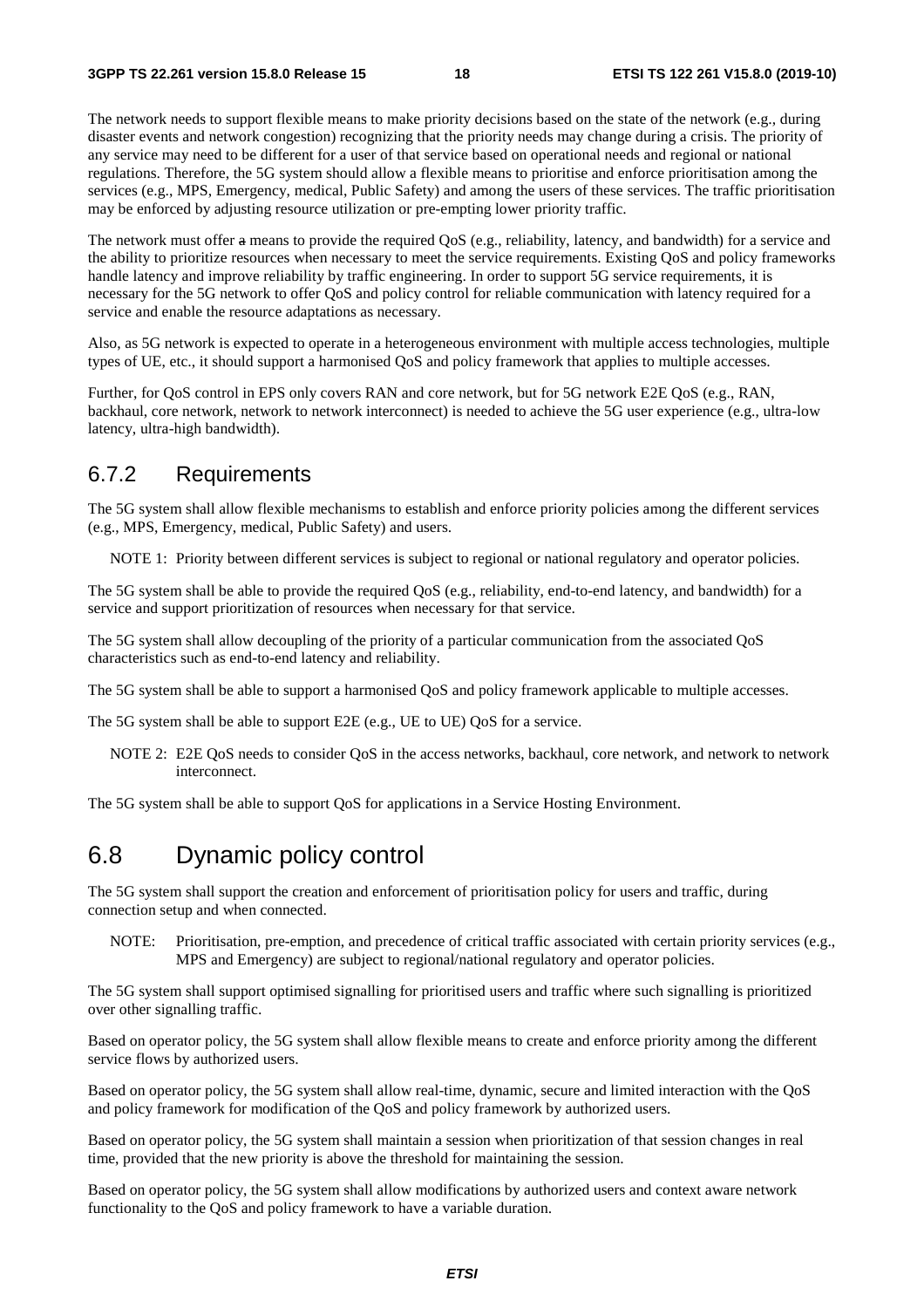- 6.9 Void
- 6.9.1 Void
- 6.9.2 Void

### 6.10 Network capability exposure

#### 6.10.1 Description

3GPP SEES and (e)FMSS features allow the operator to expose network capabilities e.g., QoS policy to 3<sup>rd</sup> party ISPs/ICPs. With the advent of 5G, new network capabilities need to be exposed to the  $3^{rd}$  party (e.g., to allow the  $3^{rd}$ party to customize a dedicated network slice for diverse use cases; to allow the  $3<sup>rd</sup>$  party to manage a trusted  $3<sup>rd</sup>$  party application in a Service Hosting Environment to improve user experience, and efficiently utilize backhaul and application resources).

Applications may be frugal at periods when resources are rare and can compensate and anticipate as much as they can if timely network status information is aware by application; otherwise. Applications may be disconnected in case of user mobility.

#### 6.10.2 Requirements

The following set of requirements complement the requirements listed in 3GPP TS 22.101 [6], clause 29.

Based on operator policy, a 5G network shall provide suitable APIs to allow a trusted  $3<sup>rd</sup>$  party to create, modify, and delete network slices used for the 3<sup>rd</sup> party.

Based on operator policy, the 5G network shall provide suitable APIs to allow a trusted 3<sup>rd</sup> party to monitor the network slice used for the 3<sup>rd</sup> party.

Based on operator policy, the 5G network shall provide suitable APIs to allow a trusted 3<sup>rd</sup> party to define and update the set of services and capabilities supported in a network slice used for the  $3<sup>rd</sup>$  party.

Based on operator policy, the 5G network shall provide suitable APIs to allow a trusted  $3<sup>rd</sup>$  party to configure the information which associates a UE to a network slice used for the 3<sup>rd</sup> party.

Based on operator policy, the 5G network shall provide suitable APIs to allow a trusted  $3<sup>rd</sup>$  party to configure the information which associates a service to a network slice used for the  $3<sup>rd</sup>$  party.

Based on operator policy, the 5G network shall provide suitable APIs to allow a trusted  $3<sup>rd</sup>$  party to assign a UE to a network slice used for the 3rd party, to move a UE from one network slice used for the 3rd party to another network slice used for the 3rd party, and to remove a UE from a network slice used for the 3rd party based on subscription, UE capabilities, and services provided by the network slice.

Based on operator policy, the 5G network shall provide suitable APIs to allow a trusted  $3<sup>rd</sup>$  party to scale a network slice used for the 3rd party, i.e., to adapt its capacity.

Based on operator policy, a 5G network shall provide suitable APIs to allow 3rd party to offload one type of traffic (from trusted 3rd party owned applications in the operator's Service Hosting Environment) to/from a UE to a Service Hosting Environment close to the UE's location.

### 6.11 Context aware network

#### 6.11.1 Description

A variety of sensors such as accelerometer, gyroscope, magnetometer, barometer, proximity sensor, and GPS can be integrated in a UE. Also, different applications running on the UE can have different communication needs (e.g., different traffic time). In addition, a UE can support different access technologies such as NR, E-UTRA, WLAN access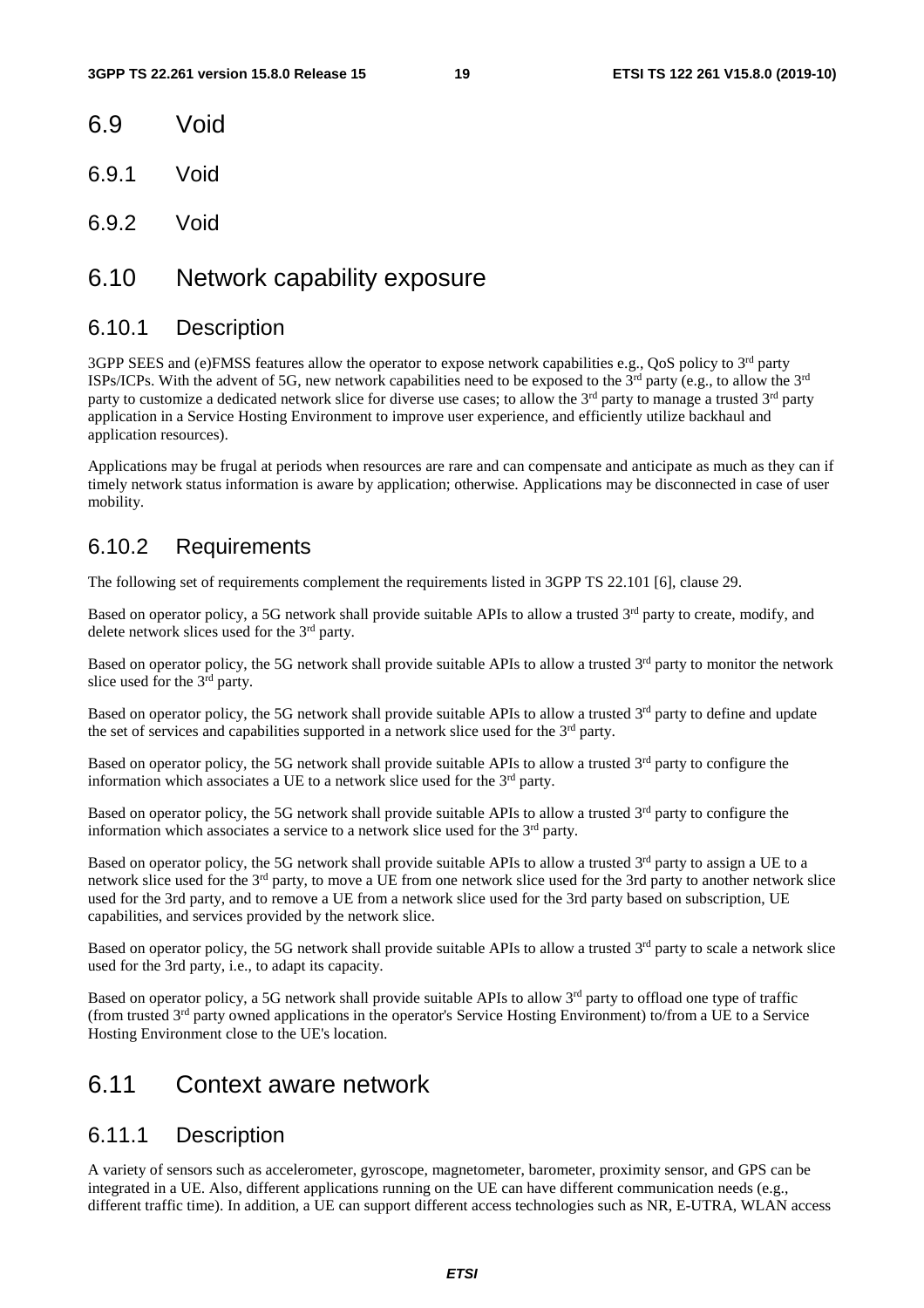technology, and fixed broadband access technology. The information gathered by sensors, the utilized access technologies, the application context, and the application traffic characteristics can provide useful information to the applications installed in the UE and can also help the 5G system utilize resources in an efficient and optimized way.

#### 6.11.2 Requirements

The 5G system shall support network resource utilization efficiently and network optimization based on system information, including:

- network conditions, such as network load and congestion information;
- information on served UEs such as access information (e.g., 3GPP access, non-3GPP access), cell type (e.g., macro cell, small cell), user experienced data rate;
- application's characteristics (e.g., expected traffic over time);
- information on prioritized communication such as user subscription profile and priority level, priority services (e.g., MPS, Emergency, and Public Safety), application used for priority communications (e.g., voice, video, and data) and traffic associated with priority communications (signalling and media);
- subject to user consent, enhanced traffic characteristic of UE (e.g., Mobility information (e.g., no mobility, nomadic, spatially restricted mobility, full mobility), location, sensor-level information (e.g., direction, speed, power status, display status, other sensor information installed in the UE), application-level information (e.g., foreground applications, running background application, and user settings).

The 5G system shall support mechanisms to collect system information for network optimization within an operator configured time scale.

- 6.12 Void
- 6.13 Void

### 6.14 Subscription aspects

### 6.14.1 Description

With the Internet of Things, it is expected that the diversity of IoT devices (e.g., sensors, UAVs, smart flower pots) and the usage models will largely vary. Moreover, when the IoT device is manufactured, the deployment location and specific usage may not be known. Sometimes the IoT devices will be added to existing subscriptions, other times they may be part of a new subscription for the user. Sometimes the IoT devices may be leased. During their life cycle these IoT devices go through different stages, involving the change in ownership when the IoT device is deployed and possibly afterwards, the activation of the IoT device by the preferred operator, a possible change of operators, etc. These stages need to be managed securely and efficiently. A method of dynamic subscription generation and management is needed in addition to statically provisioned subscription. Once the subscription is established, subscription management becomes necessary, for example, to modify the subscription when the ownership of the IoT device changes, to update or refresh credentials due to suspected leakage or theft of security keys or as a preventive measure.

The Internet of Things will also support various connectivity models: The IoT devices can connect with the network directly. In order to identify and manage the IoT devices, a subscription with the 5G network is needed, even if the access is done via non-3GPP access.

#### 6.14.2 Requirements

An IoT device which is able to access a 5G PLMN in direct network connection mode using a 3GPP RAT shall have a 3GPP subscription.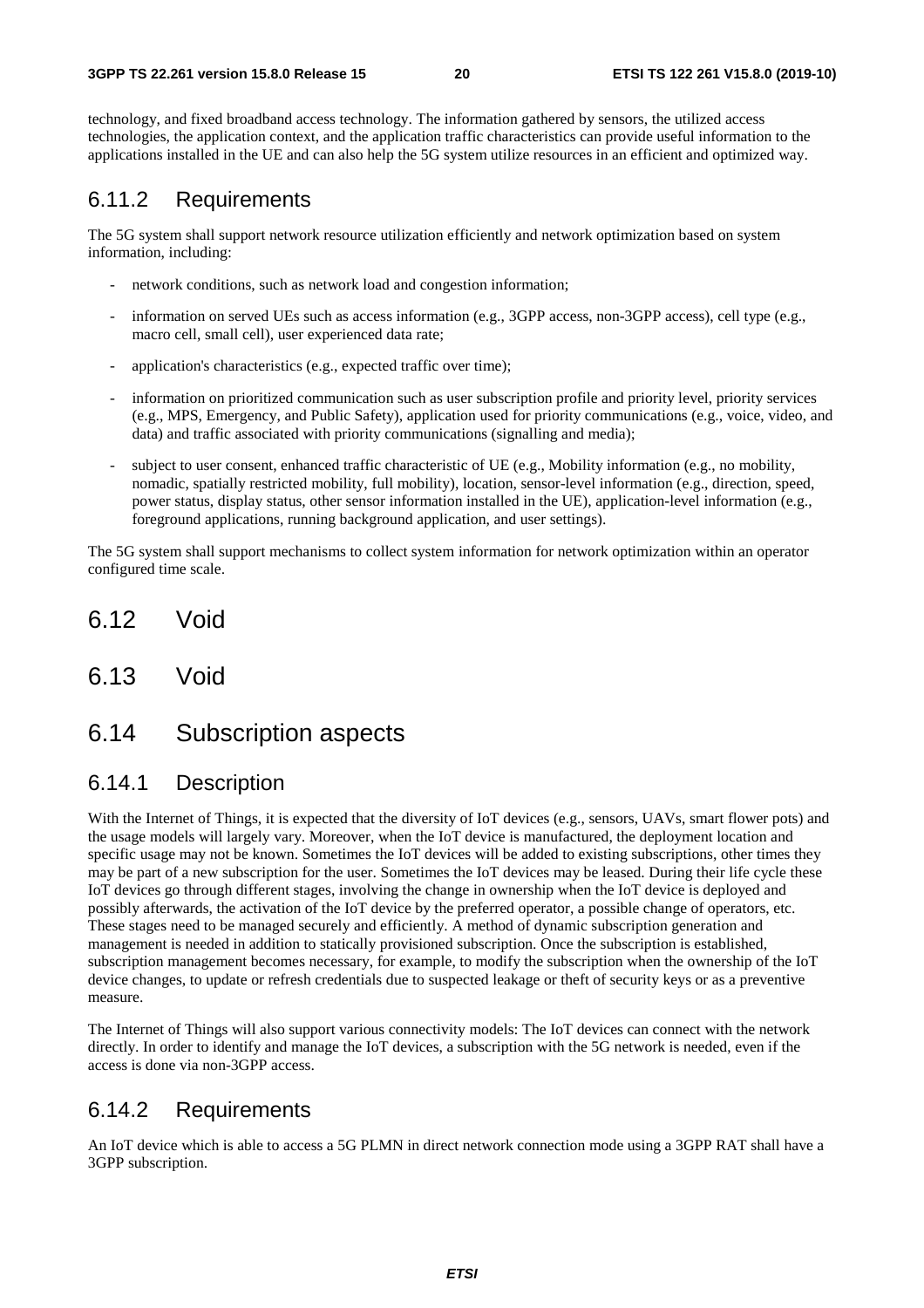The 5G system shall allow the operator to identify a UE as an IoT device based on UE characteristics (e.g., identified by an equipment identifier or a range of equipment identifiers) or subscription or the combination of both.

The 5G system shall be able to provide mechanisms to change the association between a subscription and address/number of an IoT device (e.g., changing the owner and subscription information associated with the IoT device) within the same operator and in between different operators in an automated or manual way.

The 5G system shall be able to support identification of subscriptions independently of identification of IoT devices. Both identities shall be secure.

Based on operator policy, the 5G system shall support a mechanism to provision on-demand connectivity (e.g. IP connectivity for remote provisioning). This on-demand mechanism should enable means for a user to request on-thespot network connectivity while providing operators with identification and security tools for the provided connectivity.

The 5G system shall support a secure mechanism for a home operator to remotely provision the 3GPP credentials of a uniquely identifiable and verifiably secure IoT device.

### 6.15 Energy efficiency

#### 6.15.1 Description

Energy efficiency is a critical issue in 5G. The potential to deploy systems in areas without a reliable energy source requires new methods of managing energy consumption not only in the UEs but throughout all components of the 5G system.

Small form factor UEs also typically have a small battery and this not only puts constrains on general power optimization but also on how the energy is consumed. With smaller batteries it is more important to understand and follow the limitations for the both the maximum peak and continuous current drain.

#### 6.15.2 Requirements

The 5G access network shall support an energy saving mode with the following characteristics:

- the energy saving mode can be activated/deactivated either manually or automatically;
- service can be restricted to a group of users (e.g., public safety user, emergency callers).
- NOTE: When in energy saving mode the UE's and Access transmit power may be reduced or turned off (deep sleep mode), end-to-end latency and jitter may be increased with no impact on set of users or applications still allowed.

The 5G system shall support mechanisms to improve battery life for a UE over what is possible in EPS.

The 5G system shall support UEs using small rechargeable and single coin cell batteries (e.g., considering impact on maximum pulse and continuous current).

### 6.16 Markets requiring minimal service levels

#### 6.16.1 Description

A key aspect of 5G system flexibility is the ability to support both the very high end markets as well as very low end markets. Some systems will be deployed in areas where there are constraints on energy resources (e.g., sporadic access to power) and lower end user expectations for availability, reliability, and data rates. In such cases, the system needs additional flexibility to adapt power consumption needs based on fluctuations in power availability. The system should be efficient in order to provide essential services in harsh environments (e.g., far remote rural areas, very large territories) while taking into account the local constraints (adapting resources consumptions to long distances, dealing with variable conditions and possibly disconnections). Content delivery should be optimized in order to reduce constraints on transport networks, on low-end UEs (e.g., small screen, limited energy consumption), variable network conditions, and client profiles.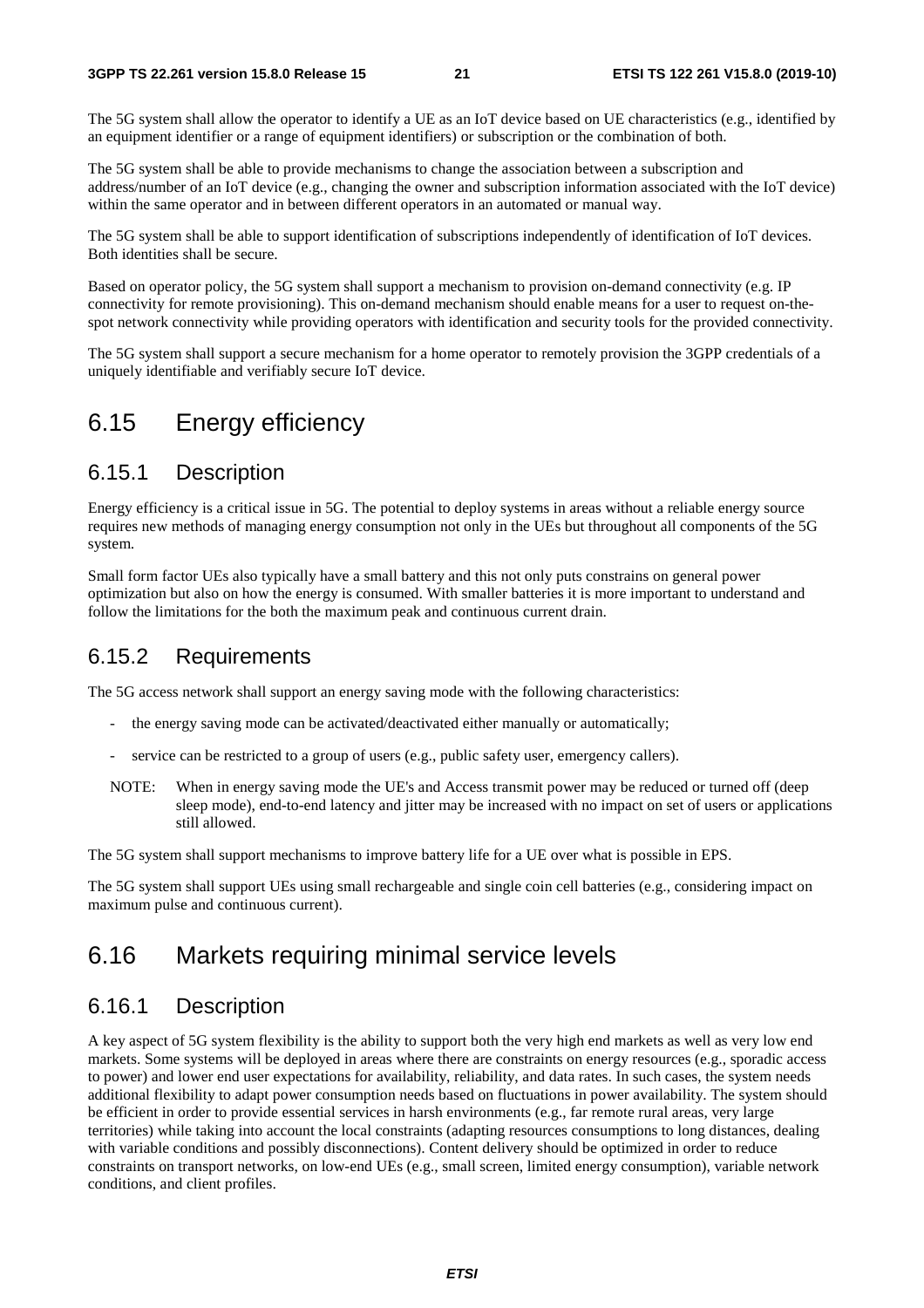### 6.16.2 Requirements

The 5G system shall be able to give priority to services (e.g., e-Health) when resources are limited.

# 6.17 Extreme long range coverage in low density areas

### 6.17.1 Description

A fully connected society is expected in the near future. The network access everywhere over long distances (e.g., at extreme rural areas or at sea) for both humans and machines needs to be supported.

#### 6.17.2 Requirements

The 5G system shall support the extreme long range coverage (up to 100 km) in low density areas (up to 2 user/km<sup>2</sup>).

The 5G system shall support a minimum user throughput of 1 Mbps on DL and 100 kbps on UL at the edge of coverage.

The 5G system shall support a minimum cell throughput capacity of 10 Mbps/cell on DL (based on an assumption of 1 GB/month/sub).

6.18 Void

# 6.19 3GPP access network selection

#### 6.19.1 Description

The 5G system will support the concept of "network slices" where different NG-RANs potentially are connected to network slices of different SSTs. A 5G UE can provide assistance information (e.g., SST) to enable the network to select one or more network slices. A 5G system is foreseen to support one or more SSTs, but possibly not all existing SSTs.

A 5G network operator controls and is responsible for what SSTs that should be available to a specific UE and subscription combination, based on associated subscription type, network operator policies, network capabilities and UE capabilities. The network operator can populate the Operator Controlled PLMN Selector list with associated access technology identifiers, stored in the 5G UE, with the PLMN/RAT combinations enabling access to the SSTs that are available to the 5G UE with associated subscription.

The UE uses the list of PLMN/RAT combinations for PLMN selection, if available, typically during roaming situations. In non-roaming situations, the UE and subscription combination typically matches the HPLMN/EHPLMN capabilities and policies, from a SST perspective. That is, a 5G UE accessing its HPLMN/EHPLMN should be able to access SSTs according to UE capabilities and the related subscription.

Optionally, a 5G system supports, subject to operator policies, a User Controlled PLMN Selector list that enables the 5G UE user to specify preferred PLMNs with associated access technology identifier in priority order. The user may have obtained information about suitable PLMN/RAT combination that would support services preferred by the user.

### 6.19.2 Requirements

The following set of requirements complement the requirements listed in 3GPP TS 22.011 [3], clause 3.2.

The 5G system shall support selection among any available PLMN/RAT combinations, identified through their respective PLMN identifier and Radio Access Technology identifier, in a prioritised order. The priority order may, subject to operator policies, be provisioned in an Operator Controlled PLMN Selector lists with associated RAT identifiers, stored in the 5G UE.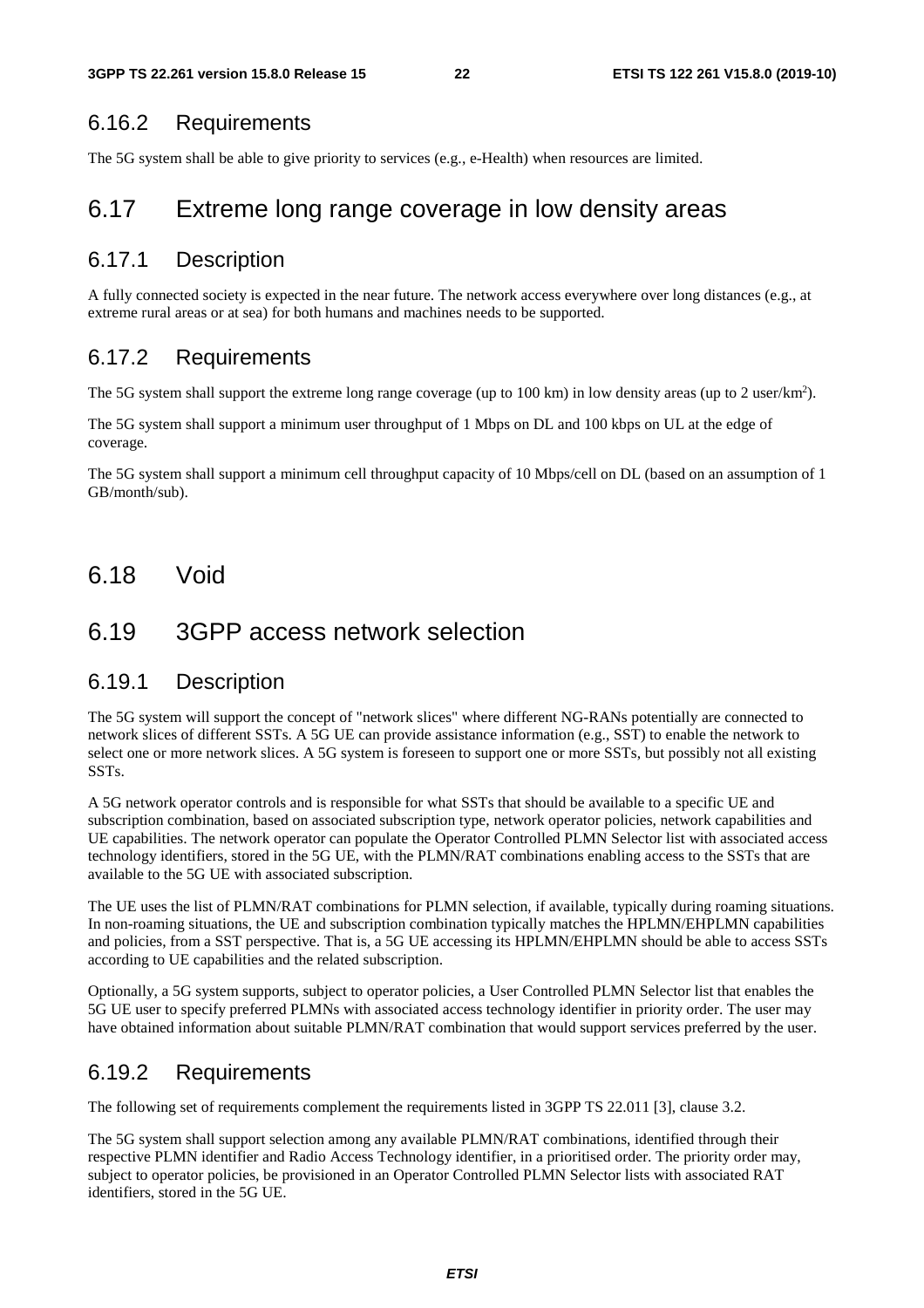The 5G system shall support, subject to operator policies, a User Controlled PLMN Selector list stored in the 5G UE, allowing the UE user to specify preferred PLMNs with associated RAT identifier in priority order.

# 6.20 eV2X aspects

#### 6.20.1 Description

The 3GPP system is expected to support various enhanced V2X scenarios.

Vehicles Platooning enables the vehicles to dynamically form a group travelling together. All the vehicles in the platoon receive periodic data from the leading vehicle, in order to carry on platoon operations. This information allows the distance between vehicles to become extremely small, i.e., the gap distance translated to time can be very low (sub second). Platooning applications may allow the vehicles following to be autonomously driven.

Advanced Driving enables semi-automated or fully-automated driving. Longer inter-vehicle distance is assumed. Each vehicle and/or RSU shares data obtained from its local sensors with vehicles in proximity, thus allowing vehicles to coordinate their trajectories or manoeuvres. In addition, each vehicle shares its driving intention with vehicles in proximity. The benefits of this use case group are safer traveling, collision avoidance, and improved traffic efficiency.

Extended Sensors enables the exchange of raw or processed data gathered through local sensors or live video data among vehicles, Road Site Units, UEs of pedestrians and V2X application servers. The vehicles can enhance the perception of their environment beyond what their own sensors can detect and have a more holistic view of the local situation.

Remote Driving enables a remote driver or a V2X application to operate a remote vehicle for those passengers who cannot drive themselves or a remote vehicle located in dangerous environments. For a case where variation is limited and routes are predictable, such as public transportation, driving based on cloud computing can be used. In addition, access to cloud-based back-end service platform can be considered for this use case group.

#### 6.20.2 Requirements

The 3GPP system supports the transport of messages with different performance requirements to support V2X scenarios. The associated requirements are described in eV2X 3GPP TS 22.186 [9].

### 6.21 NG-RAN Sharing

### 6.21.1 Description

The increased density of access nodes needed to meet future performance objectives poses considerable challenges in deployment and acquiring spectrum and antenna locations. RAN sharing is seen as a technical solution to these issues.

#### 6.21.2 Requirements

Requirements related to NG-RAN sharing are described in 3GPP TS 22.101 [6], clause 28.2.

### 6.22 Unified access control

#### 6.22.1 Description

Depending on operator policies, deployment scenarios, subscriber profiles, and available services, different criterion will be used in determining which access attempt should be allowed or blocked when congestion occurs in the 5G System. These different criteria for access control are associated with Access Identities and Access Categories. The 5G system will provide a single unified access control where operators control access attempts based on these two aspects.

In unified access control, each access attempt is categorized into one or more of the Access Identities and one of the Access Categories. Based on the access control information applicable for the corresponding Access Identity and Access Category of the access attempt, the UE performs a test whether the actual access attempt can be made or not.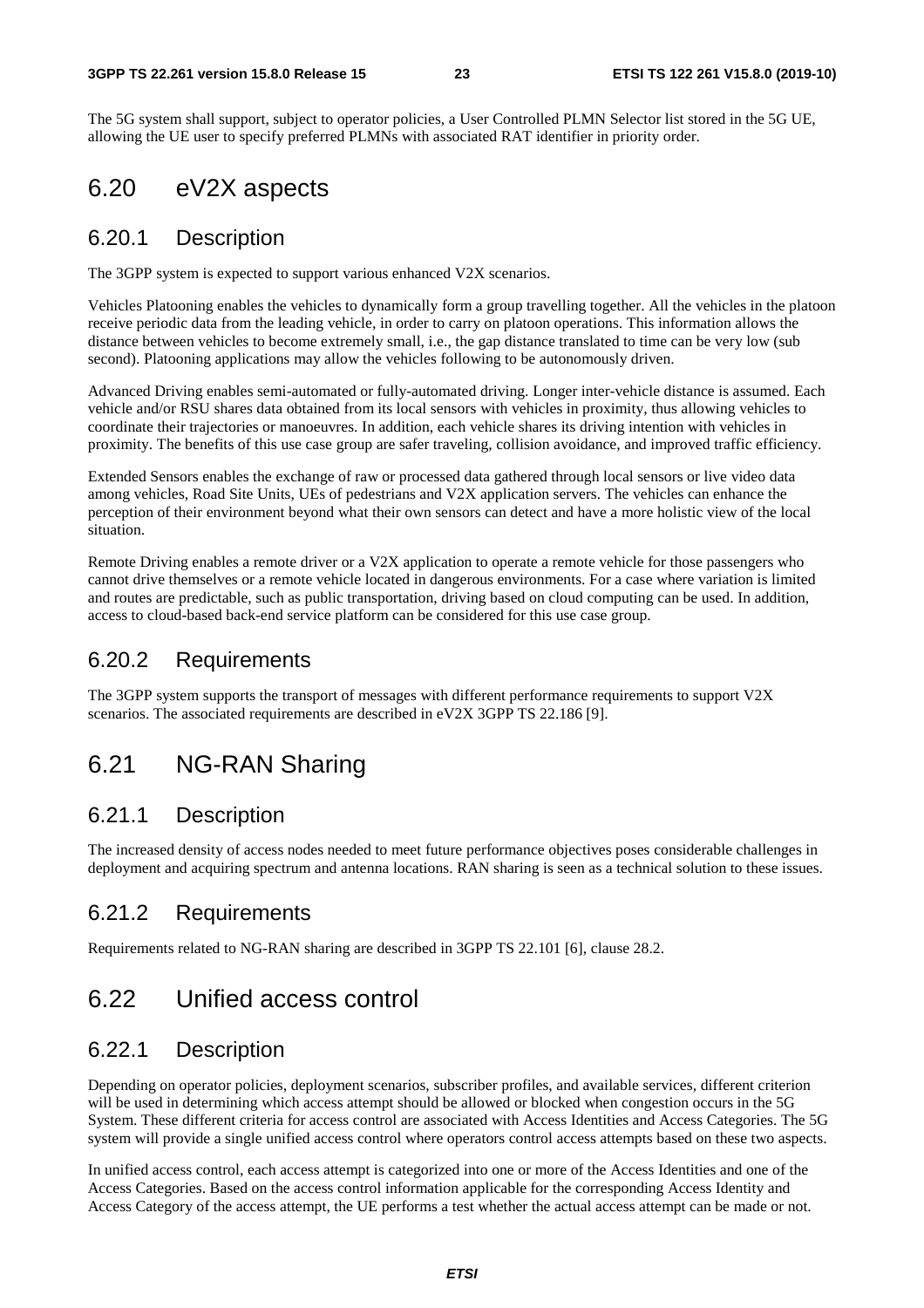The unified access control supports extensibility to allow inclusion of additional standardized Access Identities and Access Categories and supports flexibility to allow operators to define operator-defined Access Categories using their own criterion (e.g. network slicing, application, and application server).

NOTE: Sections 4.1 through 4.4a of TS 22.011 are obsolete and replaced by Section 6.22.2 of this specification. However, when a UE is configured for EAB according to TS 22.011, the UE is also configured for delay tolerant service for 5G system.

#### 6.22.2 Requirements

#### 6.22.2.1 General

Based on operator's policy, the 5G system shall be able to prevent UEs from accessing the network using relevant barring parameters that vary depending on Access Identity and Access Category. Access Identities are configured at the UE as listed in Table 6.22.2.2-1. Access Categories are defined by the combination of conditions related to UE and the type of access attempt as listed in Table 6.22.2.3-1. One or more Access Identities and only one Access Category are selected and tested for an access attempt.

The 5G network shall be able to broadcast barring control information (i.e. a list of barring parameters associated with an Access Identity and an Access Category) in one or more areas of the RAN.

The UE shall be able to determine whether or not a particular new access attempt is allowed based on barring parameters that the UE receives from the broadcast barring control information and the configuration in the UE.

In the case of multiple core networks sharing the same RAN, the RAN shall be able to apply access control for the different core networks individually.

The unified access control framework shall be applicable both to UEs accessing the 5G CN using E-UTRA and to UEs accessing the 5G CN using NR.

The unified access control framework shall be applicable to UEs in RRC Idle, RRC Inactive, and RRC Connected at the time of initiating a new access attempt (e.g. new session request).

NOTE1: "new session request" in RRC Connected refers to events, e.g. new MMTEL voice or video session, sending of SMS (SMS over IP, or SMS over NAS), new PDU session establishment, existing PDU session modification, and service request to re-establish the user plane for an existing PDU session.

The 5G system shall support means by which the operator can define operator-defined Access Categories to be mutually exclusive.

NOTE 2: Examples of criterion of operator-defined Access Categories are network slicing, application, and application server.

The unified access control framework shall be applicable to inbound roamers to a PLMN.

The serving PLMN should be able to provide the definition of operator-defined Access Categories to the UE.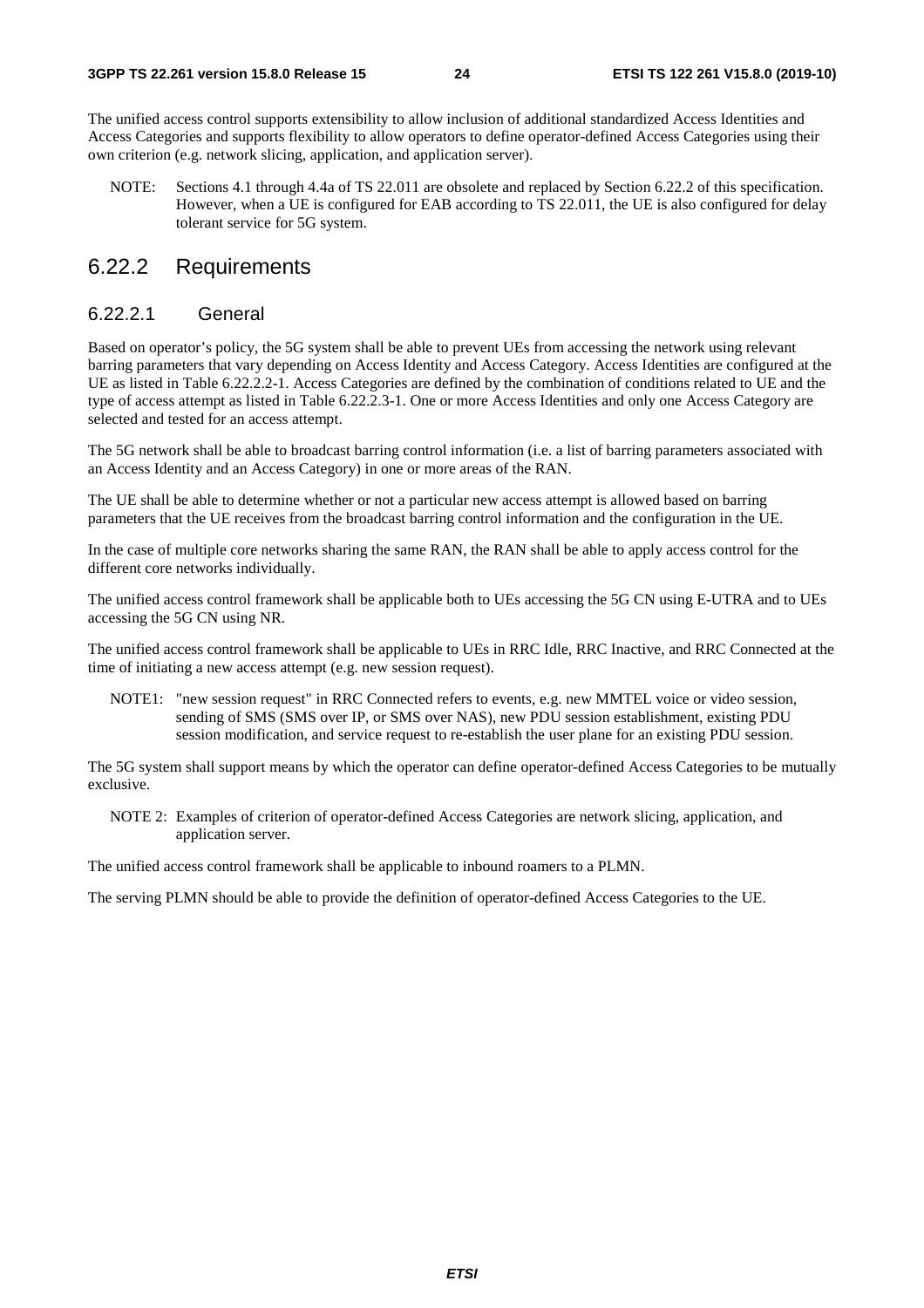#### 6.22.2.2 Access identities

| <b>Access Identity</b> | <b>UE</b> configuration                                                                                                                                                                                                                                                                                                                                                                         |
|------------------------|-------------------------------------------------------------------------------------------------------------------------------------------------------------------------------------------------------------------------------------------------------------------------------------------------------------------------------------------------------------------------------------------------|
| number                 |                                                                                                                                                                                                                                                                                                                                                                                                 |
| 0                      | UE is not configured with any parameters from this table                                                                                                                                                                                                                                                                                                                                        |
| 1 (NOTE 1)             | UE is configured for Multimedia Priority Service (MPS).                                                                                                                                                                                                                                                                                                                                         |
| 2 (NOTE 2)             | UE is configured for Mission Critical Service (MCS).                                                                                                                                                                                                                                                                                                                                            |
| $3 - 10$               | Reserved for future use                                                                                                                                                                                                                                                                                                                                                                         |
| 11 (NOTE 3)            | Access Class 11 is configured in the UE.                                                                                                                                                                                                                                                                                                                                                        |
| 12 (NOTE 3)            | Access Class 12 is configured in the UE.                                                                                                                                                                                                                                                                                                                                                        |
| 13 (NOTE 3)            | Access Class 13 is configured in the UE.                                                                                                                                                                                                                                                                                                                                                        |
| 14 (NOTE 3)            | Access Class 14 is configured in the UE.                                                                                                                                                                                                                                                                                                                                                        |
| 15 (NOTE 3)            | Access Class 15 is configured in the UE.                                                                                                                                                                                                                                                                                                                                                        |
| country.               | NOTE 1: Access Identity 1 is used by UEs configured for MPS, in the PLMNs where the configuration is<br>valid. The PLMNs where the configuration is valid are HPLMN, PLMNs equivalent to HPLMN, and<br>visited PLMNs of the home country. Access Identity 1 is also valid when the UE is explicity<br>authorized by the network based on specific configured PLMNs inside and outside the home  |
| country.               | NOTE 2: Access Identity 2 is used by UEs configured for MCS, in the PLMNs where the configuration is<br>valid. The PLMNs where the configuration is valid are HPLMN or PLMNs equivalent to HPLMN<br>and visited PLMNs of the home country. Access Identity 2 is also valid when the UE is explicity<br>authorized by the network based on specific configured PLMNs inside and outside the home |
| of the IMSI.           | NOTE 3: Access Identities 11 and 15 are valid in Home PLMN only if the EHPLMN list is not present or in<br>any EHPLMN. Access Identities 12, 13 and 14 are valid in Home PLMN and visited PLMNs of<br>home country only. For this purpose, the home country is defined as the country of the MCC part                                                                                           |

#### **Table 6.22.2.2-1: Access Identities**

Any number of these Access Identities may be barred at any one time.

#### 6.22.2.3 Access categories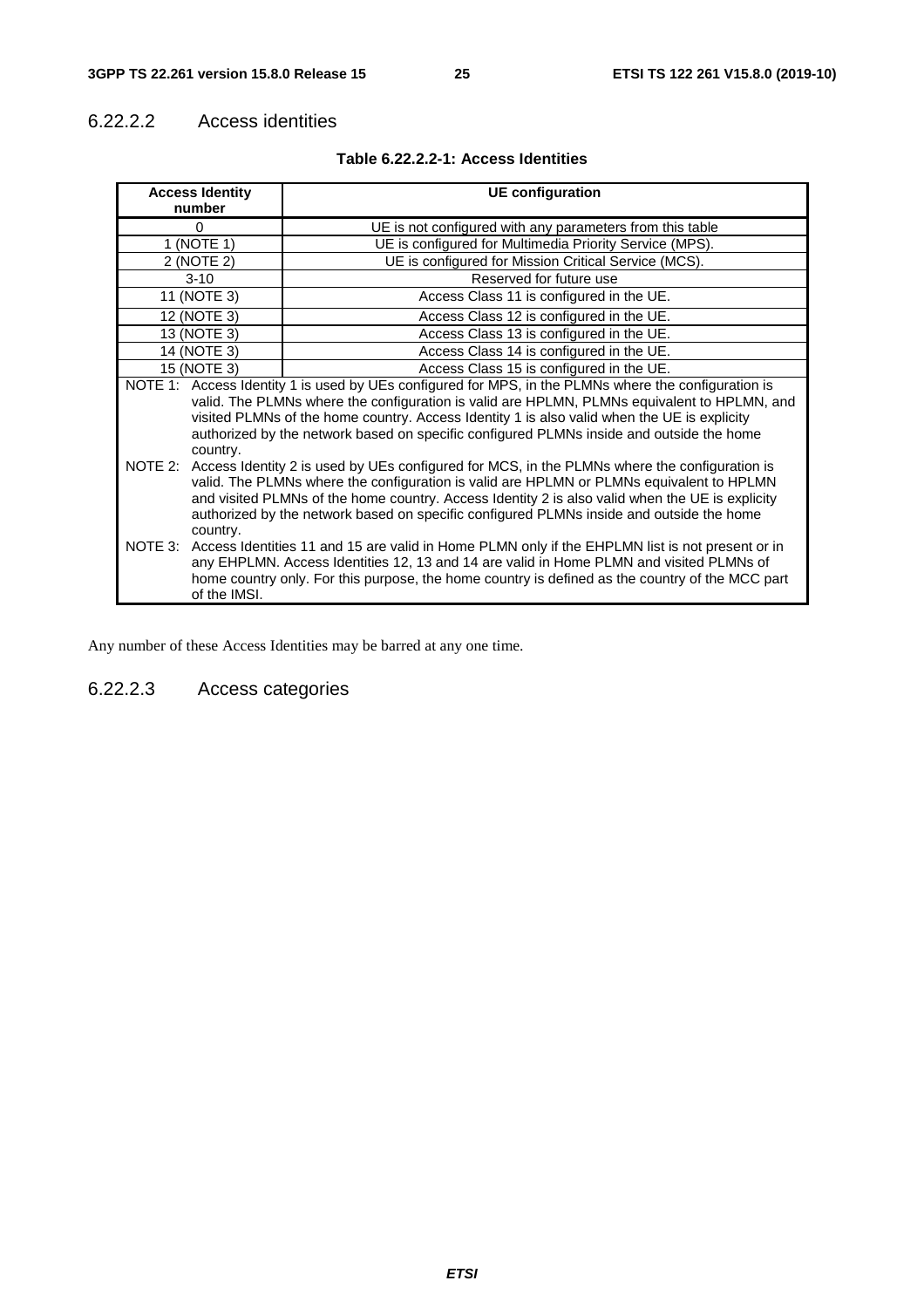| <b>Access Category</b><br>number | <b>Conditions related to UE</b>                                                                                                                                                                                                                                                                                                                                                                                                                                                                                                                                                                                                                                                                                                                                                                                                                                                                                                                                                                                                                                                                                                                                                                                                                                                                                                                                                                                                                                                                        | Type of access attempt                                                |
|----------------------------------|--------------------------------------------------------------------------------------------------------------------------------------------------------------------------------------------------------------------------------------------------------------------------------------------------------------------------------------------------------------------------------------------------------------------------------------------------------------------------------------------------------------------------------------------------------------------------------------------------------------------------------------------------------------------------------------------------------------------------------------------------------------------------------------------------------------------------------------------------------------------------------------------------------------------------------------------------------------------------------------------------------------------------------------------------------------------------------------------------------------------------------------------------------------------------------------------------------------------------------------------------------------------------------------------------------------------------------------------------------------------------------------------------------------------------------------------------------------------------------------------------------|-----------------------------------------------------------------------|
| 0                                | Αll                                                                                                                                                                                                                                                                                                                                                                                                                                                                                                                                                                                                                                                                                                                                                                                                                                                                                                                                                                                                                                                                                                                                                                                                                                                                                                                                                                                                                                                                                                    | MO signalling resulting from paging                                   |
| 1(NOTE 1)                        | UE is configured for delay tolerant service and<br>subject to access control for Access Category 1,<br>which is judged based on relation of UE's HPLMN<br>and the selected PLMN.                                                                                                                                                                                                                                                                                                                                                                                                                                                                                                                                                                                                                                                                                                                                                                                                                                                                                                                                                                                                                                                                                                                                                                                                                                                                                                                       | All except for Emergency                                              |
| $\overline{2}$                   | All                                                                                                                                                                                                                                                                                                                                                                                                                                                                                                                                                                                                                                                                                                                                                                                                                                                                                                                                                                                                                                                                                                                                                                                                                                                                                                                                                                                                                                                                                                    | Emergency                                                             |
| $\overline{3}$                   | All except for the conditions in Access Category 1.                                                                                                                                                                                                                                                                                                                                                                                                                                                                                                                                                                                                                                                                                                                                                                                                                                                                                                                                                                                                                                                                                                                                                                                                                                                                                                                                                                                                                                                    | MO signalling on NAS level resulting from<br>other than paging        |
| 4                                | All except for the conditions in Access Category 1.                                                                                                                                                                                                                                                                                                                                                                                                                                                                                                                                                                                                                                                                                                                                                                                                                                                                                                                                                                                                                                                                                                                                                                                                                                                                                                                                                                                                                                                    | MMTEL voice (NOTE 3)                                                  |
| 5                                | All except for the conditions in Access Category 1.                                                                                                                                                                                                                                                                                                                                                                                                                                                                                                                                                                                                                                                                                                                                                                                                                                                                                                                                                                                                                                                                                                                                                                                                                                                                                                                                                                                                                                                    | MMTEL video                                                           |
| 6                                | All except for the conditions in Access Category 1.                                                                                                                                                                                                                                                                                                                                                                                                                                                                                                                                                                                                                                                                                                                                                                                                                                                                                                                                                                                                                                                                                                                                                                                                                                                                                                                                                                                                                                                    | <b>SMS</b>                                                            |
| $\overline{7}$                   | All except for the conditions in Access Category 1.                                                                                                                                                                                                                                                                                                                                                                                                                                                                                                                                                                                                                                                                                                                                                                                                                                                                                                                                                                                                                                                                                                                                                                                                                                                                                                                                                                                                                                                    | MO data that do not belong to any other<br>Access Categories (NOTE 4) |
| $\overline{8}$                   | All except for the conditions in Access Category 1                                                                                                                                                                                                                                                                                                                                                                                                                                                                                                                                                                                                                                                                                                                                                                                                                                                                                                                                                                                                                                                                                                                                                                                                                                                                                                                                                                                                                                                     | MO signalling on RRC level resulting<br>from other than paging        |
| $9 - 31$                         | Reserved standardized Access<br>Categories                                                                                                                                                                                                                                                                                                                                                                                                                                                                                                                                                                                                                                                                                                                                                                                                                                                                                                                                                                                                                                                                                                                                                                                                                                                                                                                                                                                                                                                             |                                                                       |
| 32-63 (NOTE 2)                   | Based on operator classification<br>All                                                                                                                                                                                                                                                                                                                                                                                                                                                                                                                                                                                                                                                                                                                                                                                                                                                                                                                                                                                                                                                                                                                                                                                                                                                                                                                                                                                                                                                                |                                                                       |
| equivalent to it;<br>NOTE 2:     | NOTE 1: The barring parameter for Access Category 1 is accompanied with information that define whether<br>Access Category applies to UEs within one of the following categories:<br>a) UEs that are configured for delay tolerant service;<br>b) UEs that are configured for delay tolerant service and are neither in their HPLMN nor in a PLMN that is<br>c) UEs that are configured for delay tolerant service and are neither in the PLMN listed as most preferred<br>PLMN of the country where the UE is roaming in the operator-defined PLMN selector list on the<br>SIM/USIM, nor in their HPLMN nor in a PLMN that is equivalent to their HPLMN.<br>When a UE is configured for EAB, the UE is also configured for delay tolerant service. In case a UE is<br>configured both for EAB and for EAB override, when upper layer indicates to override Access Category 1,<br>then Access Category 1 is not applicable.<br>When there are an Access Category based on operator classification and a standardized Access<br>Category to both of which an access attempt can be categorized, and the standardized Access Category<br>is neither 0 nor 2, the UE applies the Access Category based on operator classification. When there are<br>an Access Category based on operator classification and a standardized Access Category to both of<br>which an access attempt can be categorized, and the standardized Access Category is 0 or 2, the UE<br>applies the standardized Access Category. |                                                                       |
| NOTE 3:<br>NOTE 4:               | Includes Real-Time Text (RTT).<br>Includes IMS Messaging.                                                                                                                                                                                                                                                                                                                                                                                                                                                                                                                                                                                                                                                                                                                                                                                                                                                                                                                                                                                                                                                                                                                                                                                                                                                                                                                                                                                                                                              |                                                                       |

#### **Table 6.22.2.3-1: Access Categories**

Access Category 0 shall not be barred, irrespective of Access Identities.

NOTE: The network can control the amount of access attempts relating to Access Category 0 by controlling whether to send paging or not.

# 7 Performance requirements

# 7.1 High data rates and traffic densities

Several scenarios require the support of very high data rates or traffic densities of the 5G system. The scenarios address different service areas: urban and rural areas, office and home, and special deployments (e.g., massive gatherings, broadcast, residential, and high-speed vehicles). The scenarios and their performance requirements can be found in table 7.1-1.

- Urban macro The general wide-area scenario in urban area
- Rural macro The general wide-area scenario in rural area
- Indoor hotspot The scenario for offices and homes, and residential deployments.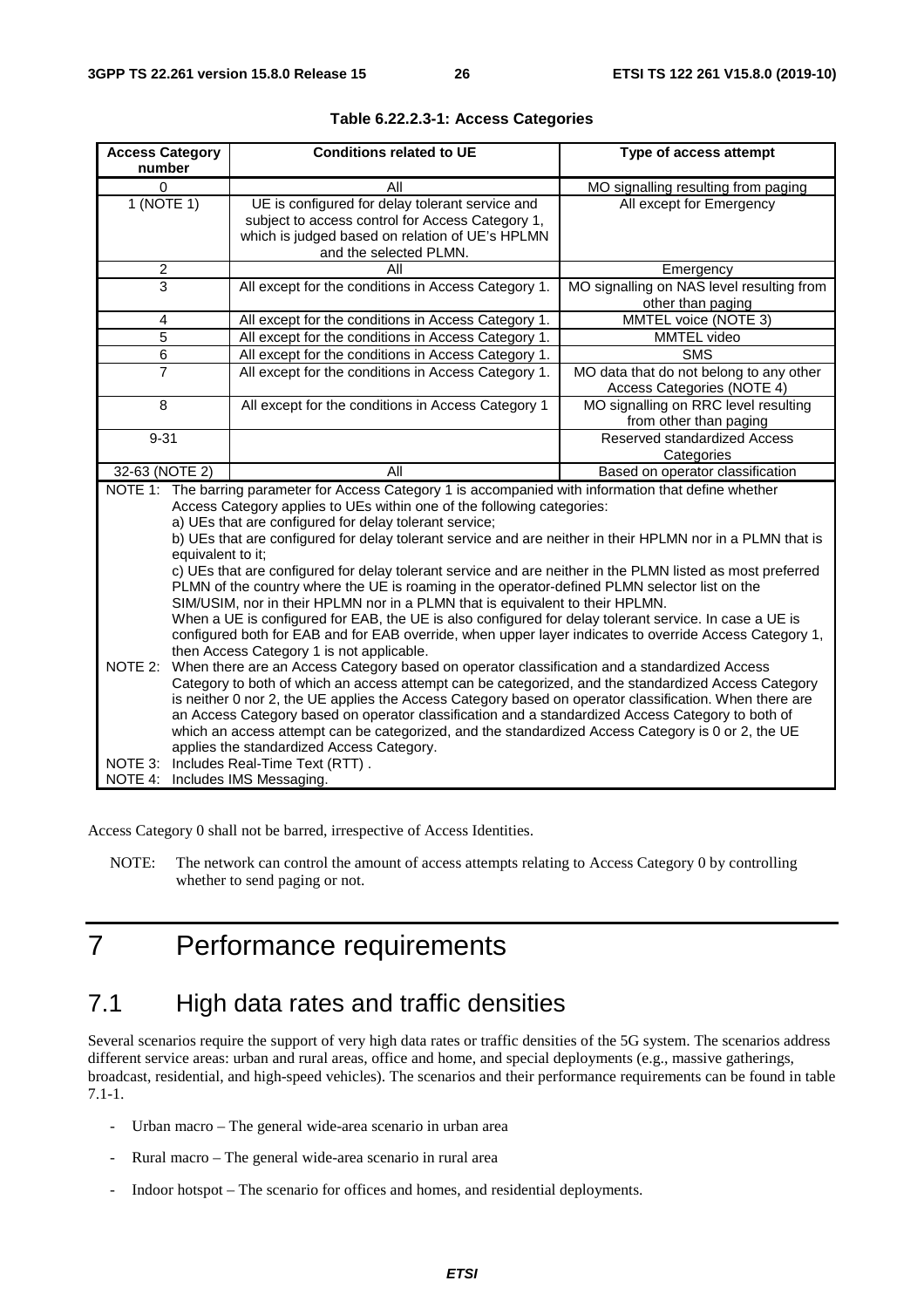- Broadband access in a crowd The scenario for very dense crowds, for example, at stadiums or concerts. In addition to a very high connection density the users want to share what they see and hear, putting a higher requirement on the uplink than the downlink.
- Dense urban The scenario for pedestrian users, and users in urban vehicles, for example, in offices, city centres, shopping centres, and residential areas. The users in vehicles can be connected either directly or via an onboard base station to the network.
- Broadcast-like services The scenario for stationary users, pedestrian users, and users in vehicles, for example, in offices, city centres, shopping centres, residential areas, rural areas and in high speed trains. The passengers in vehicles can be connected either directly or via an onboard base station to the network.
- High-speed train The scenario for users in trains. The users can be connected either directly or via an onboard base station to the network.
- High-speed vehicle The scenario for users in road vehicles. The users can be connected either directly or via an onboard base station to the network.
- Airplanes connectivity The scenario for users in airplanes. The users can be connected either directly or via an onboard base station to the network.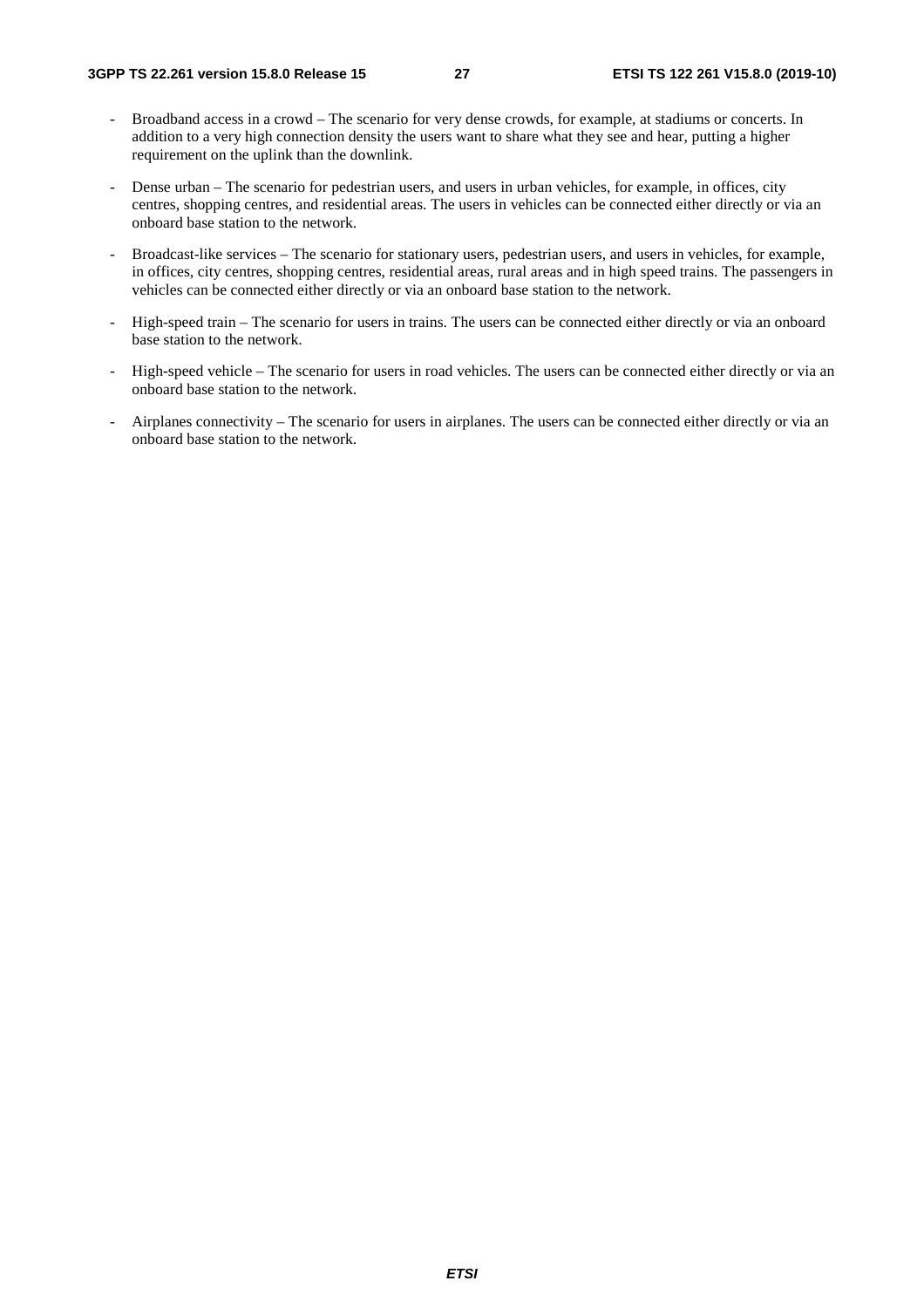|                | <b>Scenario</b>    | <b>Experience</b><br>d data rate | <b>Experience</b><br>d data rate | Area traffic<br>capacity        | Area traffic<br>capacity                                                              | Overall<br>user                                                                                                 | <b>Activity</b><br>factor | <b>UE</b> speed                                                                                                         | Coverage         |
|----------------|--------------------|----------------------------------|----------------------------------|---------------------------------|---------------------------------------------------------------------------------------|-----------------------------------------------------------------------------------------------------------------|---------------------------|-------------------------------------------------------------------------------------------------------------------------|------------------|
|                |                    | (DL)                             | (UL)                             | (DL)                            | (UL)                                                                                  | density                                                                                                         |                           |                                                                                                                         |                  |
| $\mathbf{1}$   | Urban              | 50 Mbps                          | 25 Mbps                          | 100                             | 50                                                                                    | 10 000/km <sup>2</sup>                                                                                          | 20%                       | Pedestrians                                                                                                             | Full             |
|                | macro              |                                  |                                  | Gbps/km <sup>2</sup>            | Gbps/km <sup>2</sup>                                                                  |                                                                                                                 |                           | and users in                                                                                                            | network          |
|                |                    |                                  |                                  | (note 4)                        | (note 4)                                                                              |                                                                                                                 |                           | vehicles (up                                                                                                            | (note 1)         |
| $\overline{2}$ | Rural              |                                  |                                  |                                 |                                                                                       | 100/km <sup>2</sup>                                                                                             | 20%                       | to 120 km/h                                                                                                             | Full             |
|                | macro              | 50 Mbps                          | 25 Mbps                          | Gbps/km <sup>2</sup>            | 500<br>Mbps/km <sup>2</sup>                                                           |                                                                                                                 |                           | Pedestrians<br>and users in                                                                                             | network          |
|                |                    |                                  |                                  | (note 4)                        | (note 4)                                                                              |                                                                                                                 |                           | vehicles (up                                                                                                            | (note 1)         |
|                |                    |                                  |                                  |                                 |                                                                                       |                                                                                                                 |                           | to 120 km/h                                                                                                             |                  |
| 3              | Indoor             | $\overline{1}$ Gbps              | 500 Mbps                         | 15                              | 2 Tbps/km <sup>2</sup>                                                                | 250                                                                                                             | note <sub>2</sub>         | Pedestrians                                                                                                             | Office and       |
|                | hotspot            |                                  |                                  | Tbps/km $2$                     |                                                                                       | 000/km <sup>2</sup>                                                                                             |                           |                                                                                                                         | residential      |
|                |                    |                                  |                                  |                                 |                                                                                       |                                                                                                                 |                           |                                                                                                                         | (note 2)         |
| 4              | Broadban           |                                  |                                  |                                 |                                                                                       |                                                                                                                 |                           |                                                                                                                         | (note 3)         |
|                | d access           | 25 Mbps                          | 50 Mbps                          | [3, 75]<br>Tbps/km <sup>2</sup> | [7,5]<br>Tbps/km <sup>2</sup>                                                         | [500<br>000]/km <sup>2</sup>                                                                                    | 30%                       | Pedestrians                                                                                                             | Confined<br>area |
|                | in a crowd         |                                  |                                  |                                 |                                                                                       |                                                                                                                 |                           |                                                                                                                         |                  |
| 5              | Dense              | 300 Mbps                         | 50 Mbps                          | 750                             | 125                                                                                   | 25 000/km <sup>2</sup>                                                                                          | 10%                       | Pedestrians                                                                                                             | Downtown         |
|                | urban              |                                  |                                  | Gbps/km <sup>2</sup>            | Gbps/km <sup>2</sup>                                                                  |                                                                                                                 |                           | and users in                                                                                                            | (note 1)         |
|                |                    |                                  |                                  | (note 4)                        | (note 4)                                                                              |                                                                                                                 |                           | vehicles (up                                                                                                            |                  |
|                |                    |                                  |                                  |                                 |                                                                                       |                                                                                                                 |                           | to 60 km/h)                                                                                                             |                  |
| 6              | Broadcast-<br>like | Maximum                          | N/A or<br>modest                 | N/A                             | N/A                                                                                   | $[15]$ TV<br>channels                                                                                           | N/A                       | Stationary                                                                                                              | Full<br>network  |
|                | services           | 200 Mbps<br>(per TV              | (e.g., 500                       |                                 |                                                                                       | of [20                                                                                                          |                           | users,<br>pedestrians                                                                                                   | (note 1)         |
|                |                    | channel)                         | kbps per                         |                                 |                                                                                       | Mbps] on                                                                                                        |                           | and users in                                                                                                            |                  |
|                |                    |                                  | user)                            |                                 |                                                                                       | one carrier                                                                                                     |                           | vehicles (up                                                                                                            |                  |
|                |                    |                                  |                                  |                                 |                                                                                       |                                                                                                                 |                           | to 500 km/h)                                                                                                            |                  |
| 7              | High-              | 50 Mbps                          | 25 Mbps                          | 15                              | 7,5                                                                                   | 1 000/train                                                                                                     | 30%                       | Users in                                                                                                                | Along            |
|                | speed              |                                  |                                  | Gbps/train                      | Gbps/train                                                                            |                                                                                                                 |                           | trains (up to                                                                                                           | railways         |
|                | train              |                                  |                                  |                                 |                                                                                       |                                                                                                                 |                           | 500 km/h)                                                                                                               | (note 1)         |
| 8              | High-              | 50 Mbps                          | 25 Mbps                          | [100]                           | [50]                                                                                  | 4 000/km <sup>2</sup>                                                                                           | 50%                       | Users in                                                                                                                | Along            |
|                | speed<br>vehicle   |                                  |                                  | Gbps/km <sup>2</sup>            | Gbps/km <sup>2</sup>                                                                  |                                                                                                                 |                           | vehicles (up                                                                                                            | roads            |
|                | Airplanes          |                                  |                                  |                                 |                                                                                       |                                                                                                                 |                           | to 250 km/h)                                                                                                            | $(note_1)$       |
| 9              | connectivity       | 15 Mbps                          | 7,5 Mbps                         | 1,2                             | 600                                                                                   | 400/plane                                                                                                       | 20%                       | Users in                                                                                                                | (note 1)         |
|                |                    |                                  |                                  | Gbps/plan<br>e                  | Mbps/plan<br>e                                                                        |                                                                                                                 |                           | airplanes (up<br>to 1 000                                                                                               |                  |
|                |                    |                                  |                                  |                                 |                                                                                       |                                                                                                                 |                           | km/h)                                                                                                                   |                  |
|                |                    |                                  |                                  |                                 |                                                                                       |                                                                                                                 |                           | NOTE 1: For users in vehicles, the UE can be connected to the network directly, or via an on-board moving base station. |                  |
|                |                    |                                  |                                  |                                 |                                                                                       | NOTE 2: A certain traffic mix is assumed; only some users use services that require the highest data rates [2]. |                           |                                                                                                                         |                  |
|                | NOTE 3:            |                                  |                                  |                                 |                                                                                       |                                                                                                                 |                           | For interactive audio and video services, for example, virtual meetings, the required two-way end-to-end latency        |                  |
|                |                    |                                  |                                  |                                 |                                                                                       |                                                                                                                 |                           | (UL and DL) is 2-4 ms while the corresponding experienced data rate needs to be up to 8K 3D video [300 Mbps] in         |                  |
|                |                    | uplink and downlink.             |                                  |                                 |                                                                                       |                                                                                                                 |                           |                                                                                                                         |                  |
|                |                    |                                  |                                  |                                 |                                                                                       | NOTE 4: These values are derived based on overall user density. Detailed information can be found in [10].      |                           |                                                                                                                         |                  |
|                |                    |                                  |                                  |                                 | NOTE 5: All the values in this table are targeted values and not strict requirements. |                                                                                                                 |                           |                                                                                                                         |                  |

#### **Table 7.1-1 Performance requirements for high data rate and traffic density scenarios.**

7.2 Low latency and high reliability

#### 7.2.1 Overview

Several scenarios require the support of very low latency and very high communications service availability. Note that this implies a very high reliability. The overall service latency depends on the delay on the radio interface, transmission within the 5G system, transmission to a server which may be outside the 5G system, and data processing. Some of these factors depend directly on the 5G system itself, whereas for others the impact can be reduced by suitable interconnections between the 5G system and services or servers outside of the 5G system, for example, to allow local hosting of the services.

#### 7.2.2 Scenarios and KPIs

Some scenarios requiring very low latency and very high communication service availability are described below: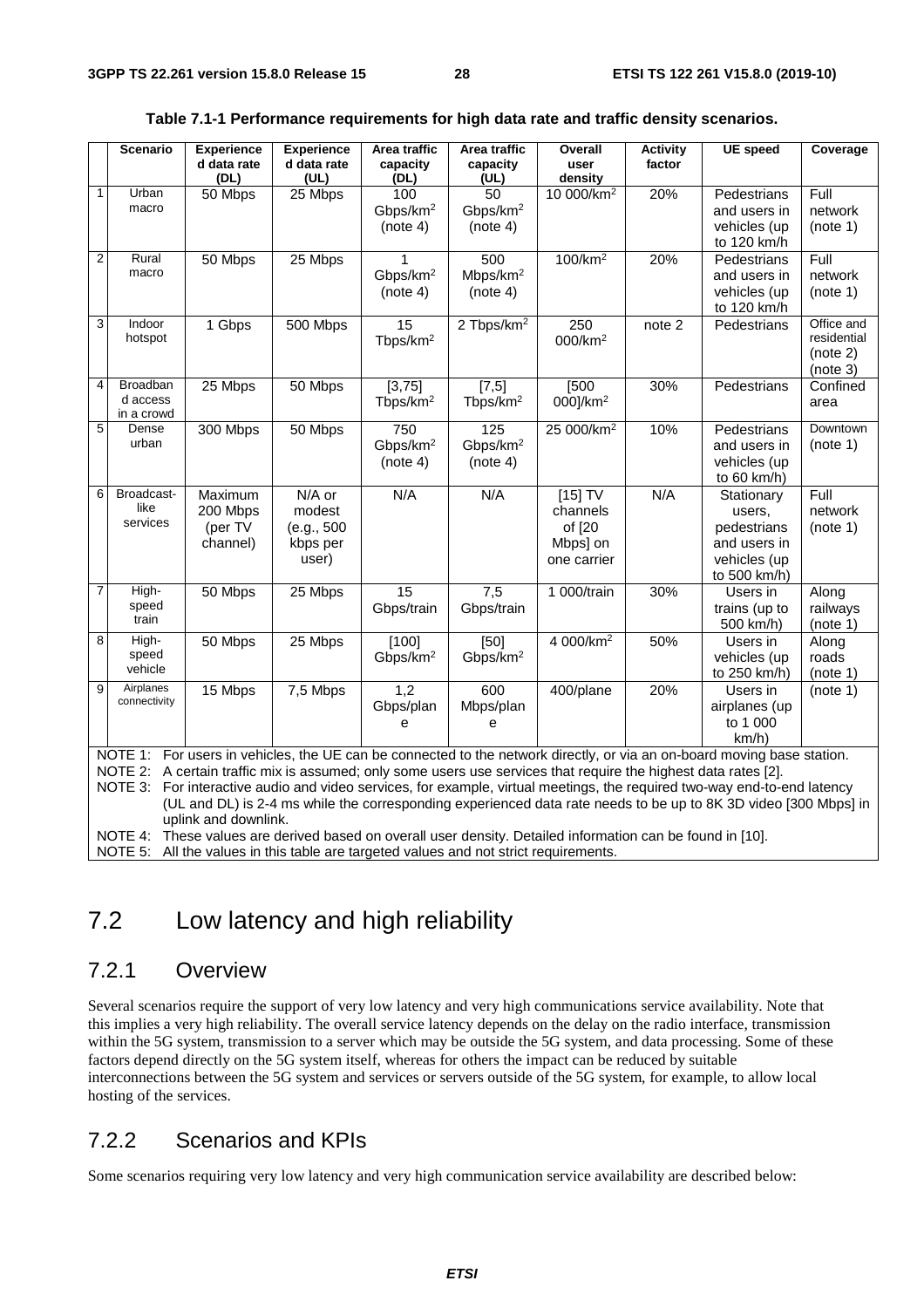- Discrete automation Discrete automation is characterised by high requirements on the communications system regarding reliability and availability. Systems supporting discrete automation are usually deployed in geographically limited areas, access to them may be limited to authorised users, and they may be isolated from networks or network resources used by other cellular customers.
- Process automation Automation for (reactive) flows, e.g., refineries and water distribution networks. Process automation is characterized by high requirements on the communications system regarding communication service availability. Systems supporting process automation are usually deployed in geographically limited areas, access to them is usually limited to authorised users, and it will usually be served by private networks.
- Automation for electricity distribution (mainly medium and high voltage). Electricity distribution is characterized by high requirements on the communications service availability. In contrast to the above use cases, electricity distribution is deeply immersed into the public space. Since electricity distribution is an essential infrastructure, it will, as a rule, be served by private networks.
- Intelligent transport systems Automation solutions for the infrastructure supporting street-based traffic. This use case addresses the connection of the road-side infrastructure, e.g., road side units, with other infrastructure, e.g., a traffic guidance system. As is the case for automation electricity, the nodes are deeply immersed into the public space.

The example scenarios and their performance requirements can be found in table 7.2.2-1.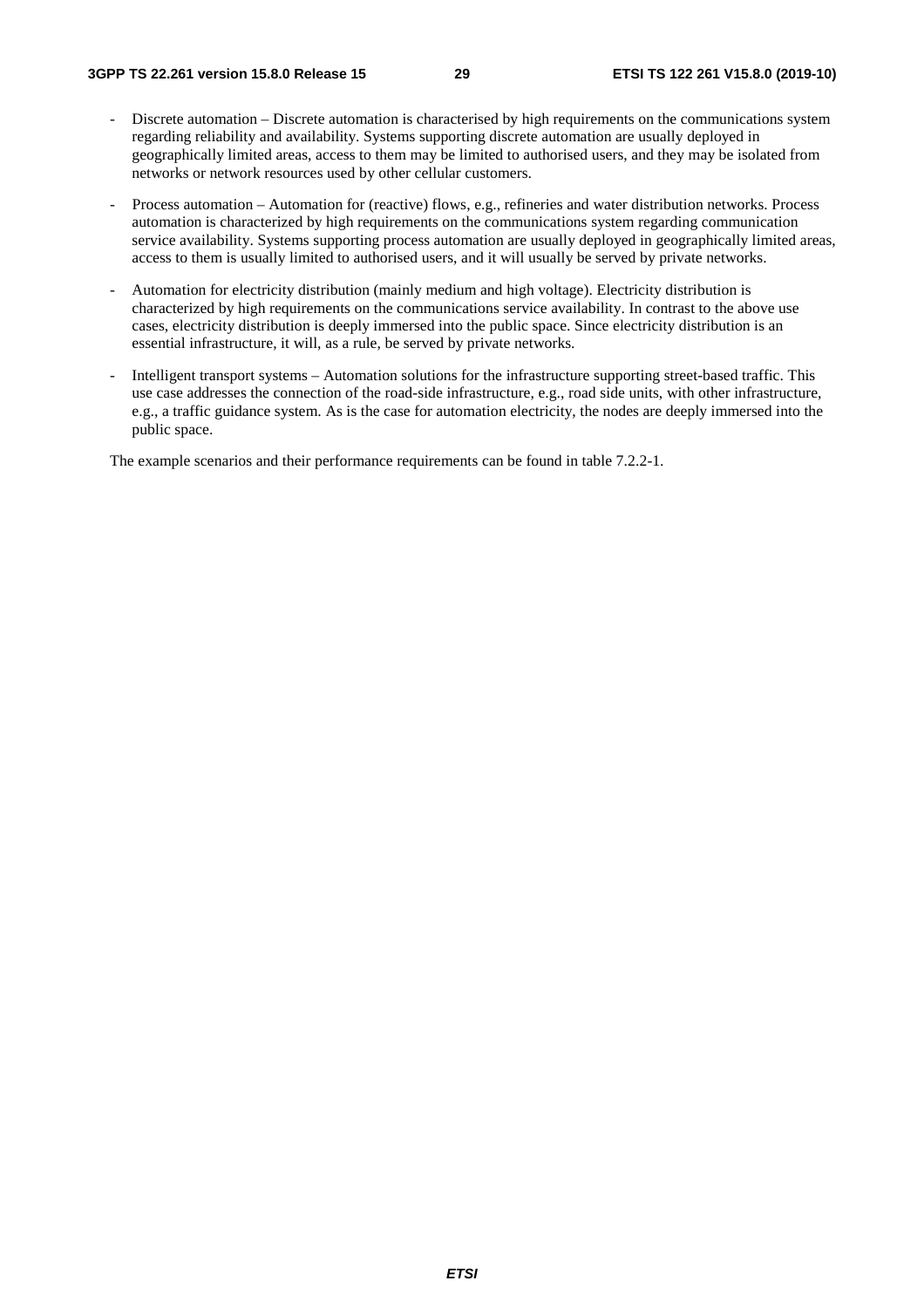| Table 7.2.2-1 Examples of performance requirements for low-latency and high-reliability scenarios. |  |  |  |  |
|----------------------------------------------------------------------------------------------------|--|--|--|--|
|----------------------------------------------------------------------------------------------------|--|--|--|--|

| <b>Scenario</b>                                                        | Max.<br>allowed<br>end-to- | <b>Survival</b><br>time | Communication<br>service<br>availability                                                                                                                                         | <b>Reliability</b><br>(note 3) | <b>User</b><br>experienced<br>data rate | Payload<br>size<br>(note 4) | <b>Traffic</b><br>density | <b>Connection</b><br>density | Service area<br>dimension<br>(note 7) |
|------------------------------------------------------------------------|----------------------------|-------------------------|----------------------------------------------------------------------------------------------------------------------------------------------------------------------------------|--------------------------------|-----------------------------------------|-----------------------------|---------------------------|------------------------------|---------------------------------------|
|                                                                        | end                        |                         | (note 3)                                                                                                                                                                         |                                |                                         |                             | (note 5)                  | (note 6)                     |                                       |
|                                                                        | latency                    |                         |                                                                                                                                                                                  |                                |                                         |                             |                           |                              |                                       |
|                                                                        | (note 2)                   |                         |                                                                                                                                                                                  |                                |                                         |                             |                           |                              |                                       |
| Discrete automation                                                    | 10 <sub>ms</sub>           | 0 <sub>ms</sub>         | 99.99%                                                                                                                                                                           | 99,99%                         | 10 Mbps                                 | Small to big                | 1 Tbps/km <sup>2</sup>    | 100 000/km <sup>2</sup>      | 1000 x 1000 x 30 m                    |
| Process automation -                                                   | 60 ms                      | $100 \text{ ms}$        | 99,9999%                                                                                                                                                                         | 99,999%                        | 1 Mbps                                  | Small to big                | 100 Gbps/km <sup>2</sup>  | 1 000/km <sup>2</sup>        | $300 \times 300 \times 50$ m          |
| remote control                                                         |                            |                         |                                                                                                                                                                                  |                                | up to 100<br><b>Mbps</b>                |                             |                           |                              |                                       |
| Process automation -<br>monitoring                                     | 60 ms                      | 100 ms                  | 99,9%                                                                                                                                                                            | 99,9%                          | 1 Mbps                                  | Small                       | 10 Gbps/km <sup>2</sup>   | 10 000/km <sup>2</sup>       | 300 x 300 x 50                        |
| Electricity distribution -                                             | 40 ms                      | $25$ ms                 | 99,9%                                                                                                                                                                            | 99,9%                          | 10 Mbps                                 | Small to big                | 10 Gbps/km <sup>2</sup>   | 1 000/km <sup>2</sup>        | 100 km along power                    |
| medium voltage                                                         |                            |                         |                                                                                                                                                                                  |                                |                                         |                             |                           |                              | line                                  |
| Electricity distribution -                                             | 5 <sub>ms</sub>            | 10 <sub>ms</sub>        | 99,9999%                                                                                                                                                                         | 99,999%                        | 10 Mbps                                 | Small                       | 100 Gbps/km <sup>2</sup>  | 1 000/km <sup>2</sup>        | 200 km along power                    |
| high voltage<br>(note 1)                                               |                            |                         |                                                                                                                                                                                  |                                |                                         |                             |                           | (note 8)                     | line                                  |
| Intelligent transport                                                  | 30 <sub>ms</sub>           | $100 \text{ ms}$        | 99,9999%                                                                                                                                                                         | 99,999%                        | 10 Mbps                                 | Small to big                | 10 Gbps/km <sup>2</sup>   | 1 000/km <sup>2</sup>        | 2 km along a road                     |
| $systems -$                                                            |                            |                         |                                                                                                                                                                                  |                                |                                         |                             |                           |                              |                                       |
| infrastructure backhaul                                                |                            |                         |                                                                                                                                                                                  |                                |                                         |                             |                           |                              |                                       |
| Currently realised via wired communication lines.<br>NOTE 1:           |                            |                         |                                                                                                                                                                                  |                                |                                         |                             |                           |                              |                                       |
| NOTE 2:                                                                |                            |                         | This is the maximum end-to-end latency allowed for the 5G system to deliver the service in the case the end-to-end latency is completely allocated to the 5G system from the     |                                |                                         |                             |                           |                              |                                       |
| UE to the Interface to Data Network.                                   |                            |                         |                                                                                                                                                                                  |                                |                                         |                             |                           |                              |                                       |
| NOTE 3:<br>take place in order to satisfy the reliability requirement. |                            |                         | Communication service availability relates to the service interfaces, and reliability relates to a given system entity. One or more retransmissions of network layer packets may |                                |                                         |                             |                           |                              |                                       |
| NOTE 4:<br>Small: payload typically $\leq$ 256 bytes                   |                            |                         |                                                                                                                                                                                  |                                |                                         |                             |                           |                              |                                       |
| NOTE 5:                                                                |                            |                         | Based on the assumption that all connected applications within the service volume require the user experienced data rate.                                                        |                                |                                         |                             |                           |                              |                                       |
| NOTE 6:<br>Under the assumption of 100% 5G penetration.                |                            |                         |                                                                                                                                                                                  |                                |                                         |                             |                           |                              |                                       |
| NOTE 7:                                                                |                            |                         | Estimates of maximum dimensions; the last figure is the vertical dimension.                                                                                                      |                                |                                         |                             |                           |                              |                                       |
| NOTE 8:<br>In dense urban areas.                                       |                            |                         |                                                                                                                                                                                  |                                |                                         |                             |                           |                              |                                       |
| NOTE 9:                                                                |                            |                         | All the values in this table are example values and not strict requirements. Deployment configurations should be taken into account when considering service offerings that      |                                |                                         |                             |                           |                              |                                       |
| meet the targets.                                                      |                            |                         |                                                                                                                                                                                  |                                |                                         |                             |                           |                              |                                       |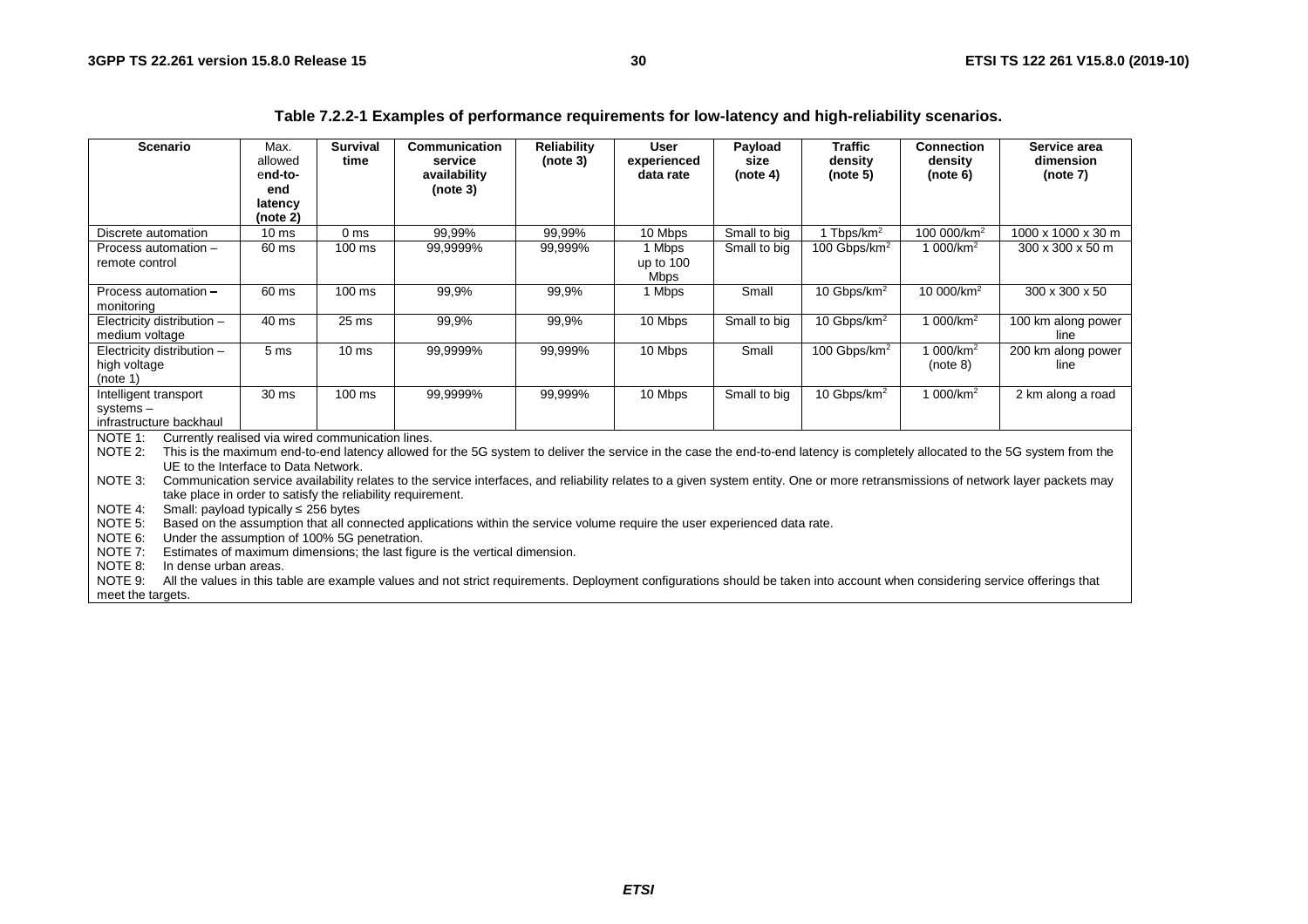To support ultra reliable low latency communication services, the 5G system shall support the transmission over the radio interface of a packet of 32 bytes with a reliability of 99,999% and a user plane latency of 1ms, as described in 3GPP TR 38.913 [18].

The 5G system shall be capable of providing sufficient QoS levels to support low latency and high reliability communication services for:

- "Discrete automation", as described in the table 7.2.2-1, with the maximum delay within the 5G system of 10 ms and 99,99% reliability.

- "Process automation – remote control", as described in the table 7.2.2-1, with the maximum delay within the 5G system of 60 ms and 99,999% reliability.

"Process automation – monitoring", as described in the table 7.2.2-1, with the maximum delay within the 5G system of 60 ms and 99,9% reliability.

"Electricity distribution – medium voltage", as described in the table  $7.2.2$ -1, with the maximum delay within the 5G system of 40 ms and 99,9% reliability.

- "Electricity distribution – high voltage", as described in the table 7.2.2-1, with the maximum delay within the 5G system of 5 ms and 99,999% reliability.

- "Intelligent transport systems – infrastructure backhaul", as described in the table 7.2.2-1, with the maximum delay within the 5G system of 30 ms and 99,999% reliability.

#### 7.2.3 Other requirements

Audio-visual interaction is characterised by a human being interacting with the environment or people, or controlling a UE, and relying on audio-visual feedback. In the use cases like VR and interactive conversation the latency requirements include the latencies at the application layer (e.g., codecs), which could be specified outside of 3GPP.

To support VR environments with low motion-to-photon capabilities, the 5G system shall support:

- motion-to-photon latency in the range of 7-15ms while maintaining the required user data rate of [250Mbps] and
- motion-to-sound delay of  $\left[<20\text{ms}\right]$ .
- NOTE: The motion-to-photon latency is defined as the latency between the physical movement of a user's head and the updated picture in the VR headset. The motion-to-sound latency is the latency between the physical movement of a user's head and updated sound waves from a head mounted speaker reaching their ears.

To support interactive task completion during voice conversations the 5G system shall support low-delay speech coding for interactive conversational services (100 ms, one way mouth-to-ear).

# 7.3 High accuracy positioning

#### 7.3.1 Description

High accuracy positioning is characterized by ambitious system requirements for positioning accuracy. For example, on the factory floor, it is important to locate moving objects such as forklifts, or parts to be assembled.

#### 7.3.2 Requirements

The 5G system shall support the use of 3GPP and non-3GPP technologies to achieve high accuracy positioning.

The corresponding positioning information shall be acquired in a timely fashion, be reliable, and be available (e.g., it is possible to determine the position).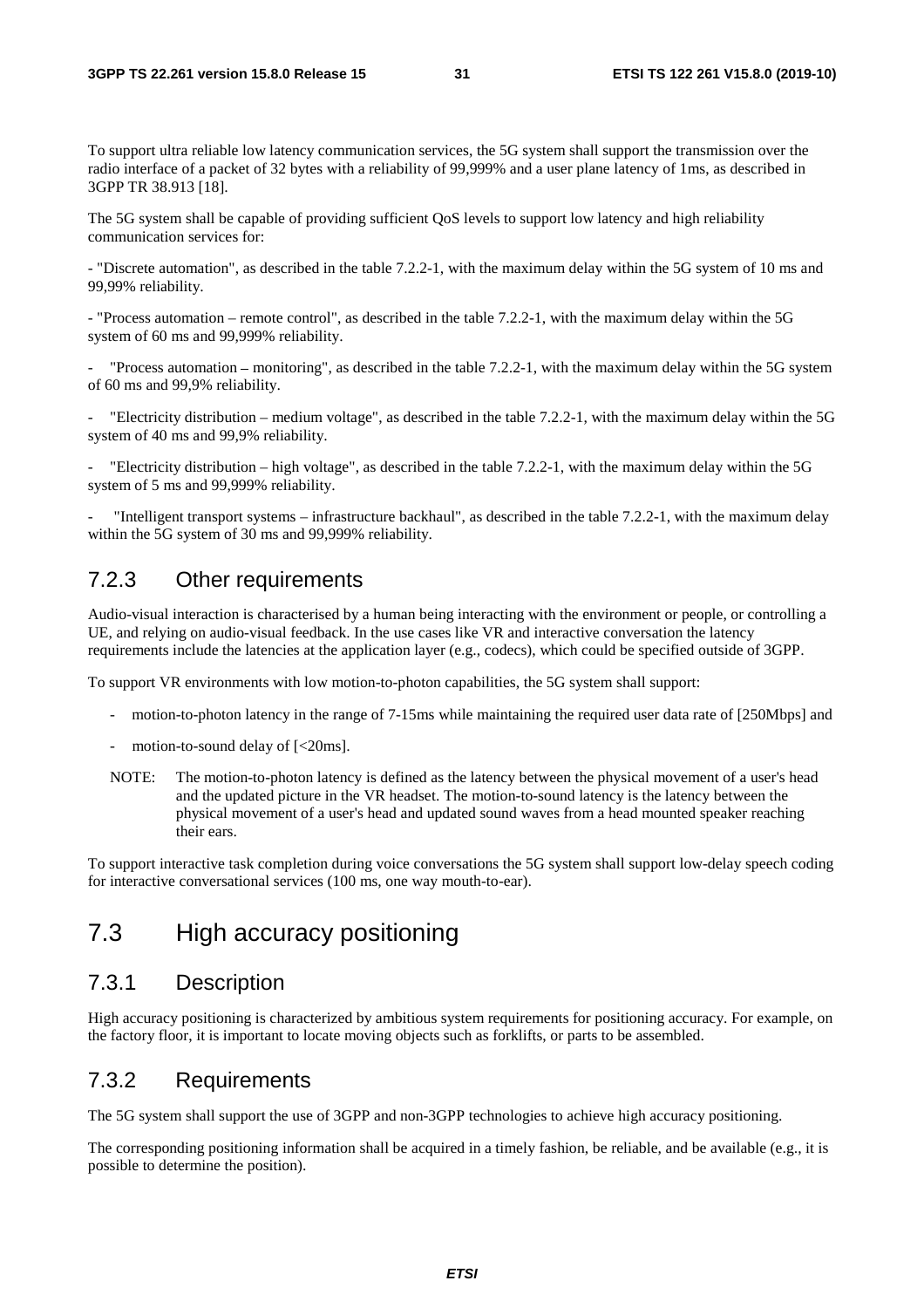UEs shall be able to share positioning information between each other e.g., to a controller if the location information cannot be processed or used locally.

# 8 Security

# 8.1 Description

IoT introduces new UEs with different life cycles, including IoT devices with no user interface (e.g., embedded sensors), long life spans during which an IoT device may change ownership several times (e.g., consumer goods), and which may not be pre-provisioned (e.g., consumer goods). These drive a need for secure mechanisms to dynamically establish or refresh credentials and subscriptions. New access technologies, including licensed and unlicensed, 3GPP and non-3GPP, drive a need for access independent security that is seamlessly available while the IoT device is active. High-end smartphones, UAVs, and factory automation drive a need for protection against theft and fraud. A high level of 5G security is essential for low-latency and high-reliability communication, e.g., in industrial automation, industrial IoT, and the Smart Grid. Expansion into enterprise, vehicular, and public safety markets drive a need for increased end user privacy protection. 5G security addresses all of these new needs while continuing to provide security consistent with prior 3GPP systems.

# 8.2 General

The 5G system shall support a secure mechanism to store cached data.

The 5G system shall support a secure mechanism to access a content caching application.

The 5G system shall support a secure mechanism to access a service or an application in an operator's Service Hosting Environment.

The 5G system shall enable support of an access independent security framework.

The 5G system shall support a mechanism for the operator to authorize subscribers of other PLMNs to receive temporary service (e.g., mission critical services).

The 5G system shall be able to provide temporary service for authorized users without access to their home network (e.g., IOPS, mission critical services).

The 5G system shall allow the operator to authorize a 3<sup>rd</sup> party to create, modify and delete network slices, subject to an agreement between the 3<sup>rd</sup> party and the network operator.

 $3GPP$  subscription identifier(s) and long term key(s) shall be stored and processed within a UE using a tamper resistant secure hardware component. This requirement does not apply to non-AKA based subscription credentials used for private networks.

The 5G system shall support a secure mechanism to protect relayed data from being intercepted by a relay UE.

Subject to HPLMN policy as well as its service and operational needs, any USIM able to access EPS instead of a 5G USIM may be used to authenticate a user in a 5G system to access supported services according to the user's subscription .

### 8.3 Authentication

The 5G system shall support an efficient means to authenticate a user to an IoT device (e.g., biometrics).

The 5G system shall be able to support authentication over a non-3GPP access technology using 3GPP credentials.

The 5G system shall support operator controlled alternative authentication methods (i.e., alternative to AKA) with different types of credentials for network access for IoT devices in isolated deployment scenarios (e.g., for industrial automation).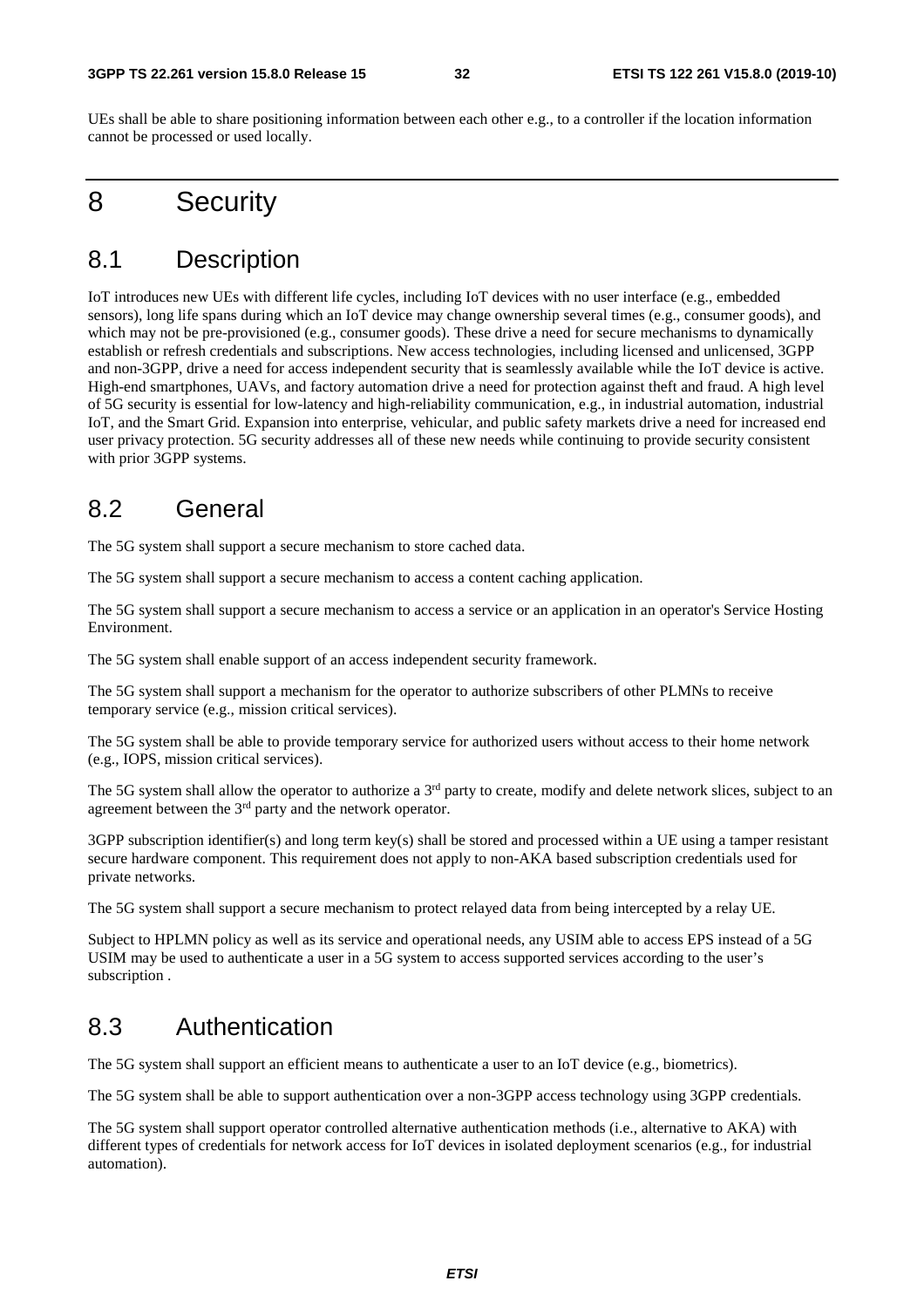# 8.4 Authorization

The 5G system shall allow the operator to authorize an IoT device to use one or more 5G system features that are restricted to IoT devices.

Based on operator policy, before establishing a direct device connection using a non-3GPP access technology, IoT devices may use 3GPP credentials to determine if they are authorized to engage in direct device connection.

Based on operator policy, the 5G system shall provide a means to verify whether a UE is authorized to use prioritized network access for a specific service.

# 8.5 Identity management

The 5G system shall provide a mechanism for an operator to allow access from a UE using a temporary identifier that hides its subscriber identity.

The HPLMN shall be able to associate a temporary identifier to a UE's subscriber identity.

The 5G system shall be able to protect subscriber identity and other user identifying information from passive attacks.

Subject to regional or national regulatory requirements, the 5G system shall be able to protect subscriber identity and other user identifying information from active attacks.

The 5G system shall be able to allow the equipment identifier to be collected by legitimate entity regardless of UE's user interface, when required.

The 5G system shall be able to support identification of subscriptions independently of identification of equipment.

The 5G system shall support a secure mechanism to collect system information while ensuring end-user and application privacy (e.g., application level information is not to be related to an individual user identity or subscriber identity and UE information is not to be related to an individual subscriber identity).

For a private network using 5G technology, the 5G system shall support network access using identities, credentials, and authentication methods provided and managed by a 3rd party and supported by 3GPP.

# 8.6 Regulatory

The 5G system shall support regional or national regulatory requirements for all supported access networks.

The 5G system shall support Lawful Intercept subject to regional or national regulatory requirements.

# 8.7 Fraud protection

Subject to regional or national regulatory requirements, the 5G system shall support a secure mechanism for allowing an authorized entity to disable from normal operation of a UE reported as stolen.

Subject to regional or national regulatory requirements, the 5G system shall support a secure mechanism for allowing an authorized entity to re-enable a recovered stolen UE to normal operation.

The 5G system shall be able to protect user location information from passive attacks.

Subject to regional or national regulatory requirements, the 5G system shall be able to protect user location information from active attacks.

# 8.8 Resource efficiency

The 5G system shall minimize security signalling overhead without compromising the security level of the 3GPP system.

The 5G system shall support an efficient secure mechanism to transmit the same data (e.g., service provisioning multiple sensors) to multiple UEs.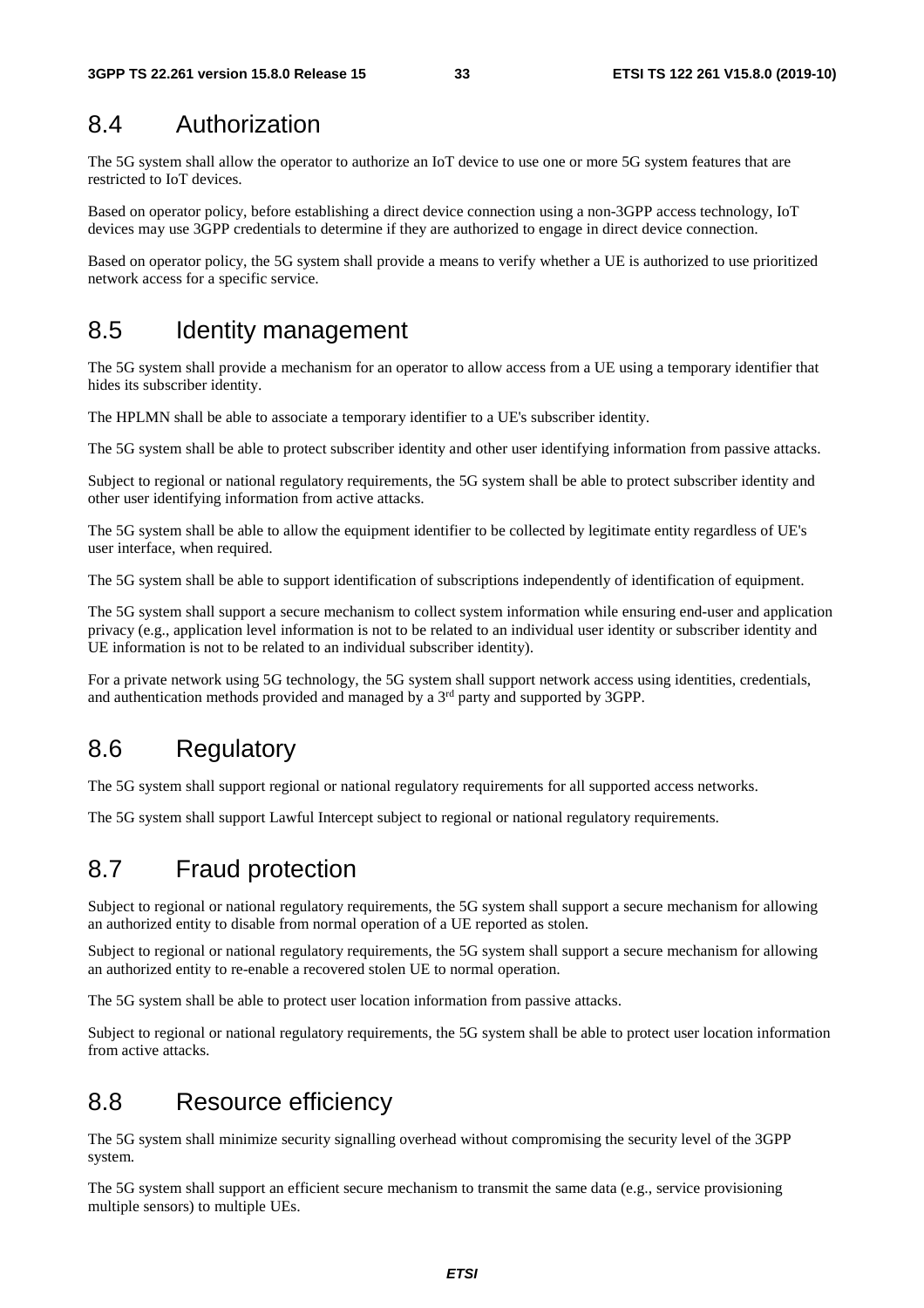# 9 Charging aspects

The following set of requirements complement the requirements listed in 3GPP TS 22.115 [11]. The requirements apply for both home and roaming cases.

The 5G core network shall support collection of all charging information on either a network or a slice basis.

The 5G core network shall support collection of charging information for alternative authentication mechanisms.

The 5G core network shall support collection of charging information associated with each serving MNO when multinetwork connectivity is used under the control of the home operator.

The 5G core network shall support charging for services/applications in an operator's Service Hosting Environment.

The 5G core network shall support charging for content delivered from a content caching application.

The 5G core network shall support collection of charging information based on the access type (e.g., 3GPP, non-3GPP).

The 5G core network shall support collection of charging information based on the slice that the UE accesses.

The 5G core network shall support collection of charging information based on the capacity and performance metrics.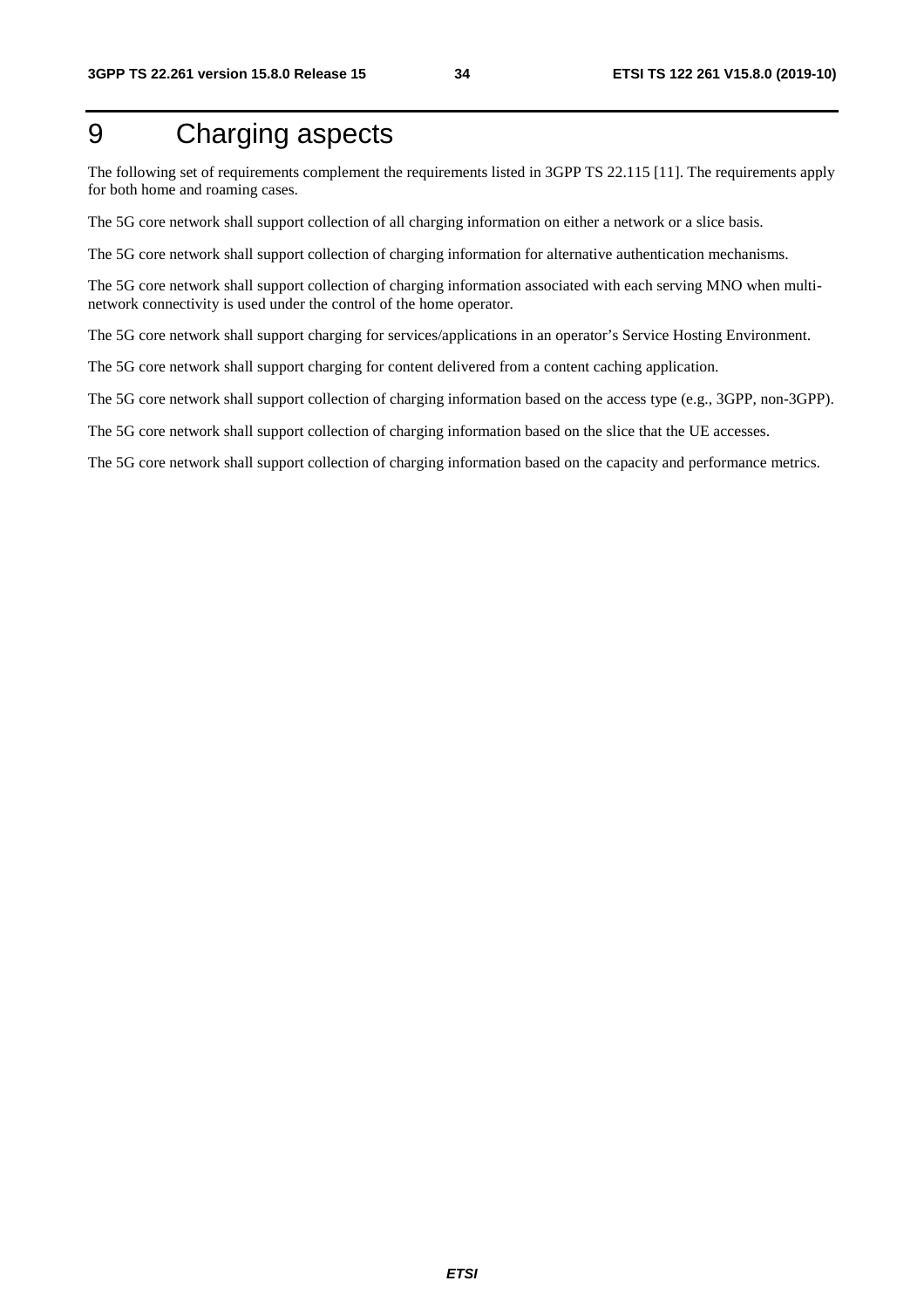# Annex A (informative): Latency needs to support example use cases from vertical industries

The latency values required to support the potential opportunities in the use cases on vertical industries are summarised in table A.1-1 based on the NGMN white paper on vertical industries [4]. Latency in this table refers to the end-to-end latency at the application layer as defined in clause 3.

| Services/<br>Use cases | Automotive use cases                                                                                                                                                                                                                                                                                                                                                                                                                                                                  | Transport, logistics, IoT<br>use cases                                                                                                                                                                                                                       | Health and wellness,<br>smart cities use cases                                                                                                                                                                                                                                                                                                                                                                                                                                                        | <b>Media and entertainment</b>                                                                                                                                                                                                                  |
|------------------------|---------------------------------------------------------------------------------------------------------------------------------------------------------------------------------------------------------------------------------------------------------------------------------------------------------------------------------------------------------------------------------------------------------------------------------------------------------------------------------------|--------------------------------------------------------------------------------------------------------------------------------------------------------------------------------------------------------------------------------------------------------------|-------------------------------------------------------------------------------------------------------------------------------------------------------------------------------------------------------------------------------------------------------------------------------------------------------------------------------------------------------------------------------------------------------------------------------------------------------------------------------------------------------|-------------------------------------------------------------------------------------------------------------------------------------------------------------------------------------------------------------------------------------------------|
| Description            | Expand detectable range<br>beyond on board sensor<br>capability by sharing views<br>or detected objects among<br>traffic participants,<br>coordinate trajectories<br>among vehicles, sharing<br>coarse driving intention,<br>real-time remote operation<br>of vehicles                                                                                                                                                                                                                | Real-time sensing,<br>reporting, feedback,<br>control, remote, asset<br>tracking, monitoring;<br>context-aware services,<br>recommendations at<br>shopping mall, airport                                                                                     | Live video feed (4K, 8K,<br>3D for remote healthcare<br>(consultation, monitoring)<br>and assisted surgery, real-<br>time commands to control<br>medical devices for<br>treatment (e.g.,<br>medication, surgery);<br>remote monitoring,<br>surveillance and guidance<br>for citizens and law<br>enforcement officers.                                                                                                                                                                                 | Media production services<br>based on aggregation of<br>various media feeds at<br>servers; real-time peer-to-<br>peer or server-client<br>sharing of data (object<br>information) for<br>collaborative gaming, live<br>streaming at live events |
| Latency                | For mid/long-term<br>environment modelling<br>(dynamic high-definition<br>digital map update):<br>Not time-critical (100 ms<br>end-to-end)<br>For short term environment<br>modelling (sensor sharing):<br><20 ms end-to-end<br>For cooperation<br>(coordinated control):<br><3 ms end-to-end for<br>platooning,<br><10 ms end-to-end for<br>cooperative manoeuvres.<br><100 ms end-to-end<br>for coarse driving intention<br>For remote vehicle<br>operation:<br>10-30 ms end-to-end | For massive connectivity<br>for time-critical sensing<br>and feedback:<br><30 ms end-to-end.<br>For remote drone<br>operation and cooperative<br>farm machinery:<br>10-30 ms end-to-end<br>Real-time control for<br>discrete automation:<br>≤1 ms end-to-end | For real-time video/<br>telepresence/augmented<br>reality for remote<br>healthcare and assisted<br>surgery, for monitoring and<br>guidance (smart cities):<br>100 ms end-to-end<br>Real-time command and<br>control for remote<br>medication and surgery:<br>10-100 ms end-to-end<br>For smart grid:<br><5 ms end-to-end for<br>transmission/grid<br>backbone.<br><50 ms end-to-end for<br>distribution/grid backhaul,<br>Time-critical sensing and<br>feedback for smart cities:<br>30 ms end-to-end | For live streaming in<br>crowded areas, services<br>for media production,<br>augmented reality for<br>collaborative gaming etc.:<br>20 ms end-to-end                                                                                            |

#### **Table A.1-1 Latency needs to support example use cases from vertical industries.**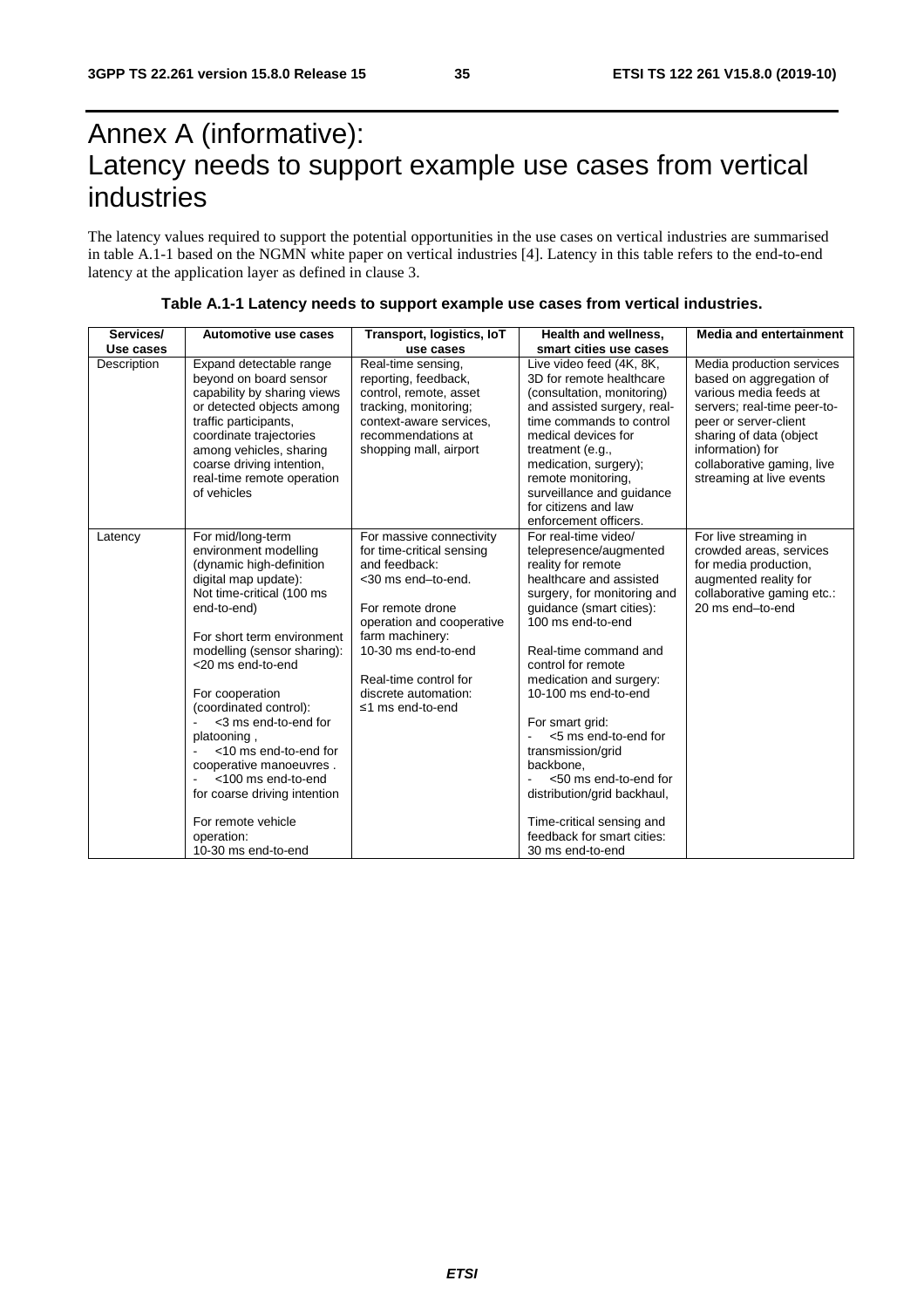# Annex B (informative): Positioning accuracy needs to support example use cases from vertical industries

The positioning accuracy values required to support the potential opportunities in the use cases on vertical industries are summarised in table B.1-1 based on the NGMN white paper on vertical industries [4].

| Services/Use            | Automotive use cases                                                                                                                                                                                                                                                                                                                                                                                                                                                               | <b>Transport, logistics,</b>                                                                                                                                                                                                                                                                                | <b>Health and wellness.</b>                                                                                                                                                                                                                                                            | <b>Media and entertainment</b>                                                                                                                                                                                 |
|-------------------------|------------------------------------------------------------------------------------------------------------------------------------------------------------------------------------------------------------------------------------------------------------------------------------------------------------------------------------------------------------------------------------------------------------------------------------------------------------------------------------|-------------------------------------------------------------------------------------------------------------------------------------------------------------------------------------------------------------------------------------------------------------------------------------------------------------|----------------------------------------------------------------------------------------------------------------------------------------------------------------------------------------------------------------------------------------------------------------------------------------|----------------------------------------------------------------------------------------------------------------------------------------------------------------------------------------------------------------|
| cases                   |                                                                                                                                                                                                                                                                                                                                                                                                                                                                                    | loT use cases                                                                                                                                                                                                                                                                                               | smart cities use cases                                                                                                                                                                                                                                                                 |                                                                                                                                                                                                                |
| Description             | Uploading of sensed data to<br>servers for dynamic digital<br>map update; expand<br>detectable range beyond on<br>board sensor capability by<br>sharing views or detected<br>objects, coordinate trajectories<br>among vehicles, sharing<br>coarse driving intention, real-<br>time remote operation of<br>vehicles.                                                                                                                                                               | Sensing, reporting,<br>feedback, control,<br>related to predictive<br>maintenance, asset<br>tracking, monitoring;<br>context-aware services,<br>recommendations at<br>shopping mall, airport,<br>etc.                                                                                                       | Remote healthcare and<br>assisted surgery; real-<br>time commands to<br>control medical devices;<br>connectivity for sensors,<br>wearable devices and<br>other medical devices;<br>remote monitoring,<br>surveillance and<br>quidance for citizens<br>and law enforcement<br>officers. | Media production services<br>based on aggregation of<br>various media feeds at<br>servers; real-time peer-to-<br>peer or server-client sharing<br>of data (object information)<br>for collaborative gaming     |
| Positioning<br>accuracy | For mid/long-term environment<br>modelling (dynamic high-<br>definition digital map update):<br><30 cm relative to other<br>map objects<br>For short term environment<br>modelling (sensor sharing), for<br>cooperation (coordinated<br>control), remote vehicle<br>operation:<br><30 cm (can be <10 cm in<br>certain cases, e.g., parking,<br>pedestrian);<br><1 m for sharing coarse<br>driving intention (coordinated<br>control), e.g., changing lanes,<br>merging at highway. | For massive connectivity<br>for non-time-critical<br>sensing and time-critical<br>sensing and feedback:<br>$30 \text{ cm} - 1 \text{ m}$<br>sufficient for many<br>applications<br>$<$ 30 cm for<br>applications that require<br>exact localization (e.g.,<br>tracking specific objects<br>in a warehouse). | For remote healthcare<br>and assisted surgery; for<br>real-time monitoring for<br>smart cities:<br>$1-10$ m, e.g., remote<br>assisted surgery,<br>wellness monitoring;<br>remote monitoring<br>(surveillance) and<br>quidance for citizens.                                            | For media production and<br>collaborative gaming:<br>30 cm $-$ 1 m, e.g., location<br>data that could help media<br>production process.<br>create new gaming<br>applications utilising location<br>information |
|                         | Indoor positioning also<br>needed, e.g., tunnels, parking.                                                                                                                                                                                                                                                                                                                                                                                                                         | Indoor positioning also<br>needed, e.g.,<br>warehouse, airport, train<br>station.                                                                                                                                                                                                                           | Indoor positioning also<br>needed, e.g., house,<br>medical centre                                                                                                                                                                                                                      | Indoor positioning may also<br>be useful                                                                                                                                                                       |

| Table B.1-1 Positioning accuracy needs to support example use cases from vertical industries. |
|-----------------------------------------------------------------------------------------------|
|-----------------------------------------------------------------------------------------------|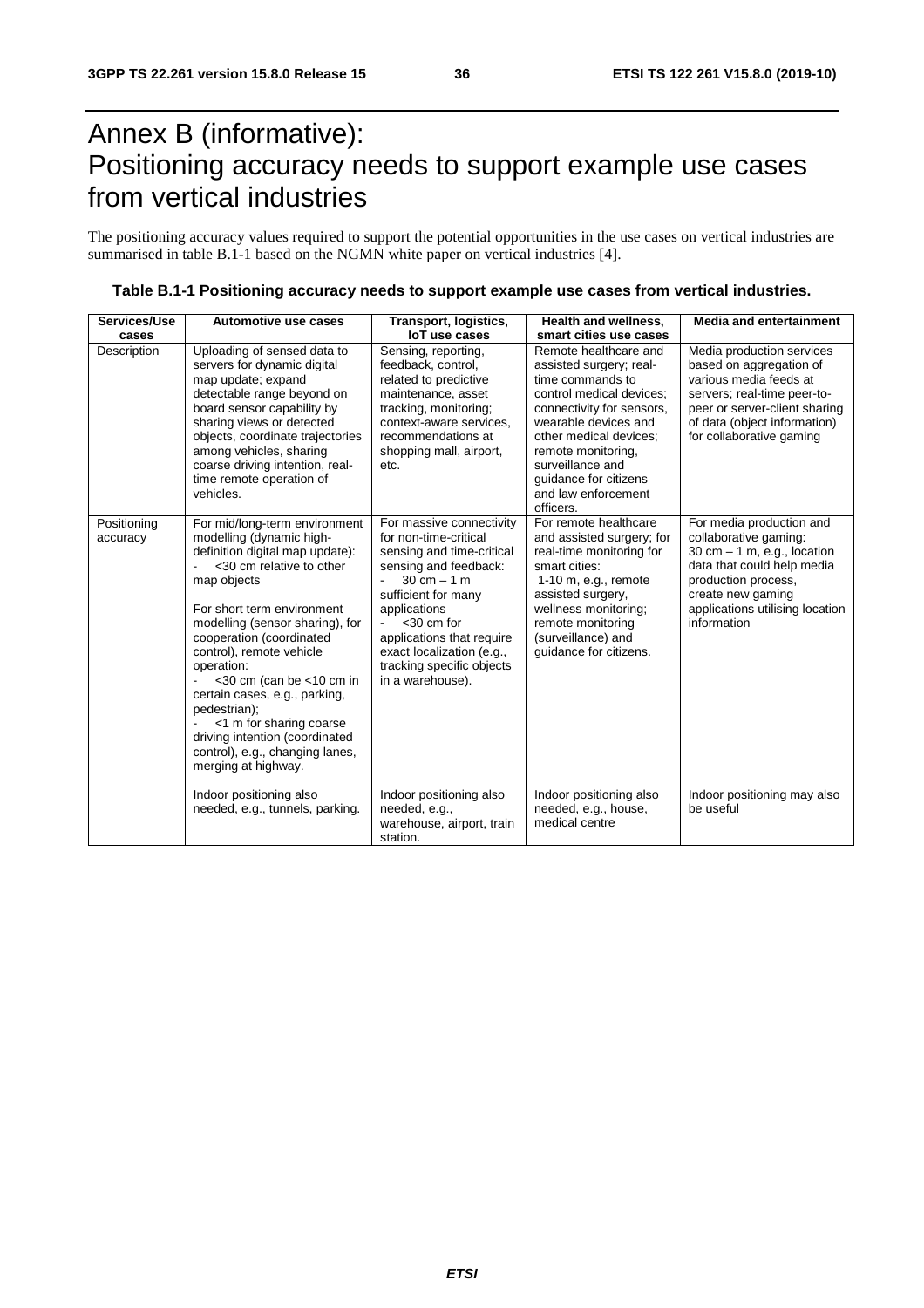# Annex C (informative): Relation of communication service availability and reliability

Communication service availability and reliability are well known terms used not only within 3GPP but also in vertical industries (IEC 61907 [12]). Communication service availability addresses the availability of a communication service, in vertical applications usually in accordance to IEC 61907 [12]. Reliability addresses the availability of the communication network. The relation of both terms is depicted in figure C-1.



**Figure C-1: Illustration of the concepts communication service availability and reliability.** 

As depicted, reliability covers the communication-related aspects between two nodes (here: end nodes), while communication service availability addresses the communication-related aspects between two communication service interfaces. In other words, the "gap" between both concepts is the communication interface. This might seem to be a small difference, but this difference can lead to situations, where reliability and communication service availability have different values.

#### **Example: traffic gets "stuck"**

The related scenario is depicted in figure C-2.



#### **Figure C-2: Example in which communication service availability and reliability have different values. Packets are reliably transmitted from the communication service interface A to end node B, but they are not exposed at the communication service interface B.**

This scenario addresses unicast communication from application A to B. The packets are handed over from the application to the communication network at the communication service interface A, and the packets are then transmitted to the end node B. In this example, the packets received by end node B are not exposed at the communication service interface B. So, even if all packets that are handed over to end node A are successfully delivered to end node B within the time constraint required by the targeted service, i.e. even if the reliability is 100%, the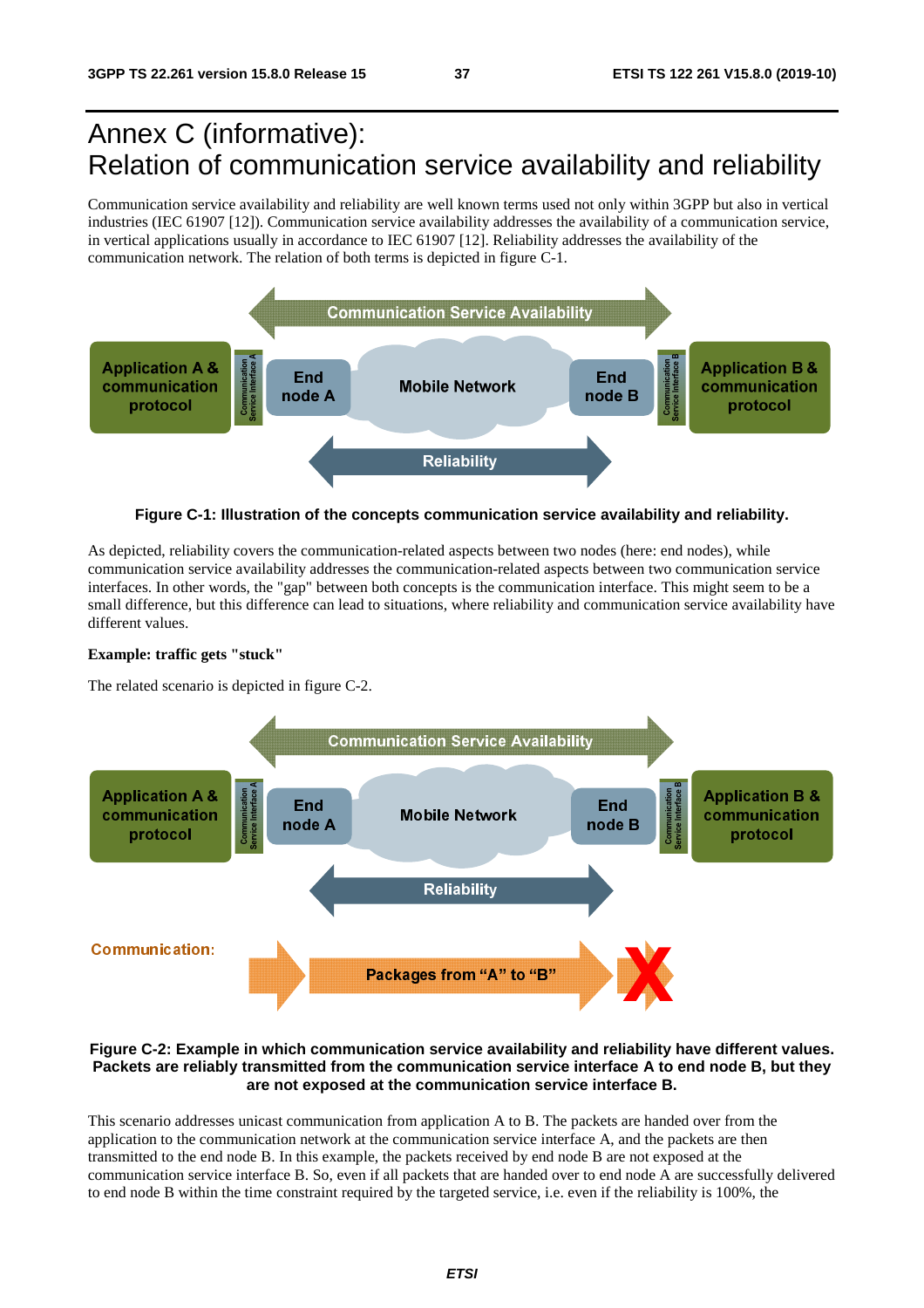communication service availability is 0% since no packets arrive at the "end", i.e. the communication service interface B.

#### **Example: less capacity than agreed**

The related scenario is depicted in figure C-3.



#### **Figure C-3: Example in which communication service availability and reliability have different values. Only half of the packets handed over to the end node A are actually transmitted to end node B and handed over to application B at the communication service interface B.**

This scenario describes unicast communication of evenly interspersed packets from application A to B. The packets are handed over from the application to the communication network at the communication service interface A, and the packets are then transmitted to the end node B. However, only every second packet is actually successfully handed over to end node A and then transmitted to end node B. Thus, only half of the packets arrive at application B. Note though that the reliability of the mobile network is 100%, since all packets transmitted by end node A are delivered to end node B within the time constraint required by the targeted service. However, depending on the agreed QoS, the communication service availability can be of the same value as the reliability or much lower. For instance, if the agreed survival time is larger than the time between three packets at the communication service interface A, communication service availability and reliability have the same value. However, if―due to the loss of packets at the communication service interface A—the effective bandwidth between application A and B is lower than the agreed value, the communication service availability is 0%.

Note that the shortest time interval over which the communication service availability should be calculated is the sum of end-to-end latency, jitter, and survival time.

#### **Example: heterogeneous network**

The related scenario is depicted in figure C-4.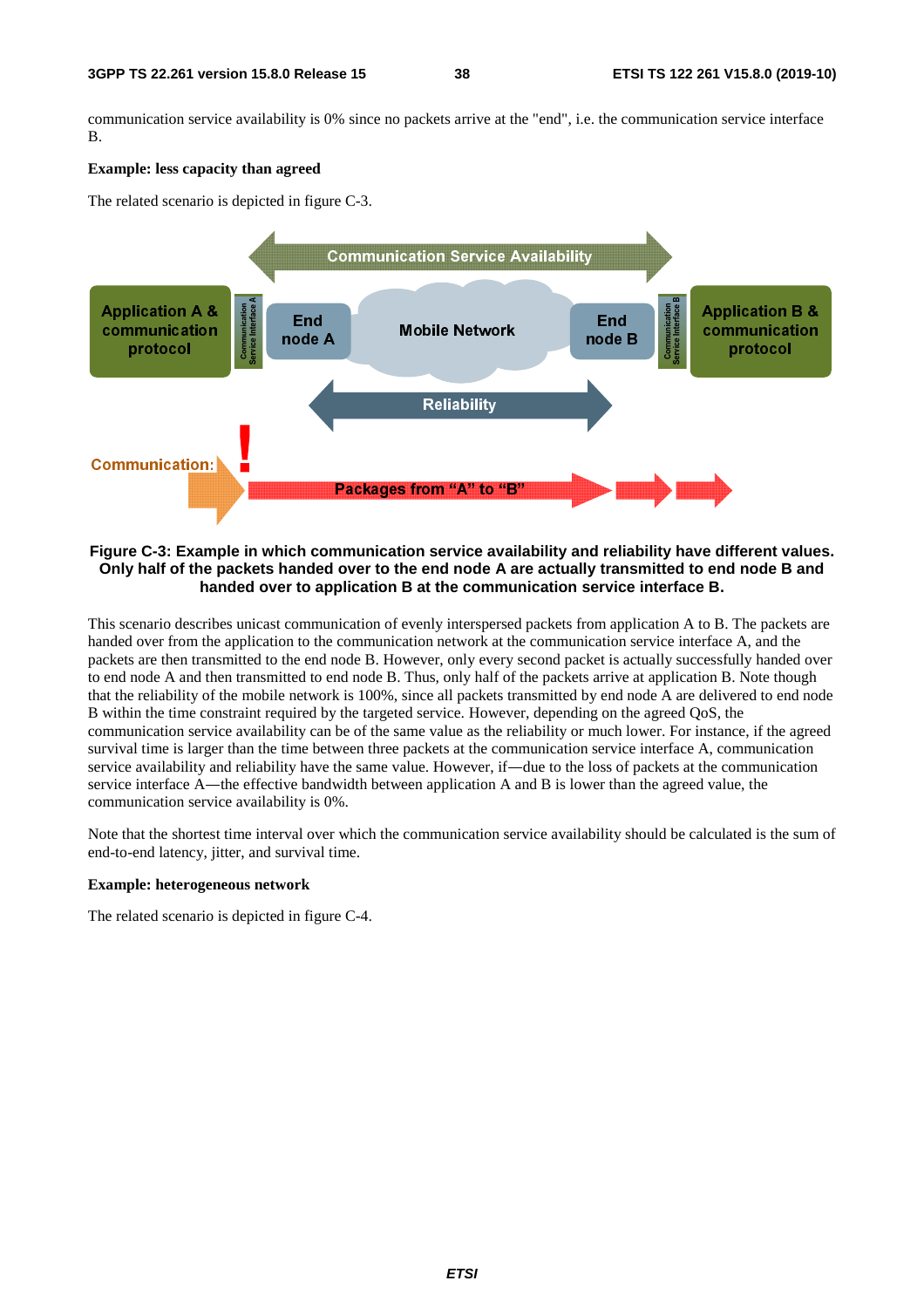

#### **Figure C-4: Example in which communication service availability and reliability have different values. Packets are delivered over a daisy chain of a mobile network and another network (e.g., IEEE 802.11n based). Reliability is evaluated for the mobile network only, while communication service availability depends on the performance of both networks.**

This scenario is not in scope for this specification, since it pertains to the particular deployment of a mobile network, but we discuss it nonetheless, as this example provides valuable insight for network operators.

This scenario describes unicast communication from application A to B. The packets are handed over from the application to the communication network at the communication service interface A, and the packets are then transmitted to the end node B. In this example, the packets are transmitted over two daisy-chained networks―one mobile network according to 3GPP specifications, and another network, e.g. a network based on IEEE 802.11n. As in the other examples above, communication service availability is measured between the two communication service interfaces, but the reliability is only measured between end node A and the router node. This has implications for, e.g., the maximum communication latency allowed for each network. In case the agreed end-to-end latency between the service interfaces is, for instance, 100 ms, and the 802.11n network has a latency of 30 ms, the maximum allowable latency for packages in the mobile network is 70 ms (NOTE). So, if the latency in the mobile network exceeds 70 ms, the communication service availability is 0%, despite the agreed QoS stipulating a larger end-to-end latency, i.e. 100 ms.

NOTE: The transit time through the router node is not considered here. It is assumed to be very small and much less than 100 ms.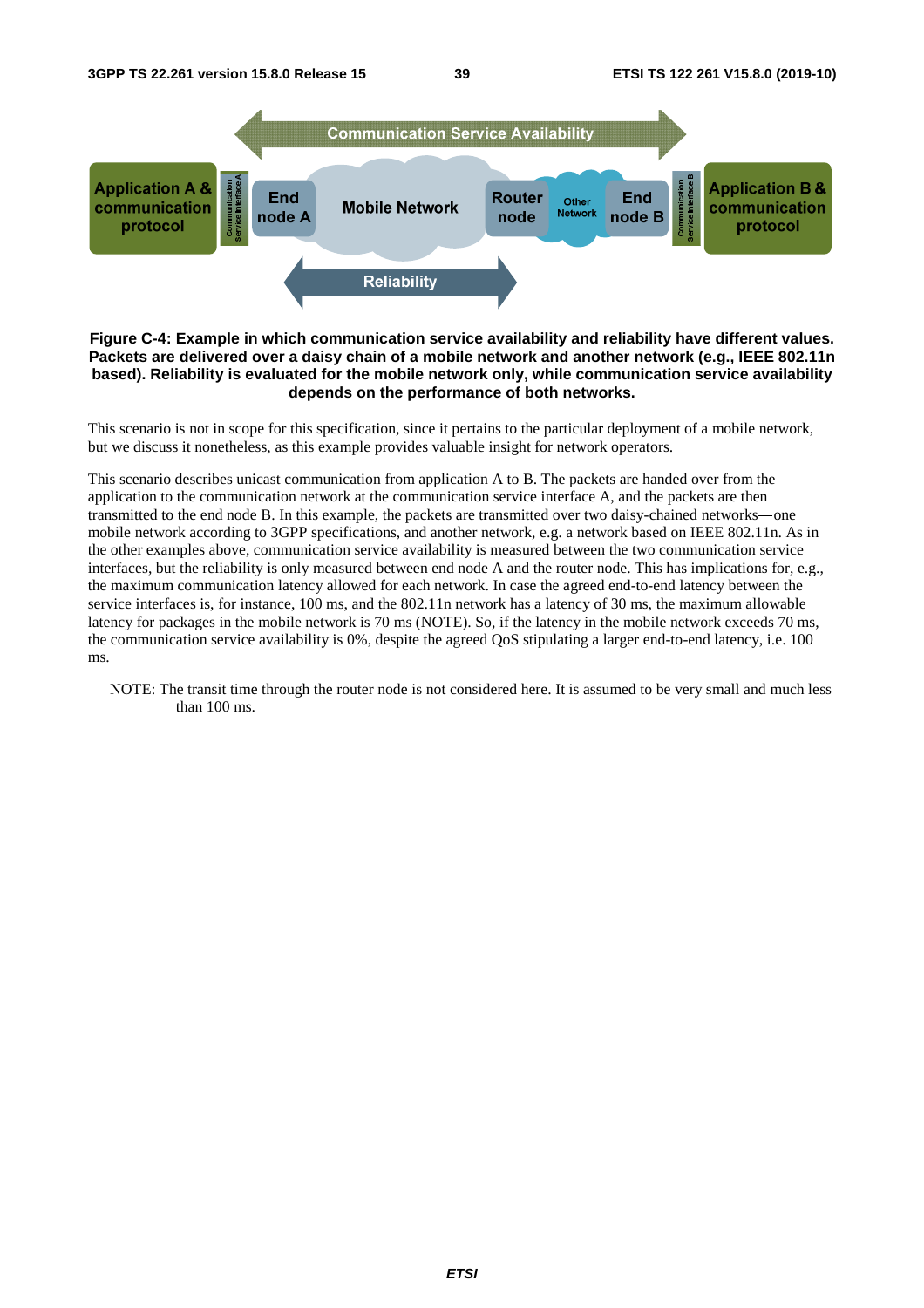# Annex D (informative): Low-latency and high-reliability communication use cases

### D.1 Discrete automation – motion control

Industrial factory automation requires communications for closed-loop control applications. Examples for such applications are motion control of robots, machine tools, as well as packaging and printing machines. All other discreteautomation applications are addressed in Annex D.2.

The corresponding industrial communication solutions are referred to as fieldbusses. The pertinent standard suite is IEC 61158. Note that clock synchronization is an integral part of fieldbusses used for motion control.

In motion control applications, a controller interacts with a large number of sensors and actuators (e.g., up to 100), which are integrated in a manufacturing unit. The resulting sensor/actuator density is often very high (up to 1 m<sup>-3</sup>). Many such manufacturing units may have to be supported within close proximity within a factory (e.g., up to 100 in automobile assembly line production).

In a closed-loop control application, the controller periodically submits instructions to a set of sensor/actuator devices, which return a response within a cycle time. The messages, referred to as telegrams, are typically small ( $\leq$  56 bytes). The cycle time can be as low as 2 ms, setting stringent end-to-end latency constraints on telegram forwarding (1 ms). Additional constraints on isochronous telegram delivery add tight constraints on jitter  $(1 \mu s)$ , and the communication service has also to be highly available (99,9999%).

Multi-robot cooperation is a case in closed-loop control where a group of robots collaborate to conduct an action, for example, symmetrical welding of a car body to minimize deformation. This requires isochronous operation between all robots. For multi-robot cooperation, the jitter  $(1\mu s)$  is among the command messages of a control event to the group robots.

To meet the stringent requirements of closed-loop factory automation, the following considerations may have to be taken:

- Limitation to short-range communications.
- Use of direct device connection between the controller and actuators.
- Allocation of licensed spectrum for closed-loop control operations. Licensed spectrum may further be used as a complement to unlicensed spectrum, e.g., to enhance reliability.
- Reservation of dedicated air-interface resources for each link.
- Combination of multiple diversity techniques to approach the high reliability target within stringent end-to-end latency constraints such as frequency, antenna, and various forms of spatial diversity, e.g., via relaying
- Utilizing OTA time synchronization to satisfy jitter constraints for isochronous operation.

A typical industrial closed-loop motion control application is based on individual control events. Each closed-loop control event consists of a downlink transaction followed by a synchronous uplink transaction, both of which are executed within a cycle time. Control events within a manufacturing unit may have to occur isochronously. Factory automation considers application-layer transaction cycles between controller devices and sensor/actuator devices. Each transaction cycle consists of (1) a command sent by the controller to the sensor/actuator (downlink), (2) applicationlayer processing on the sensor/actuator device, and (3) a subsequent response by the sensor/actuator to the controller (uplink). Cycle time includes the entire transaction from the transmission of a command by the controller to the reception of a response by the controller. It includes all lower layer processes and latencies on the air interface as well the application-layer processing time on the sensor/actuator.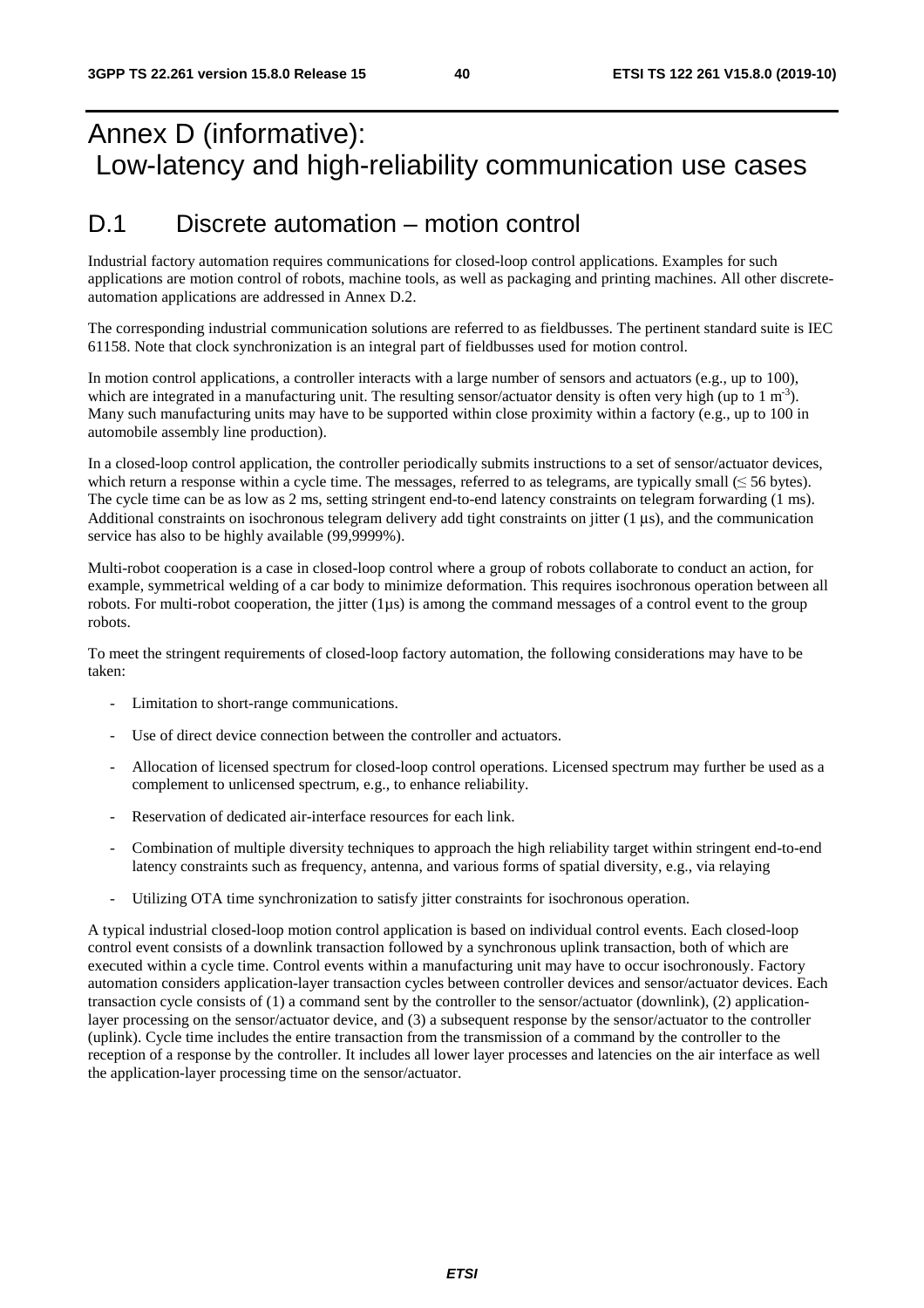

#### **Figure D.1-1: Communication path for isochronous control cycles within factory units. Step 1 (red): controller requests sensor data (or an actuator to conduct actuation) from the sensor/actuator (S/A). Step 2 (blue): sensor sends measurement information (or acknowledges actuation) to controller.**

Figure D.1-1 depicts how communication may occur in factory automation. In this use case, communication is confined to local controller-to-sensor/actuator interaction within each manufacturing unit. Repeaters may provide spatial diversity to enhance reliability.

### D.1.1 Service area and connection density

The maximum service volume in motion control is currently set by hoisting solutions, i.e. cranes, and by the manipulation of large machine components, e.g. propeller blades of wind-energy generators. Cranes can be rather wide and quite high above the shop floor, even within a factory hall. In addition, they typically travel along an entire factory hall.

An approximate dimension of the service area is 100 x 100 x 30 m (see table 7.2.2-1).

Note that production cells are commonly much smaller  $(< 10 \times 10 \times 3 \text{ m})$ . There are typically about 10 motion-control connections in a production cell, which results in a connection density of up to  $10^5 \text{ km}^2$ .

#### D.1.2 Security

Network access and authorization in an industrial factory deployment is typically provided and managed by the factory owner with its ID management, authentication, confidentiality and integrity.

Note that motion control telegrams usually are not encrypted due to stringent cycle time requirements.

A comprehensive security framework for factories has been described in IEC 62443.

# D.2 Discrete automation

Discrete automation encompasses all types of production that result in discrete products: cars, chocolate bars, etc. Automation that addresses the control of flows and chemical reactions is referred to as process automation (see clause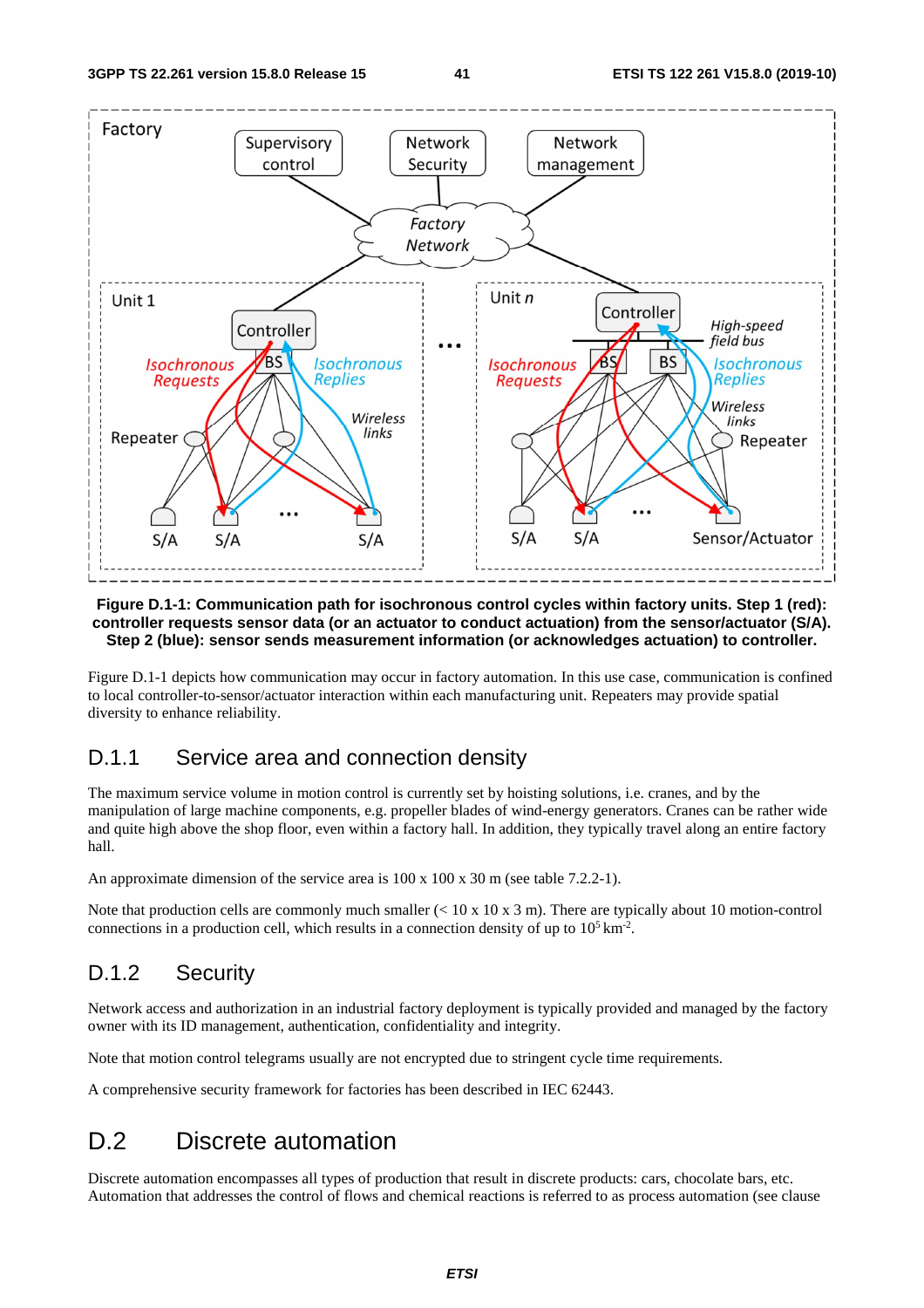D.3). Discrete automation requires communications for supervisory and open-loop control applications, as well as process monitoring and tracking operations inside an industrial plant. In these applications, a large number of sensors distributed over the plant forward measurement data to process controllers on a periodic or event-driven base. Traditionally, wireline field bus technologies have been used to interconnect sensors and control equipment. Due to the sizable extension of a plant (up to10  $km^2$ ), the large number of sensors, rotary joints, and the high deployment complexity of wired infrastructure, wireless solutions have made inroads into industrial process automation.

This use case requires support of a large number of sensor devices per plant as well as high communication service availability (99,99%). Furthermore, power consumption is relevant since some sensor devices are battery-powered with a targeted battery lifetime of several years while providing measurement updates every few seconds. Range also becomes a critical factor due to the low transmit power levels of the sensors, the large size of the plant and the high reliability requirements on transport. End-to-end latency requirements typically range between 10 ms and 1 s. User experienced data rates can be rather low since each transaction typically comprises less than 256 bytes. However, there has been a shift from field busses featuring somewhat modest data rates ( $\sim 2$  Mbps) to those with higher data rates ( $\sim 10$ Mbps) due to the increasing number of distributed applications and also "data-hungry" applications. An example for the latter is the visual control of production processes. For this application, the user experienced data rate is typically around 10 Mbps and the transmitted packets are much larger.

The existing wireless technologies rely on unlicensed bands. Communication is therefore vulnerable to interference caused by other technologies (e.g., WLAN). With the stringent requirements on transport reliability, such interference is detrimental to proper operation.

The use of licensed spectrum could overcome the vulnerability to same-band interference and therefore enable higher reliability. Utilization of licensed spectrum can be confined to those events where high interference bursts in unlicensed bands jeopardizes reliability and end-to-end latency constraints. This allows sharing the licensed spectrum between process automation and conventional mobile services.

Multi-hop topologies can provide range extension and mesh topologies can increase reliability through path redundancy. Clock synchronization will be highly beneficial since it enables more power-efficient sensor operation and mesh forwarding.

The corresponding industrial communication solutions are referred to as fieldbusses. The related standard suite is IEC 61158.

A typical discrete automation application supports downstream and upstream data flows between process controllers and sensors/actuators. The communication consists of individual transactions. The process controller resides in the plant network. This network interconnects via base stations to the wireless (mesh-) network which hosts the sensor/actuator devices. Typically, each transaction uses less than 256 bytes. An example of a controller-initiated transaction service flow is:

- 1. The process controller requests sensor data (or an actuator to conduct actuation). The request is forwarded via the plant network and the wireless network to the sensors/actuators.
- 2. The sensors/actuators process the request and send a replay in upstream direction to the controller. This reply may contain an acknowledgement or a measurement reading.

An example of a sensor/actuator device initiated transaction service flow:

- 1. The sensor sends a measurement reading to the process controller. The request is forwarded via the wireless (mesh) network and the plant network.
- 2. The process controller may send an acknowledgement in opposite direction.

For both controller- and sensor/actuator-initiated service flows, upstream and downstream transactions may occur asynchronously.

Figure D.2-1 depicts how communication may occur in discrete automation. In this use case, communication runs between process controller and sensor/actuator device via the plant network and the wireless (mesh) network. The wireless (mesh) network may also support access for handheld devices for supervisory control or process monitoring purposes.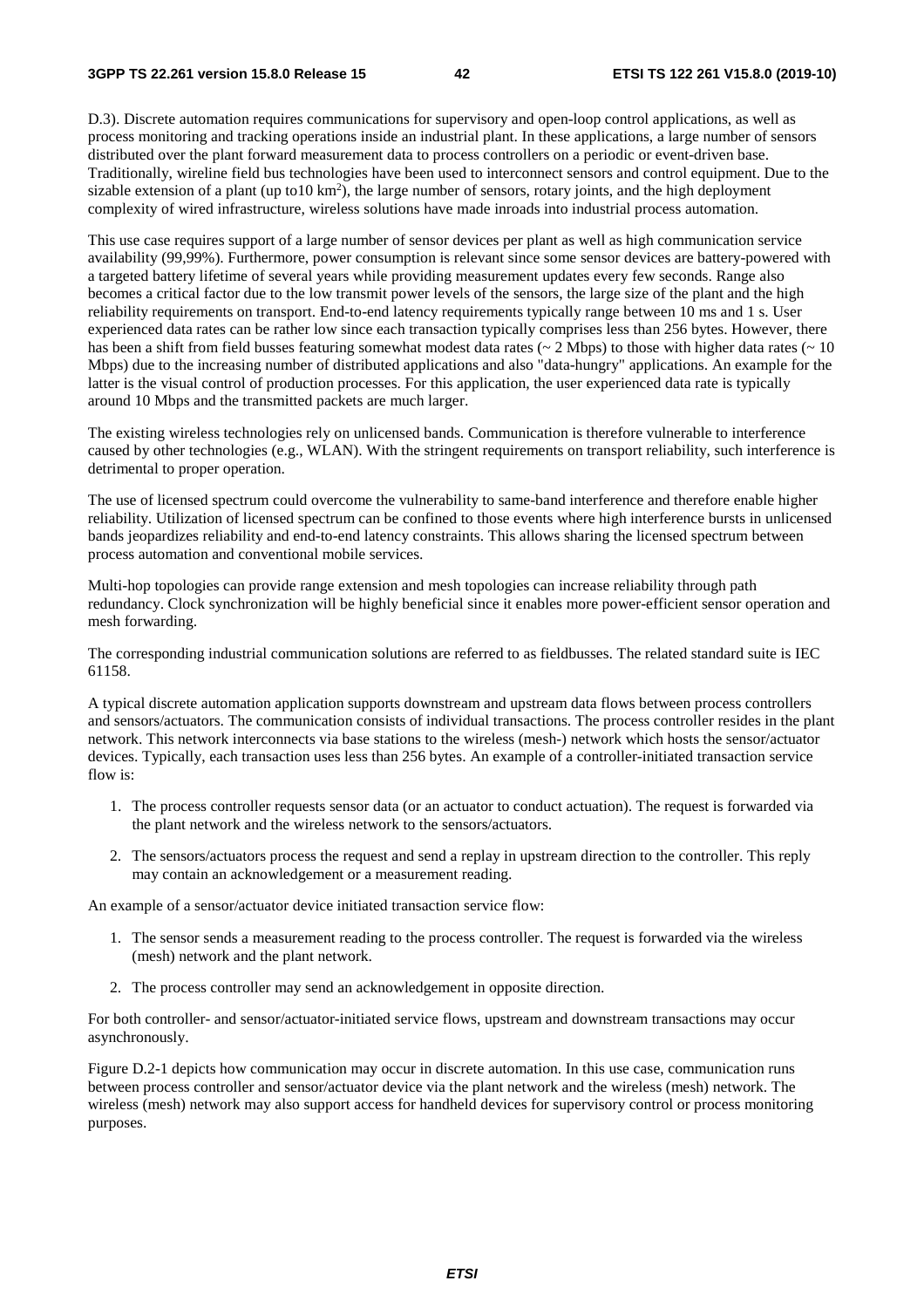

**Figure D.2-1: Communication path for service flows between process controllers and sensor/actuator devices. Left-hand side: Step 1 (red) – the sensor/actuator (S/A) sends measurement report autonomously, Step 2 (blue) controller acknowledges. Right-hand side: Step 1 (red) - controller requests sensor data (or an actuator to conduct actuation), Step 2 (blue): S/A sends measurement information (or acknowledges actuation) to controller.** 

### D.2.1 Service area and connection density

Factory halls can be rather large and even quite high. We set the upper limit at 1000 x 1000 x 30 m. Note that the connection density might vary quite a bit throughout factory halls. It is, for instance much higher along an assembly line than in an overflow buffer. Also, the density usually increases towards the factory floor. Typically, there is at least one connection per 10 m<sup>2</sup>, which results in a connection density of up to  $10^5 \text{ km}^2$ .

### D.2.2 Security

Network access and authorization in an industrial factory deployment is typically provided and managed by the factory owner with its ID management, authentication, confidentiality and integrity.

A comprehensive security framework for factories has been described in IEC 62443.

### D.3 Process automation

Process automation has much in common with discrete automation (see Annex D.2). Instead of discrete products (cars, chocolate bars, etc.), process automation addresses the production of bulk products such as petrol and reactive gases. In contrast to discrete automation, motion control is of limited or no importance. Typical end-to-end latencies are 50 ms. User experienced data rates, communication service availability, and connection density vary noticeably between applications. Below we describe one emerging use case (remote control via mobile computational units, see Annex D.3.1) and a contemporary use case (monitoring, see Annex D.3.2).

Note that discrete automation fieldbusses (see Annex D.2) are also used in process automation.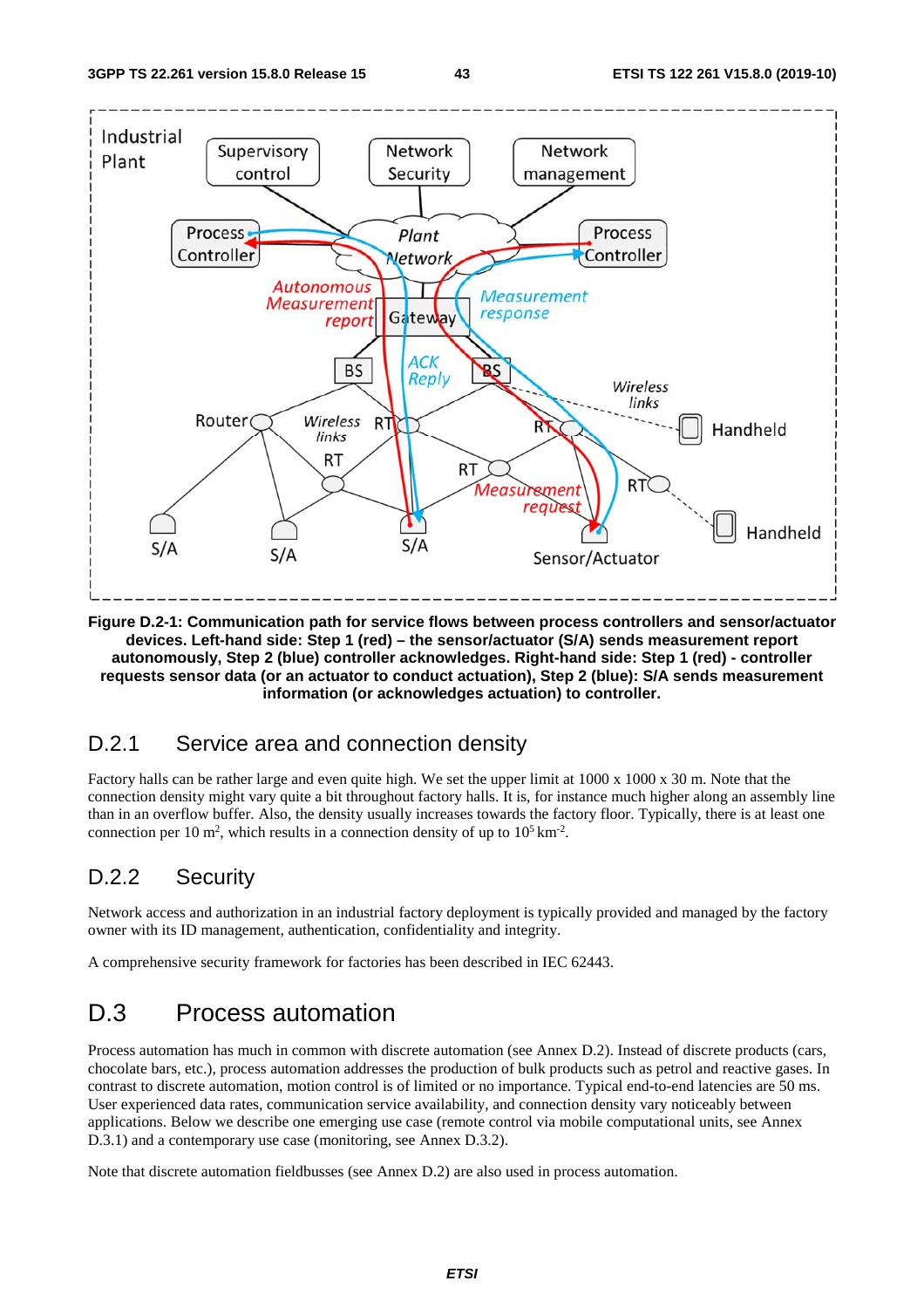### D.3.1 Remote control

Some of the interactions within a plant are conducted by automated control applications similar to those described in Annex D.2. Here too, sensor output is requested in a cyclic fashion, and actuator commands are sent via the communication network between a controller and the actuator. Furthermore, there is an emerging need for the control of the plant from personnel on location. Typically, monitoring and managing of distributed control systems takes place in a dedicated control room.

Staff deployment to the plant itself occurs, for instance, during construction and commissioning of a plant and in the start-up phase of the processes. In this scenario, the locally deployed staff taps into the same real-time data as provided to the control room. These remote applications require high data rates (~ 100 Mps) since the staff on location needs to view inaccessible locations with high definition (e.g. emergency valves) and since their colleagues in the control room benefit from high-definition footage from body cameras (HD or even 4K).

For both kinds of applications, a very high communication service availability is needed (99,9999%). Typically, only a few control loops are fully automated and only handful of control personnel is deployed on location, so that the connection density is rather modest  $({\sim 1000 \text{ km}^{-2}})$ .

### D.3.2 Monitoring

The monitoring of states, e.g. the level of the liquid of process reactors, is a paramount task. Due to the ever changing states, measurement data is either pulled or pushed from the sensors in a cyclic manner. Some sensors are more conveniently accessed via wireless links, and monitoring via handheld terminals of these sensors during, e.g., maintenance is also on the rise. This kind of application entails rather modest user experienced data rates (~ 1 Mps), and since this kind of data is "only" indicator for, e.g., what process should be stopped in order to avoid an overflow, and not for automated control loops, the requirement on communication service availability is comparably low (99,9%). Note that emergency valves and such typically are operated locally and do not rely on communication networks. However, many sensors are deployed in chemical plants etc., so that connection density can readily reach 10 000 km<sup>-2</sup>.

#### D.3.3 Service area

While, for instance, chemical plants and refineries readily can span over several square kilometres, the dedicated control rooms are typically only responsible for a subset of that area. Such subsets are often referred to as plant, and their typical size is 300 x 300 x 50 m.

# D.4 Electricity distribution

#### D.4.1 Medium voltage

An energy-automation domain that hitherto has only seen very little application of mobile-network technology is the backhaul network, i.e. the part of the distribution grid between primary substations (high voltage  $\rightarrow$  medium voltage) and secondary substations (medium voltage  $\rightarrow$  low voltage). In figure D.4.1-1 we depict a medium-voltage ring together with energy-automation use cases that either are already deployed or are anticipated within the near future.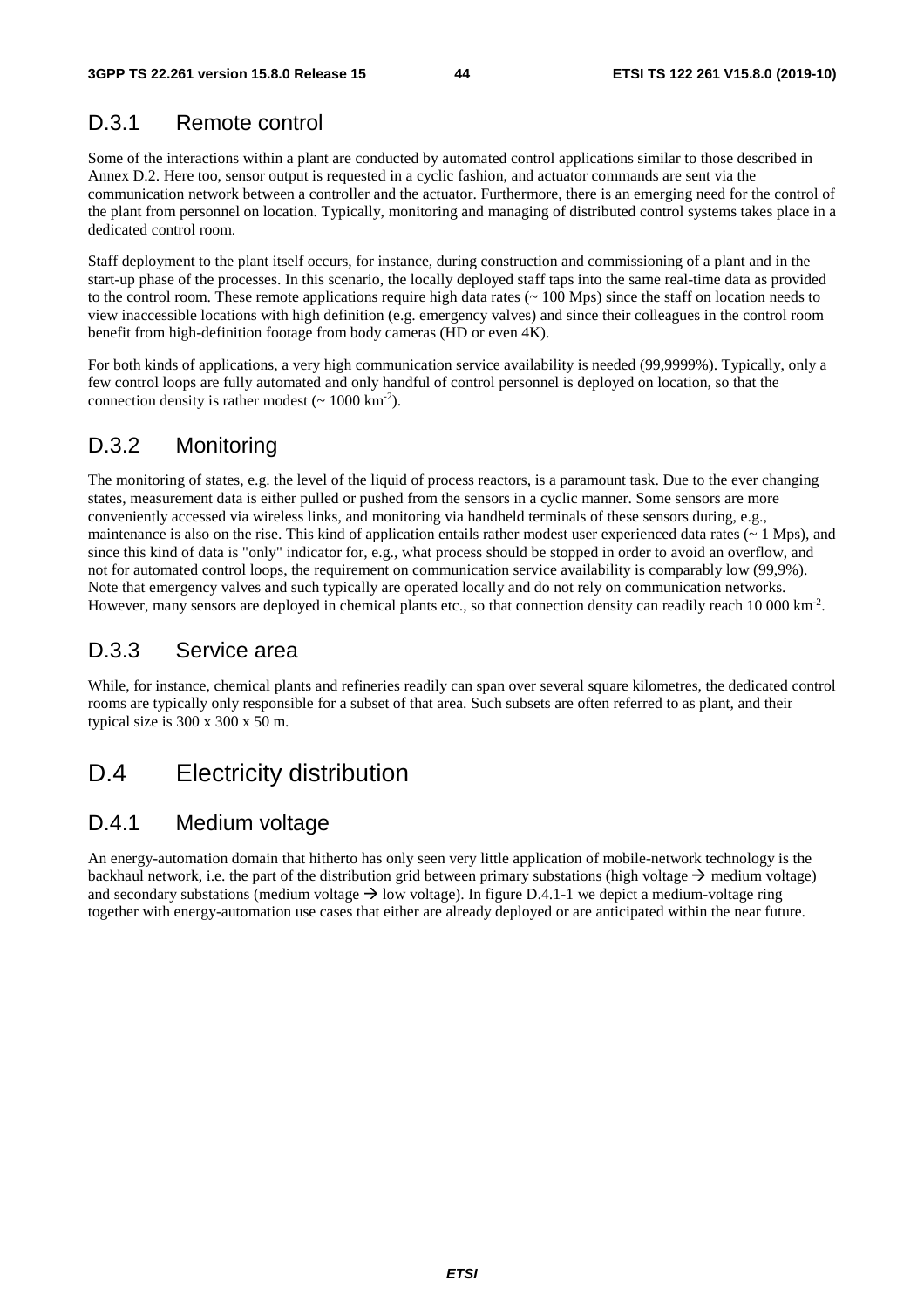

#### **Figure D.4.1-1: Functional, topological sketch of a medium-voltage ring. AMI: advanced metering infrastructure; CB: circuit breaker; DMS: distribution management system; FISR: fault isolation and system restoration; HEM: home energy manager; PQ: power quality; RMU: ring main unit.**

The primary substation and the secondary substations are supervised and controlled by a distribution-management system (DMS). If energy-automation devices in the medium-voltage power line ring need to communicate with each other and /or the DMS, a wireless backhaul network needs to be present (orange "cloud" in Figure D.4.1-1).

A majority of applications in electricity distribution adhere to the communication standard IEC 60870-5-104, however, its modern "cousin", IEC 61850, experiences rapidly increasing popularity. The communication requirements for IEC 61850 applications can be found in EC 61850-90-4. Communication in wide-area networks is described in IEC 61850- 90-12.

Usually, power line ring structures have to be open in order to avoid a power-imbalance in the ring (green dot in the Figure). Examples for energy-automation that already is implemented in medium-voltage grids (albeit in low numbers) are power-quality measurements and the measurement of secondary-substation parameters (temperature, power load, etc.) [13]. Other use cases are demand response and the control of distributed, renewable energy resources (e.g., photovoltaics).

A use case that could also be realised in the future is fault isolation and system restoration (FISR). FISR automates the management of faults in the distribution grid. It supports the localization of the fault, the isolation of the fault, and the restoration of the energy delivery. For this kind of automation the pertinent sensors and actuators broadcast telegrams about their states (e.g. "emergency closer idle") and about actions (e.g. "activating closer") into the backhaul network. This information is used by the ring main units (RMUs) as input for their decision algorithms. We illustrate this use of automation telegrams for an automated FISR event in figure D.4.1-1. Let us assume the distribution lines are cut at the location indicated by the bolt of lightning in the Figure. In that case, the RMUs between the bolt and the green load switch (open) will be without power. The RMUs next to the "bolt" automatically open their load switches after having sensed the loss of electric connectivity between them. They both broadcast these actions into the backhaul network. Typically these telegrams are repeated many times while the time between adjacent telegrams increases exponentially. This communication patterns leads to sudden, distributed surges in the consumed communication bandwidth. After the RMUs next to the "bolt" have open their switch, the RMU that so far has kept the power line ring open (green dot in figure D.4.1-1) close the load switch. This event too is broadcasted into the backhaul network. The typical maximum end-to-end latency for this kind of broadcast is 25 ms with a peak experienced data rate of 10 Mbps. Note that the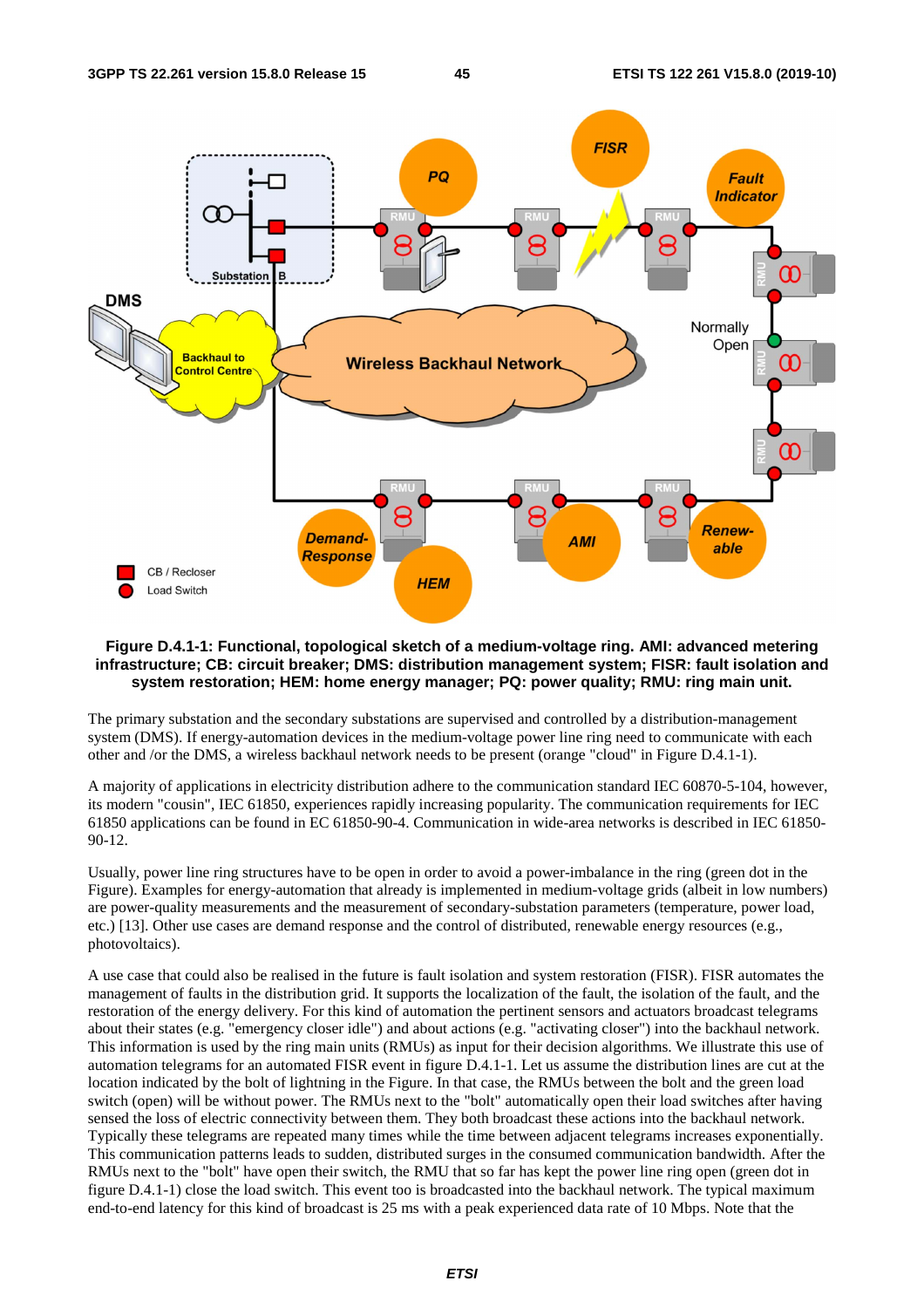distribution system typically subscribes to telegrams from all RMUs in order to keep abreast with the happenings in the distribution grid.

Automatic fault handling in the distribution grid shortens outage time and offloads the operators in the distribution control centre for more complicated situations. Therefore automated FISR may help to improve performance indexes like System Average Interruption Duration Index and System Average Interruption Frequency Index.

Automation telegrams are typically distributed via domain multicast. As explained above, the related communication pattern can be "bursty", i.e. only few automation telegrams are sent when the distribution network operates nominally  $(\sim$ 1 kbps), but, for instance, a disruption in the power line triggers a short-lived avalanche of telegrams from related applications in the ring ( $\geq 1$  Mbps).

#### D.4.1.1 Service area and connection density

Service coverage is only required along the medium-voltage line. In Europe, the line often forms a loop (see figure D.4.1-1), while deployments in other countries, e.g. the USA, tend to extend linearly over distances up to  $\sim$  100 km. The vertical dimension of the poles in a medium voltages line is typically less than 40 m. Especially in urban areas, the number of ring main units can be rather large  $(> 10 \text{ km}^{-2})$ , and the number of connections to each ring main unit is expected to increase swiftly once economical, suitable wireless connectivity becomes available. We predict connection densities of up to  $1.000 \mathrm{km}^2$ .

#### D.4.1.2 Security

Due to its central role in virtually every country on earth, electricity distribution is heavily regulated. Security assessment for, e.g., deployments in North America, need to adhere to the NERC CIP suite [14]. Technical implementations are described in standard suites such as IEC 62351.

### D.4.2 Energy distribution – high voltage

In order to avoid region- or even nation-wide power outages, wide-area power system protection is on the rise. "When a major power system disturbance occurs, protection and control actions are required to stop the power system degradation, restore the system to a normal state and minimize the impact of the disturbance. The present control actions are not designed for a fast-developing disturbance and may be too slow. Local protection systems are not able to consider the overall system, which may be affected by the disturbance. Wide area disturbance protection is a concept of using system-wide information and sending selected local information to a remote location to counteract propagation of the major disturbances in the power system." [15]. Protection actions include, "among others, changes in demand (e.g. load shedding), changes in generation or system configuration to maintain system stability or integrity and specific actions to maintain or restore acceptable voltage levels." [16]. One specific application is phasor measurement for the stabilisation of the alternating-current phase in a transport network. For this, the voltage phase is measured locally and sent to a remote control centre. There, this information is processed and automated actions are triggered. One can be the submission of telegrams to power plants, instructing them to either accelerate or deaccelerate their power generators in order to keep the voltage phase in the transport network stable. A comprehensive overview of this topic can be found elsewhere in the literature [17].

This kind of automation requires very low end-to-end latencies (5 ms) [16] and—due to its critical importance for the operation of society―a very high communication service availability (99,9999%).

#### D.4.2.1 Service area and connection density

As is the case for medium-voltage distribution networks (see Annex D.4.1), connectivity in high-voltage automation has to be provided mainly along the power line. The distances to be covered can be substantial (hundreds of kilometres in rural settings), while shorter links are prevalent in metropolitan areas. The number of connections in wide-area power system protection is rather low; but—due to the sliver-shaped service area—the connection density can be rather high  $(1000 \text{ km}^{-2})$ .

#### D.4.2.2 Security

Due to its central role in virtually every country on earth, electricity distribution is heavily regulated. Security assessment for, e.g., deployments in North America, need to adhere to the NERC CIP suite [14]. Technical implementations are described in standard suites such as IEC 62351.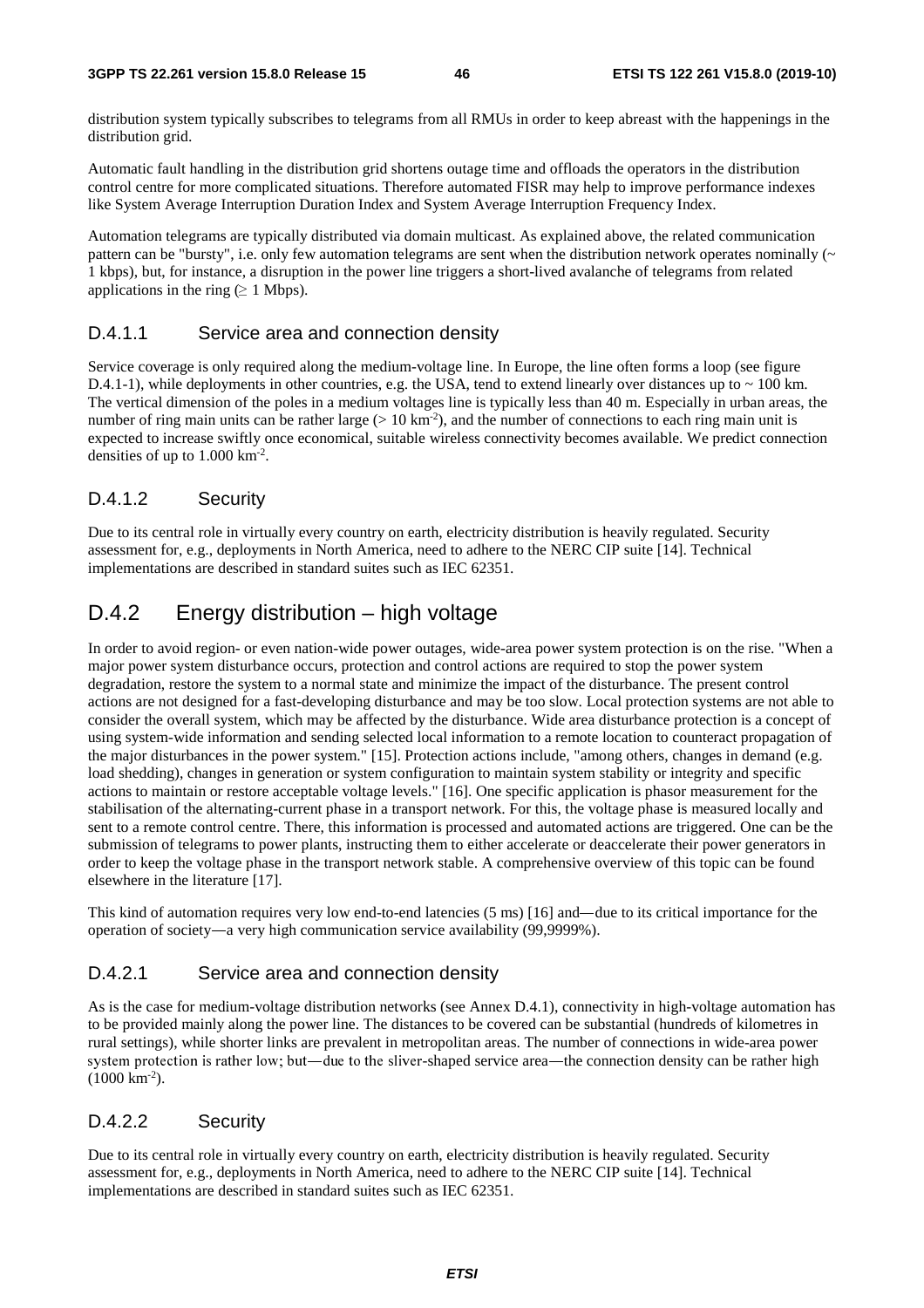# D.5 Intelligent transport systems – infrastructure backhaul

Intelligent Transport Systems (ITS) embrace a wide variety of communications-related applications that are intended to increase travel safety, minimize environmental impact, improve traffic management, and maximize the benefits of transportation to both commercial users and the general public. Over recent years, the emphasis in intelligent vehicle research has turned to co-operative systems in which the traffic participants (vehicles, bicycles, pedestrians, etc.) communicate with each other and/or with the infrastructure.

Cooperative ITS is the term used to describe technology that allows vehicles to become connected to each other, and to the infrastructure and other parts of the transport network. In addition to what drivers can immediately see around them, and what vehicle sensors can detect, all parts of the transport system will increasingly be able to share information to improve decision making. Thus, this technology can improve road safety through avoiding collisions, but also assist in reducing congestion and improving traffic flows, and reduce environmental impacts. Once the basic technology is in place as a platform, an array of applications can be developed.

Cooperative ITS can greatly increase the quality and reliability of information available about vehicles, their location and the road environment. In the future, cars will know the location of road works and the switching phases of traffic lights ahead, and they will be able to react accordingly. This will make for safer and more convenient travel and faster arrival at the destination. On-board driver assistance, coupled with two-way communication between vehicles and between cars and road infrastructure, can help drivers to better control their vehicle and hence have positive effects in terms of safety and traffic efficiency. An important role in this plays the so-called road-side units (RSUs). Vehicles can also function as sensors reporting weather and road conditions including incidents. In this way cars can be used as information sources for high-quality information services.

RSUs are connected to the traffic control centre for management and control purposes. They broadcast e.g. traffic light information (RSU  $\rightarrow$  vehicle) and traffic information from the traffic-control centre (TCC) via the RSU to the vehicles (TCC  $\rightarrow$  RSU  $\rightarrow$  vehicle); and collect vehicle probe data for the traffic control centre (vehicle  $\rightarrow$  RSU  $\rightarrow$  TCC). For reliable distribution of data, low-latency and high-capacity connections between RSUs (e.g. traffic lights, traffic signs, etc.) and the TCC is required. This type of application comes with rather tight end-to-end latency requirements for the communication service between RSU and TCC (10 ms) since relayed data needs to be processed in the TCC and, if needed, the results need to be forwarded to neighbouring RSUs. Also, the availability of the communication service has to be very high (99,9999%) in order to compete with existing wired technology and in order to justify the costly deployment and maintenance of RSUs. Furthermore, due to considerably large aggregation areas (see Annex D.5.1), considerable amounts of data need to be backhauled to the TCC (up to 10 Mbps per RSU).

# D.5.1 Service area and connection density

It is relatively hard to provide estimates for the service area dimension. One reason is that it depends on the placement of the base station relative to the RSUs. Also, the RSUs can, in principle, act as relay nodes for each other. The service area dimension stated in table 7.2.2-1 indicates the size of the typical data collection area of an RSU (2 km along a road), from which the minimum spacing of RSUs can be inferred. The connection density can be quite high in case data is relayed between RSUs, i.e. along the road (1000 km<sup>-2</sup>).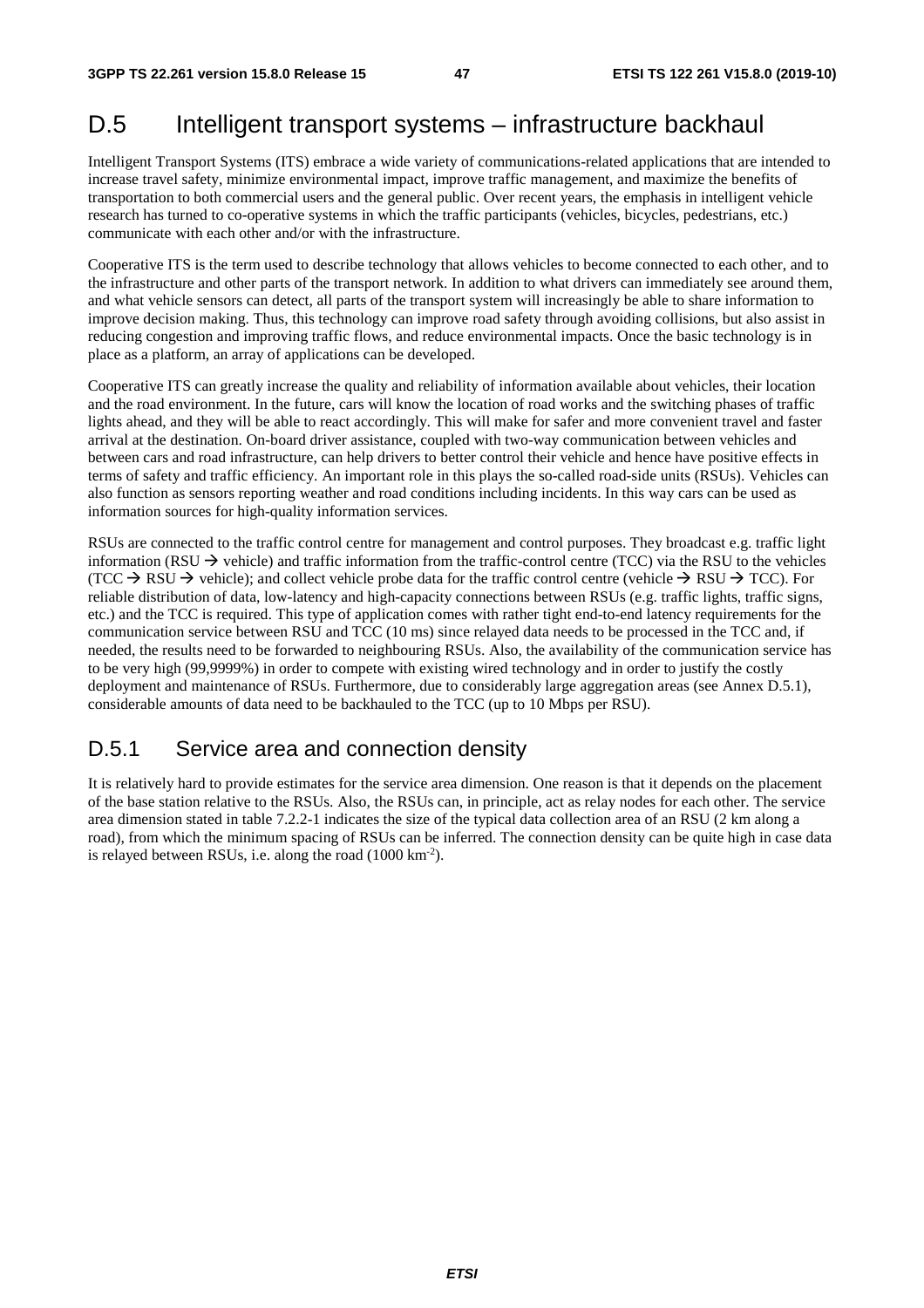# Annex E (informative): Higher-accuracy positioning use cases

# E.1 Mobile objects on factory floor

If a factory floor contains mobile objects such as forklifts or parts to be assembled moving along on suspension tracks, it is important to know their position in order to avoid collisions. The position needs to be acquired quickly within 500 ms, it might be longer for slow-moving objects. In any case, the position accuracy is very high (0,5 m). Furthermore, the higher-accuracy network positioning service requires a high availability (99,99%) but can survive with a missed measurement (survival time of 1 s).

The factory floor unit to be served is usually up to 500 x 500 x 30 m. It can be assumed that there are only few fastmoving objects (e.g. forklifts) but many slow-moving objects (parts to be assembled on suspension tracks) on the factory floor.

Often, the position is transmitted to neighbouring (mobile) objects and a control and monitoring centre.

*ETSI*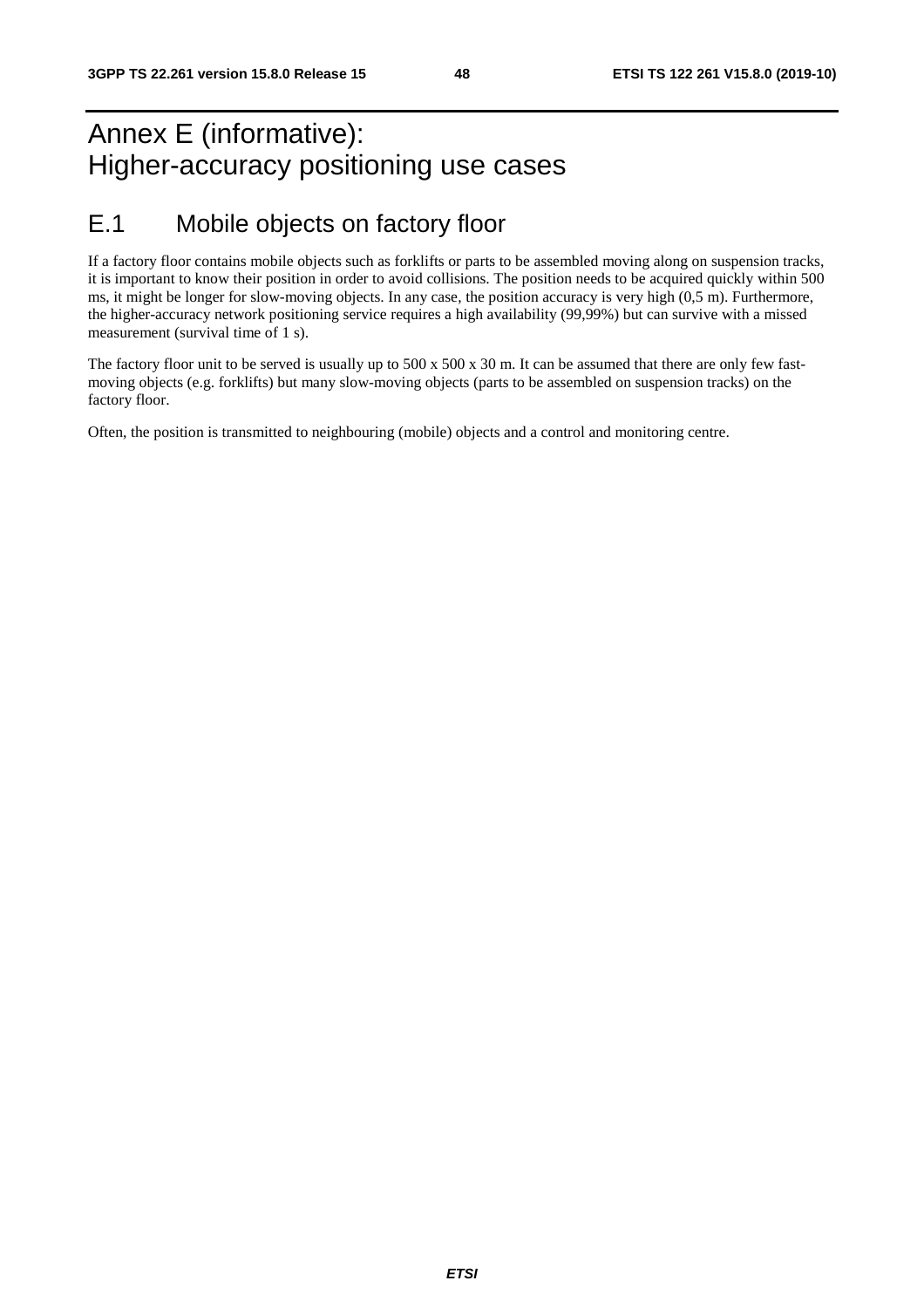# Annex F (informative): Change history

| <b>Change history</b> |                |             |           |     |                |                                                                                                                                                                                                                                                                                                                                                                                                                                                                                                                                                                                                                                                                           |                       |
|-----------------------|----------------|-------------|-----------|-----|----------------|---------------------------------------------------------------------------------------------------------------------------------------------------------------------------------------------------------------------------------------------------------------------------------------------------------------------------------------------------------------------------------------------------------------------------------------------------------------------------------------------------------------------------------------------------------------------------------------------------------------------------------------------------------------------------|-----------------------|
| Date                  | <b>Meeting</b> | <b>TDoc</b> | <b>CR</b> | Rev | <b>Cat</b>     | Subject/Comment                                                                                                                                                                                                                                                                                                                                                                                                                                                                                                                                                                                                                                                           | <b>New</b><br>version |
| 2016-12               | SA#75          | SP-170156   |           |     |                | Skeleton                                                                                                                                                                                                                                                                                                                                                                                                                                                                                                                                                                                                                                                                  | 0.1.0                 |
| 2017-03               | SA#75          | SP-170156   |           |     | $\sim$         | Agreements in SA1#75: S1-162342, S1-162305, S1-162480, S1-<br>162345, S1-162481, S1-162471, S1-162313, S1-162347, S1-<br>162486, S1-162349, S1-162546, S1-162322, S1-162323, S1-<br>162450, S1-162547, S1-162548, S1-162549, S1-162492, S1-<br>162550, S1-162520, S1-162485, S1-162517, S1-162551, S1-<br>162505. And rapporteur's clean-up.                                                                                                                                                                                                                                                                                                                              | 0.1.1                 |
|                       |                |             |           |     |                | Agreements in SA1#76: S1-163412, S1-163445, S1-163446, S1-<br>163256, S1-163070, S1-163415, S1-163258, S1-163293, S1-<br>163260, S1-163416, S1-163296, S1-163264, S1-163265, S1-<br>163266, S1-163267, S1-163268, S1-163297, S1-163298, S1-<br>163417, S1-163418, S1-163299, S1-163274, S1-163275, S1-<br>163277, S1-163278, S1-163280, S1-163448, S1-163421, S1-<br>163029, S1-163112, S1-163285, S1-163286, S1-163287, S1-<br>163422, S1-163289, S1-163382, S1-163132, and rapporteur's clean-<br>up.                                                                                                                                                                   | 0.2.0                 |
| 2017-03               | SA#75          | SP-170156   |           |     | $\blacksquare$ | MCC Clean-up for presentation to SA for information                                                                                                                                                                                                                                                                                                                                                                                                                                                                                                                                                                                                                       | 1.0.0                 |
| 2017-03               | SA#75          | SP-170156   |           |     |                | Agreements in SA1#76bis: S1-170198, S1-170199, S1-170335, S1-<br>170201, S1-170008, S1-170207, S1-170106, S1-170338, S1-<br>170092, S1-170339, S1-170212, S1-170340, S1-170341, S1-<br>170014, S1-170217, S1-170218, S1-170219, S1-170131, S1-<br>170342, S1-170314, S1-170224, S1-170206, S1-170090, S1-<br>170225, S1-170226, S1-170343, S1-170228, S1-170229, S1-<br>170230, S1-170232, S1-170122, S1-170042, S1-170234, S1-<br>170345, S1-170364, S1-170236, S1-170347, S1-170220, S1-<br>170239, S1-170243, S1-170209, S1-170365, S1-170245, S1-<br>170048, and rapporteur's clean-up.                                                                               | 1.1.0                 |
| 2017-02               | SA1#77         |             |           |     |                | Agreements in SA1#77: S1-171400, S1-171401, S1-171430, S1-<br>171141, S1-171252, S1-171253, S1-171256, S1-171257, S1-<br>171258, S1-171143, S1-171259, S1-171431, S1-171149, S1-<br>171261, S1-171144, S1-171263, S1-171297, S1-171290, S1-<br>171266, S1-171154, S1-171267, S1-171268, S1-171269, S1-<br>171073, S1-171291, S1-171150, S1-171272, S1-171151, S1-<br>171152, S1-171273, S1-171188, S1-171153, S1-171155, S1-<br>171283, S1-171274, S1-171277, S1-171278, S1-171393, S1-<br>171399, S1-171156, S1-171060, S1-171069, S1-171180, S1-<br>171284, S1-171285, S1-171140, S1-171286, S1-171288, S1-<br>171398, S1-171292, S1-171435, and rapporteur's clean-up. | 1.2.0                 |
| 2017-03               | SA#75          | SP-170156   |           |     | $\blacksquare$ | Presentation for approval                                                                                                                                                                                                                                                                                                                                                                                                                                                                                                                                                                                                                                                 | 2.0.0                 |
| 2017-03               | SA#75          |             |           |     |                | Raised to v.15.0.0 following SA's approval                                                                                                                                                                                                                                                                                                                                                                                                                                                                                                                                                                                                                                | 15.0.0                |

| <b>Change history</b> |                     |                     |             |           |                |                 |     |                                                                                        |        |            |               |
|-----------------------|---------------------|---------------------|-------------|-----------|----------------|-----------------|-----|----------------------------------------------------------------------------------------|--------|------------|---------------|
| <b>TSG SA#</b>        | <b>SA Doc.</b>      | SA <sub>1</sub> Doc | <b>Spec</b> | <b>CR</b> | <b>Rev Rel</b> |                 | Cat | Subject/Comment                                                                        | Old    | <b>New</b> | WI            |
| <b>SP-76</b>          | SP-170443 S1-172288 |                     | 22.261      | 0017      | 3              | <b>Rel-15</b>   | B   | Addition of requirement on<br>charging for the tenant of the<br>slice                  | 15.0.0 | 15.1.0     | <b>SMARTE</b> |
| <b>SP-76</b>          | SP-170443           | S1-172286           | 22.261      | 0016      | 3              | <b>Rel-15</b>   | B   | Addition of requirement on<br>maintaining user experience<br>when UE performs handover | 15.0.0 | 15.1.0     | <b>SMARTE</b> |
| <b>SP-76</b>          | SP-170443 S1-172270 |                     | 22.261      | 0022      | 2              | $Rel-15$ $F$    |     | Alignment of network slicing<br>requirements                                           | 15.0.0 | 15.1.0     | <b>SMARTE</b> |
| <b>SP-76</b>          | SP-170443           | S1-172283           | 22.261      | 0011      | 3              | $Rel-15$ $F$    |     | Clarification on removal of<br>network function                                        | 15.0.0 | 15.1.0     | <b>SMARTE</b> |
| <b>SP-76</b>          | SP-170443 S1-172279 |                     | 22.261      | 0021      | 3              | $Rel-15$ F      |     | Clarifications on network slicing                                                      | 15.0.0 | 15.1.0     | <b>SMARTE</b> |
| <b>SP-76</b>          | SP-170443           | S1-172257           | 22.261      | 0020      |                | <b>Rel-15 F</b> |     | Clean-up of requirements on<br>network slice scaling                                   | 15.0.0 | 15.1.0     | <b>SMARTE</b> |
| <b>SP-76</b>          | SP-170443 S1-172262 |                     | 22.261      | 0025      |                | $Rel-15$        | F   | Correction on '8 securtiy'                                                             | 15.0.0 | 15.1.0     | <b>SMARTE</b> |
| <b>SP-76</b>          | SP-170443 S1-172012 |                     | 22.261      | 0001      |                | <b>Rel-15</b>   | F   | CR to 22.261 Correction of the<br>references for eV2X TS                               | 15.0.0 | 15.1.0     | <b>SMARTE</b> |
| <b>SP-76</b>          | SP-170443           | S1-172285           | 22.261      | 0015      | 4              | $Rel-15$ $F$    |     | <b>Efficient User Plane</b>                                                            | 15.0.0 | 15.1.0     | <b>SMARTE</b> |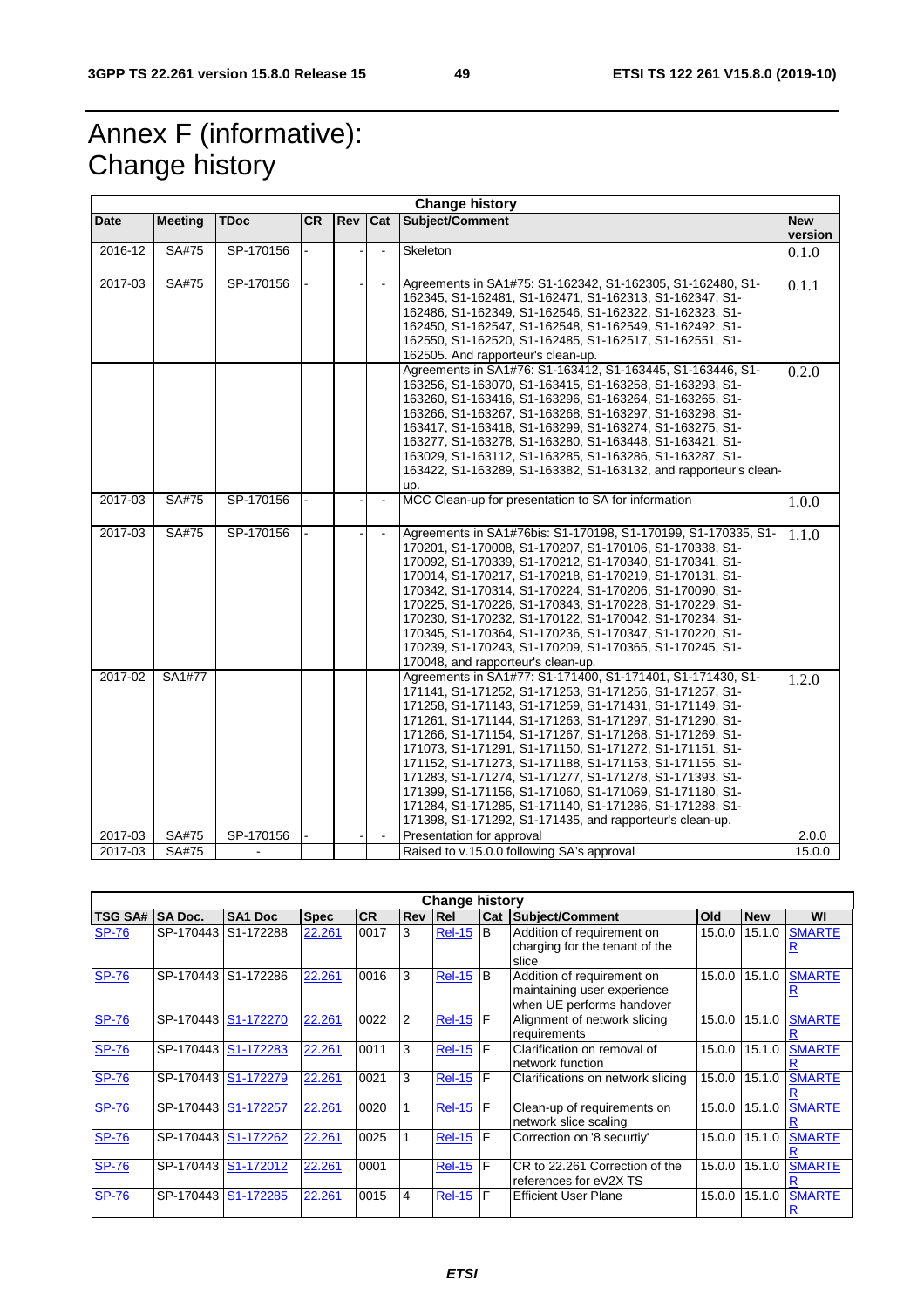| <b>SP-76</b> | SP-170443 S1-172280 |                     | 22.261 | 0012 | 3              | <b>Rel-15</b> | C                     | Exposure of QoE capability                                                                                                                | 15.0.0        | 15.1.0 | <b>SMARTE</b><br>R                       |
|--------------|---------------------|---------------------|--------|------|----------------|---------------|-----------------------|-------------------------------------------------------------------------------------------------------------------------------------------|---------------|--------|------------------------------------------|
| <b>SP-76</b> | SP-170443           | S1-172256           | 22.261 | 0023 | 1              | <b>Rel-15</b> | C                     | Maintaining a session whose<br>priority changes in real time                                                                              | 15.0.0        | 15.1.0 | <b>SMARTE</b>                            |
| <b>SP-76</b> | SP-170443 S1-172261 |                     | 22.261 | 0027 | $\mathbf{1}$   | <b>Rel-15</b> | B                     | parallel transfer of multiple<br>multicast/broadcast user<br>services to a UE                                                             | 15.0.0        | 15.1.0 | <b>SMARTE</b><br>R                       |
| <b>SP-76</b> | SP-170443           | S1-172277           | 22.261 | 0002 | 3              | <b>Rel-15</b> | F                     | Replacement of 5G-RAN with<br>NG-RAN                                                                                                      | 15.0.0        | 15.1.0 | <b>SMARTE</b><br>R                       |
| <b>SP-76</b> | SP-170443           | S1-172278           | 22.261 | 0006 | $\overline{2}$ | <b>Rel-15</b> | F                     | Update service continuity<br>definition                                                                                                   | 15.0.0        | 15.1.0 | <b>SMARTE</b>                            |
| <b>SP-76</b> | SP-170443           | S1-172404           | 22.261 | 0007 | 4              | <b>Rel-15</b> | C                     | Updates to network slice<br>assignment in TS 22.261                                                                                       | 15.0.0        | 15.1.0 | <b>SMARTE</b>                            |
| $SP-76$      |                     | SP-170443 S1-172287 | 22.261 | 0031 | 1              | $Rel-15$      | $\overline{F}$        | Complete UE requirements on<br>secure platform aspects                                                                                    | 15.0.0 15.1.0 |        | <b>SMARTE</b><br>R                       |
| $SP-77$      |                     | SP-170692 S1-173472 | 22.261 | 0034 | 1              | $Rel-15$      | D                     | Critical communication cleanup                                                                                                            | 15.1.0        | 15.2.0 | <b>SMARTE</b><br>R                       |
| <b>SP-77</b> |                     | SP-170692 S1-173458 | 22.261 | 0035 | 1              | <b>Rel-15</b> | ΙF                    | Correction on security<br>requirement for relayed data<br>protection                                                                      | 15.1.0 15.2.0 |        | <b>SMARTE</b><br>R                       |
| <b>SP-77</b> | SP-170692           | S1-173460           | 22.261 | 0036 | 1              | <b>Rel-15</b> | F                     | Correction on regulatory<br>requirement for all access<br>technologies                                                                    | 15.1.0        | 15.2.0 | <b>SMARTE</b><br>R                       |
| <b>SP-77</b> |                     | SP-170692 S1-173462 | 22.261 | 0037 | 1              | <b>Rel-15</b> | F                     | Update eV2X TS number                                                                                                                     | 15.1.0        | 15.2.0 | SMARTE<br>R                              |
| <b>SP-77</b> | SP-170692           | S1-173548           | 22.261 | 0040 | $\overline{5}$ | $Rel-15$      | $\overline{\text{c}}$ | Clarification on access control<br>requirement                                                                                            | 15.1.0        | 15.2.0 | <b>SMARTE</b><br>R                       |
| <b>SP-77</b> |                     | SP-170692 S1-173545 | 22.261 | 0050 |                | <b>Rel-15</b> | A                     | Critical communication cleanup                                                                                                            | 15.1.0        | 15.2.0 | <b>SMARTE</b><br>R                       |
| $SP-78$      | SP-170987           | S1-174619           | 22.261 | 0062 | 6              | <b>Rel-15</b> | $\overline{c}$        | Clarification of unified access<br>control requirements                                                                                   | 15.2.0        | 15.3.0 | <b>SMARTE</b><br>R                       |
| SP-79        | SP-180129           | S1-180597           | 22.261 | 0078 | $\overline{2}$ | <b>Rel-15</b> | F                     | Clarification of 5GC<br>requirements                                                                                                      | 15.3.0        | 15.4.0 | <b>SMARTE</b>                            |
| $SP-79$      |                     | SP-180129 S1-180625 | 22.261 | 0070 | 4              | <b>Rel-15</b> | E                     | Release 15 alignment on the<br><b>KPIs for URLLC</b>                                                                                      | 15.3.0 15.4.0 |        | <b>TEI15</b>                             |
| $SP-79$      | SP-180130           | S1-180495           | 22.261 | 0076 | 1              | <b>Rel-15</b> | F                     | Alignment of normative and<br>descriptive clauses for Unified<br><b>Access Control regarding</b><br>operator defined Access<br>Identities | 15.3.0        | 15.4.0 | <b>SMARTE</b><br>$\overline{\mathsf{R}}$ |
| SP-79        |                     | SP-180130 S1-180526 | 22.261 | 0087 |                | <b>Rel-15</b> | F                     | Clarification of access Identity in<br>unified access control                                                                             | 15.3.0        | 15.4.0 | <b>SMARTE</b>                            |
| SP-79        |                     | SP-180130 S1-180528 | 22.261 | 0083 | 2              | <b>Rel-15</b> | $\mathsf F$           | Clarification of Messaging in<br>Unified Access Control (UAC)                                                                             | 15.3.0 15.4.0 |        | <b>SMARTE</b><br>R                       |
| $SP-79$      | SP-180131           | S1-180193           | 22.261 | 0084 |                | <b>Rel-15</b> | F                     | Clarification of latency<br>requirements                                                                                                  | 15.3.0        | 15.4.0 | <b>SMARTE</b>                            |
| SP-79        | SP-180212 fromS1-   | 180610              | 22.261 | 0054 | 9              | <b>Rel-15</b> | F                     | Support legacy USIM in 5G                                                                                                                 | 15.3.0 15.4.0 |        | <b>SMARTE</b><br><u>ĸ</u>                |
| $SP-79$      |                     |                     |        |      |                |               |                       | MCC corrected " as specified in<br>TR 38.913" into "as described in<br>TR 38.913".                                                        | 15.3.0 15.4.0 |        |                                          |
| <b>SP-80</b> | SP-180304           | S1-181361           | 22.261 | 0102 | $\mathbf{1}$   | <b>Rel-15</b> | $\mathsf F$           | Clarifications on communication<br>service availability and reliability                                                                   | 15.4.0 15.5.0 |        | <b>SMARTE</b>                            |
| <b>SP-80</b> | SP-180304           | S1-181388           | 22.261 | 0094 | 1              | $Rel-15$      | F                     | Positioning Part align with Rel-<br>15 5G NR Specification                                                                                | 15.4.0        | 15.5.0 | <b>SMARTE</b><br>R                       |
| <b>SP-80</b> | SP-180304           | S1-181394           | 22.261 | 0099 | 1              | <b>Rel-15</b> | $\mathsf F$           | Release 15 alignment on the 5G<br>requirements                                                                                            | 15.4.0 15.5.0 |        | <b>SMARTE</b><br>R                       |
| <b>SP-80</b> | SP-180304           | S1-181654           | 22.261 | 0100 | c)             | <b>Rel-15</b> | F                     | Release 15 further alignment on<br>the URLLC KPIs                                                                                         | 15.4.0 15.5.0 |        | <b>SMARTE</b><br>R                       |
| SP-80        | SP-180610           |                     | 22.261 | 0091 | $\overline{7}$ | <b>Rel-15</b> | F                     | 22.261 CR0091R7: Clarification<br>on secure storage and<br>processing of subscription<br>credentials                                      | 15.4.0 15.5.0 |        | <b>SMARTE</b><br>R                       |
| SP-81        |                     | SP-180752 S1-182044 | 22.261 | 0266 |                | $Rel-15$ $F$  |                       | Alignment of Indirect<br>communication requirement                                                                                        | 15.5.0 15.6.0 |        | <b>SMARTE</b><br>R                       |
| SP-81        |                     | SP-180752 S1-182661 | 22.261 | 0267 | $\overline{2}$ | <b>Rel-15</b> | F                     | <b>Clarification to Delay Tolerant</b>                                                                                                    | 15.5.0        | 15.6.0 | SMARTE<br>R                              |
| SP-81        |                     | SP-180752 S1-182673 | 22.261 | 0287 | $\overline{2}$ | $Rel-15$      | F                     | Clarify the method of configuring<br>the UE to use Access Identity 1<br>and Access Identity 2                                             | 15.5.0 15.6.0 |        | <b>SMARTE</b><br>R                       |
| SP-81        |                     | SP-180752 S1-182757 | 22.261 | 0288 | 3              | <b>Rel-15</b> | B                     | Support for use of licensed and<br>unlicensed bands                                                                                       | 15.5.0 15.6.0 |        | <b>SMARTE</b><br>R                       |
| $SP-81$      |                     | SP-180754 S1-182437 | 22.261 | 0282 | $\mathbf{1}$   | <b>Rel-15</b> | $\mathsf{C}$          | Addition of new Access category<br>for 'MO signalling on RRC level<br>resulting from other than paging'                                   | 15.5.0        | 15.6.0 | <b>TEI15</b>                             |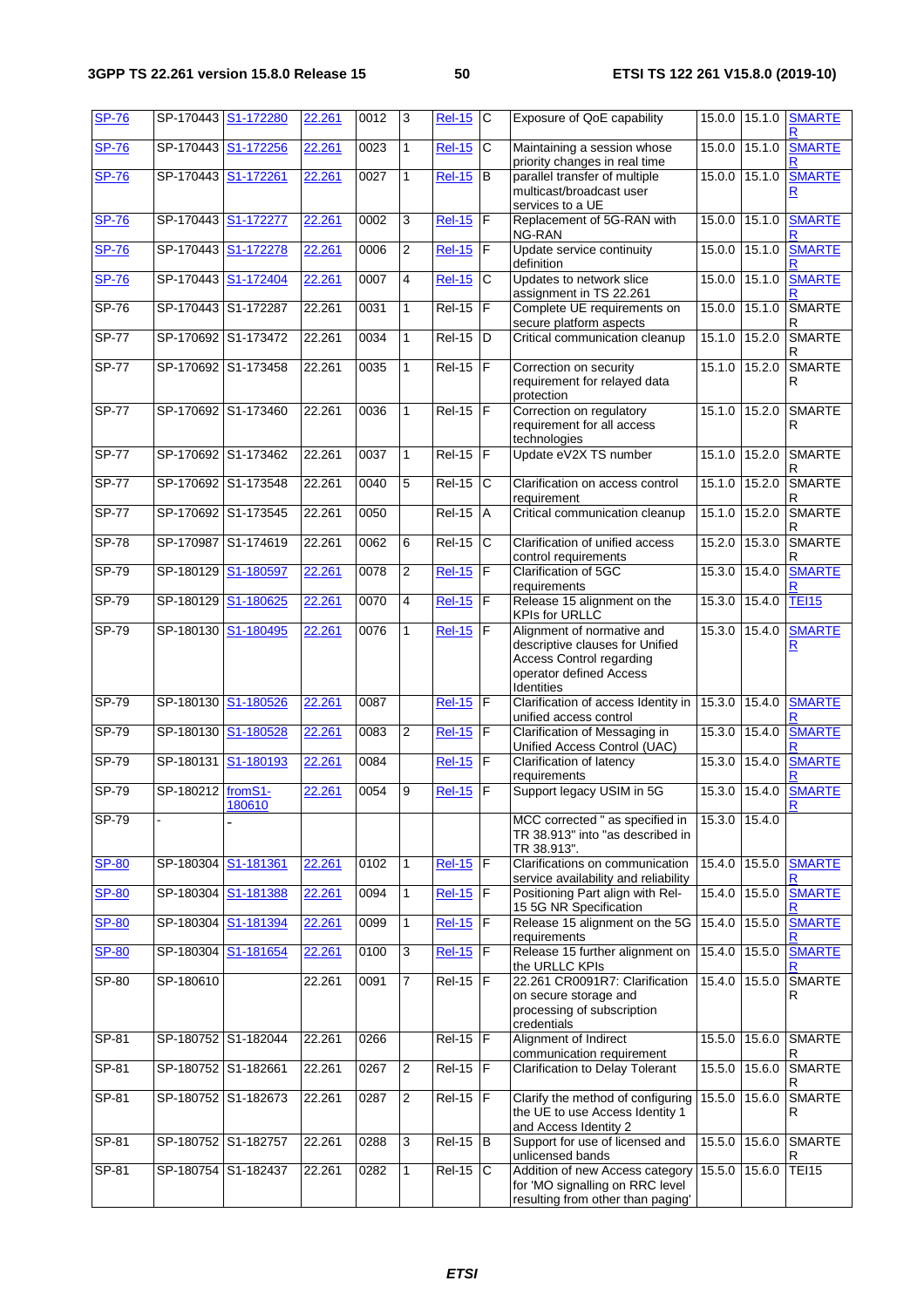| <b>Change history</b> |                |             |           |                |   |                                                                   |         |  |
|-----------------------|----------------|-------------|-----------|----------------|---|-------------------------------------------------------------------|---------|--|
| <b>Date</b>           | <b>Meeting</b> | <b>TDoc</b> | <b>CR</b> | Rev Cat        |   | Subject/Comment<br><b>New</b>                                     |         |  |
|                       |                |             |           |                |   |                                                                   | version |  |
| 2018-12               | SP-82          | SP-181012   | 0019      | <sup>4</sup>   | B | normative requirements for V2XIMP                                 | 16.1.0  |  |
| 2018-12               | SP-82          | SP-181012   | 0020      | 2              | B | Annex Role model for V2XIMP                                       | 16.1.0  |  |
| 2018-12               | SP-82          | SP-180997   | 0347      |                | F | Alignment of multi-network connectivity                           | 15.7.0  |  |
| 2018-12               | SP-82          | SP-180997   | 0301      |                | F | Alignment of Markets requiring minimal service levels requirement | 15.7.0  |  |
| 2018-12               | SP-82          | SP-180997   | 0302      |                | F | Alignment of Extreme long range coverage in low density areas     | 15.7.0  |  |
|                       |                |             |           |                |   | requirement                                                       |         |  |
| 2018-12               | SP-82          | SP-180997   | 0321      |                | F | Alignment of service requirements for Satellite access and Fixed  | 15.7.0  |  |
|                       |                |             |           |                |   | broadband access                                                  |         |  |
| 2018-12               | SP-82          | SP-180997   | 0322      |                | F | Service requirements for Network Capability Exposure              | 15.7.0  |  |
| 2018-12               | SP-82          | SP-180997   | 0323      |                | F | Service requirements for flexible broadcast/multicast             | 15.7.0  |  |
| 2018-12               | SP-82          | SP-180997   | 0346      |                | F | Alignment - Removing Integrated Access Backhaul from 5GS in       | 15.7.0  |  |
|                       |                |             |           |                |   | Release 15                                                        |         |  |
| 2018-12               | SP-82          | SP-180997   | 0328      |                | F | Minor correction to URLLC clause                                  | 15.7.0  |  |
| 2018-12               | SP-82          | SP-180998   | 0307      | $\overline{2}$ | F | Clarification on positioning-related descriptions in 7.3.1        | 15.7.0  |  |
| 2019-09               | SA#85          | SP-190798   | 0400      |                | F | Alignment of geographic constraint on a network slice             | 15.8.0  |  |
| 2019-09               | SA#85          | SP-190798   | 0401      |                | F | Clarify requirements for group IoT authentication                 | 15.8.0  |  |